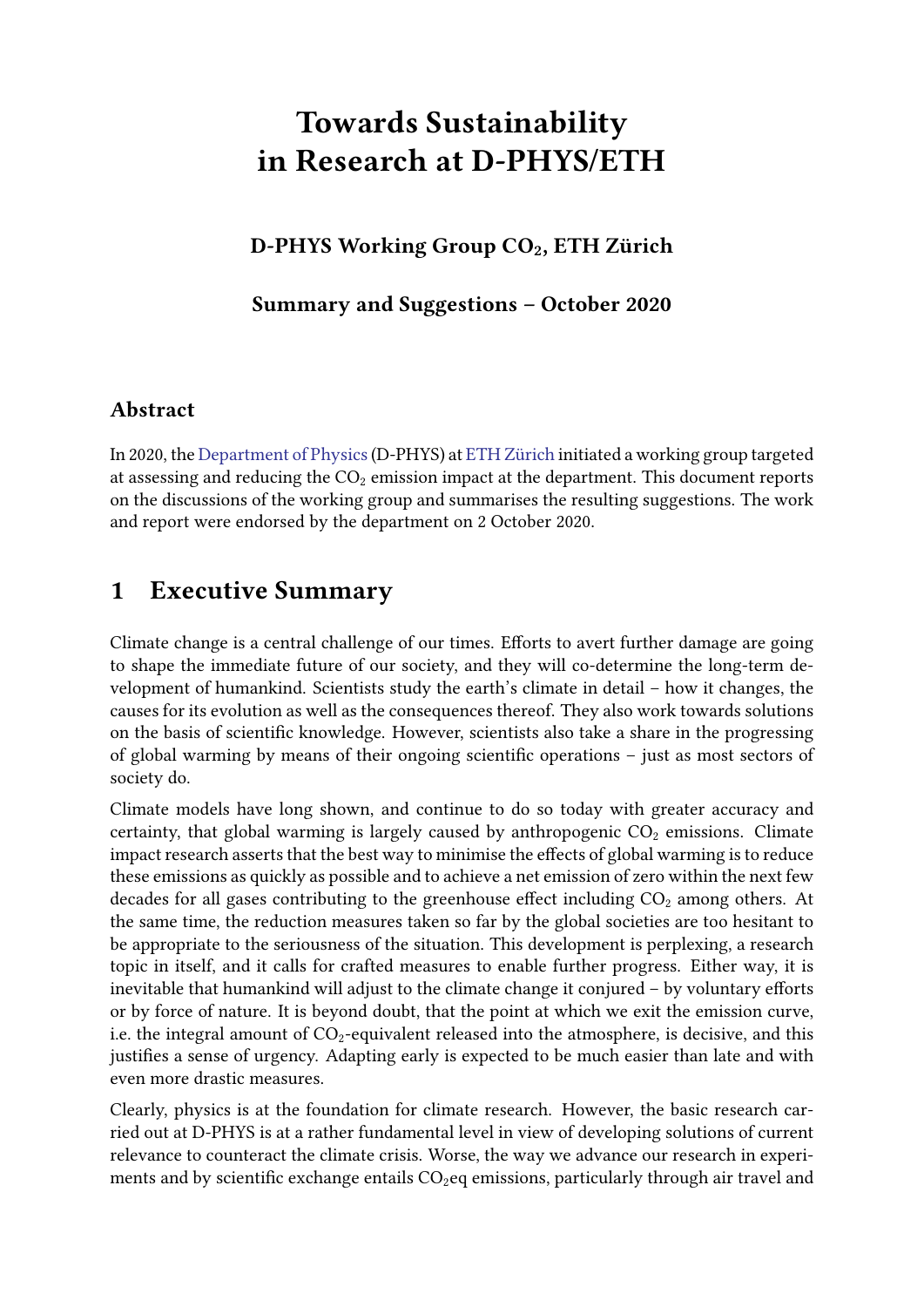production of research equipment. At present, it both is elementary for research and it intensifies global warming. We may feel caught up in this conflict of interests and perceive a very limited influence on this global scale problem. However, by taking several steps into the right direction, we can make an actual difference, at our department, at ETH and beyond. And as these steps are ultimately necessary, it makes perfect sense for us to stay in control by taking them now instead of waiting and assessing and ultimately lagging behind. By taking up the responsibility society entrusts us with, we want to act positively and consistently to address the climate crisis within our professional life, and thus become part of the solution.

To this end, the  $CO_2$  working group was initiated on request of D-PHYS with the aims to:

- assess the climate impact of the scientific operations at D-PHYS;
- propose actions, best practices and recommendations to reduce  $CO<sub>2</sub>$ eq emissions;
- prepare this report of our work for the attention of the department.

As an overarching goal we aim at a  $CO<sub>2</sub>$ eq emission path for D-PHYS that is compatible with the goals of the Paris agreement (upon scaling to a global level). More broadly, our goal is to enable and facilitate an environment for research, teaching and work which encourages sustainable behaviour rather than to disfavour it. There is now the opportunity to establish D-PHYS as a pioneer in adopting a sustainable mode of operations within ETH Zürich and thus to help ETH become a role model for science in this regard.

We took as our main task to find and discuss items, actions, recommendations and policies that are suitable to achieve these goals. With respect to the general and specific challenges in counteracting the climate crisis, we have chosen some guiding principles in designing and fine-tuning the suggestions:

- In order to be effective, our focus was on aspects which have a large impact on the climate, and over which we have actual control. Eventually all other aspects will need to be addressed as well, even if difficult, and by prioritising wisely, we can allocate more time to find solutions for the latter. However, we have to act on items with lower impact as well, especially if they are easy to fix.
- Good measures will be a continued effort that ought to be *carried by everyone* in D-PHYS; ideally their implementation should not rely solely on the commitment of individuals.
- Good measures feature a simple and intuitive approach, they ought to be easy to communicate so that their impact can unfold beyond D-PHYS with minor efforts.
- Attention is paid to potential and perceived conflicts of interest with other aspects of our operations, in particular where our competitiveness may be affected.

This document presents a point of view which the members of the  $CO<sub>2</sub>$  working group back broadly and suggestions that we consider useful overall. In the D-PHYS Departementskonferenz meeting on 2 October 2020, the work and report were presented to the department. The department subsequently voted to endorse and support the work and this report. The endorsement expresses a broad consensus throughout the department in making our scientific operations more sustainable with regard to their climate impact. This consensus will enable a positive and active role of D-PHYS when facing the challenges of climate change and perpetuate changes at ETH and in our society. The endorsement is not meant to imply that every D-PHYS member will necessarily agree with every item presented in the report or will follow every suggestion in the future.

The document contains detailed reasoning for the point of view and all suggested items. In [Section 2,](#page-5-0) we first provide basics on the climate crisis, and discuss particular challenges to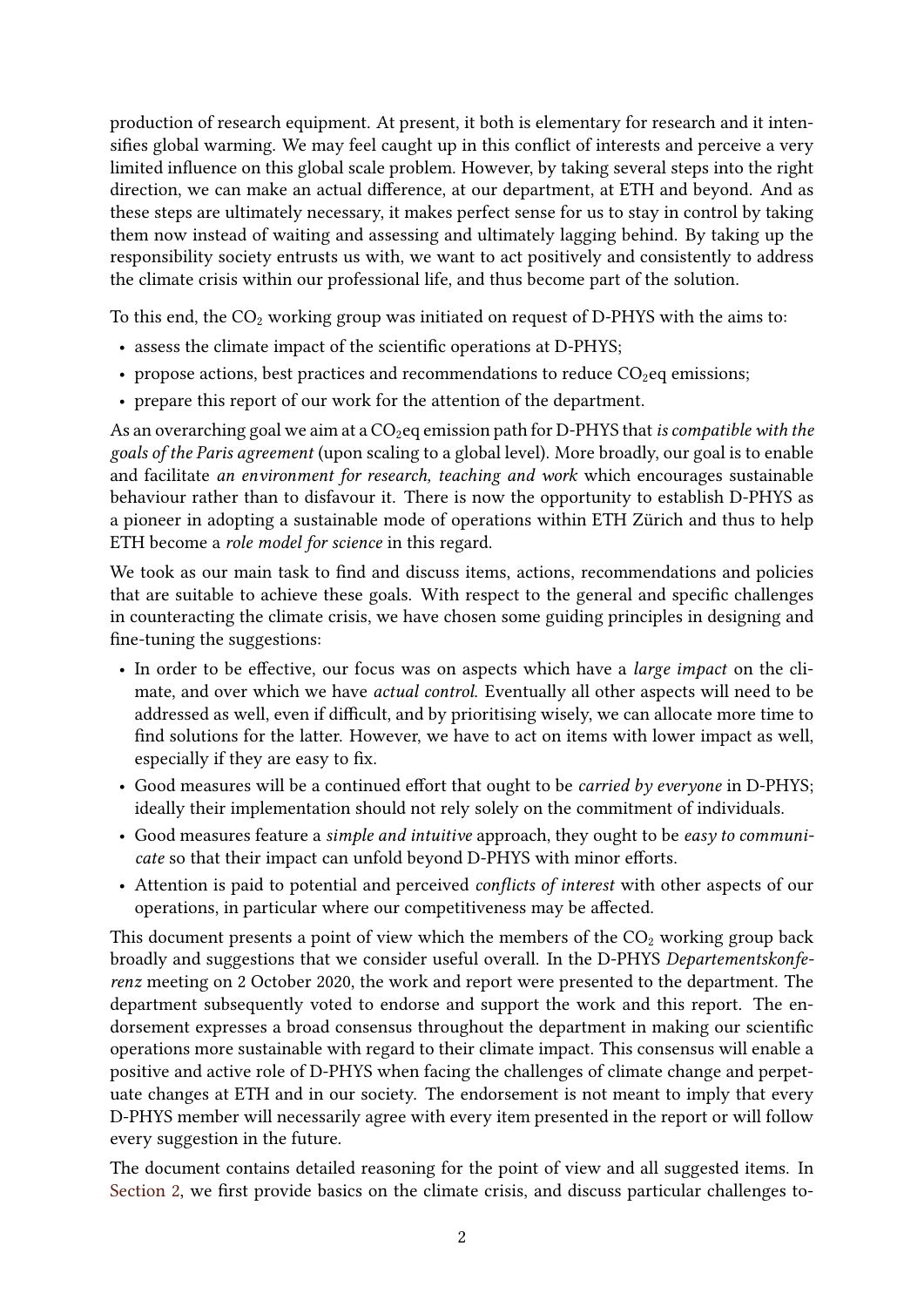wards a sustainable science. In [Section 3,](#page-10-0) we then provide insight into the current status on the different levels from society and ETH to D-PHYS by collecting and presenting relevant data (e.g. on our current  $CO<sub>2</sub>$ eq emissions and how they distribute between heating, electricity, grey energy and travel). Our suggestions are explained and rationalised in detail in [Section](#page-19-0) [4.](#page-19-0) We found it useful to classify them in three categories:

 $\{\}$  > actions that we propose to implement as policies of D-PHYS, such as revised emission goals, measures to reduce air travel and promotion of videoconferencing;

 $+$  guidelines that are intended for implementation by individuals in the sense of a best practice, e.g. the participation in virtual conferences or sustainable travel planning;

 $\Re$  **ideas** for further development and long-term implementation by the department or in a larger context, for example ETH-wide, such as possible incentives for sustainable research.

An overview of the suggested actions of the first category is given in the table below with links to the respective sections in the document.

The results of our work, such as this document, are made accessible via a website:

#### <https://www.phys.ethz.ch/sustainability>

Further internal and external resources, such as collected relevant data, tools (e.g. apps developed by other universities to monitor their  $CO<sub>2</sub>$ eq emission) or news and events, will be announced at this website. For instance, a departmental wiki will serve as a living resource where the experience and recommendations of our pioneering activities can be shared with peers inside and outside of D-PHYS.

## List of Proposed Actions

The following table lists all suggested items which are characterised as actions. These are the most natural candidates for a formal implementation by the department.

- [4.1.A](#page-21-0) All scientific meetings, workshops, conferences at D-PHYS offer the possibility of online participation for speakers and participants.
- [4.1.B](#page-21-1) Scientific seminars and colloquia at D-PHYS are open to remote talks.
- [4.1.C](#page-22-0) Committee meetings including doctoral defences are open for external members to participate remotely by videoconferencing.
- [4.2.A](#page-25-0) Members of D-PHYS travel by train to destinations which can be reached by train within 6 hours.
- [4.2.B](#page-26-0) Our guidelines for travel by train are communicated to visitors from continental Europe and UK.
- [4.3.B](#page-29-0) The department agrees on a set of revised goals for the anticipated  $CO<sub>2</sub>$  equivalent emission path regarding travel at D-PHYS.
- [4.4.D](#page-34-0) D-PHYS members assess the climate impact of the scientific events they organise (including visitor invitations) in their planning stages.
- [4.6.D](#page-41-0) Courses with sustainability/climate context are made creditable towards physics bachelor/master degrees.
- [4.7.A](#page-42-0) Our aims, strategy and efforts in implementing sustainability in our operations are presented to the external evaluation committee in Autumn 2020.
- [4.7.C](#page-43-0) D-PHYS maintains a mailing list on sustainability where news, events and suggestions can be communicated to interested department members. A departmental wiki on sustainability collects knowledge, implementations and ideas.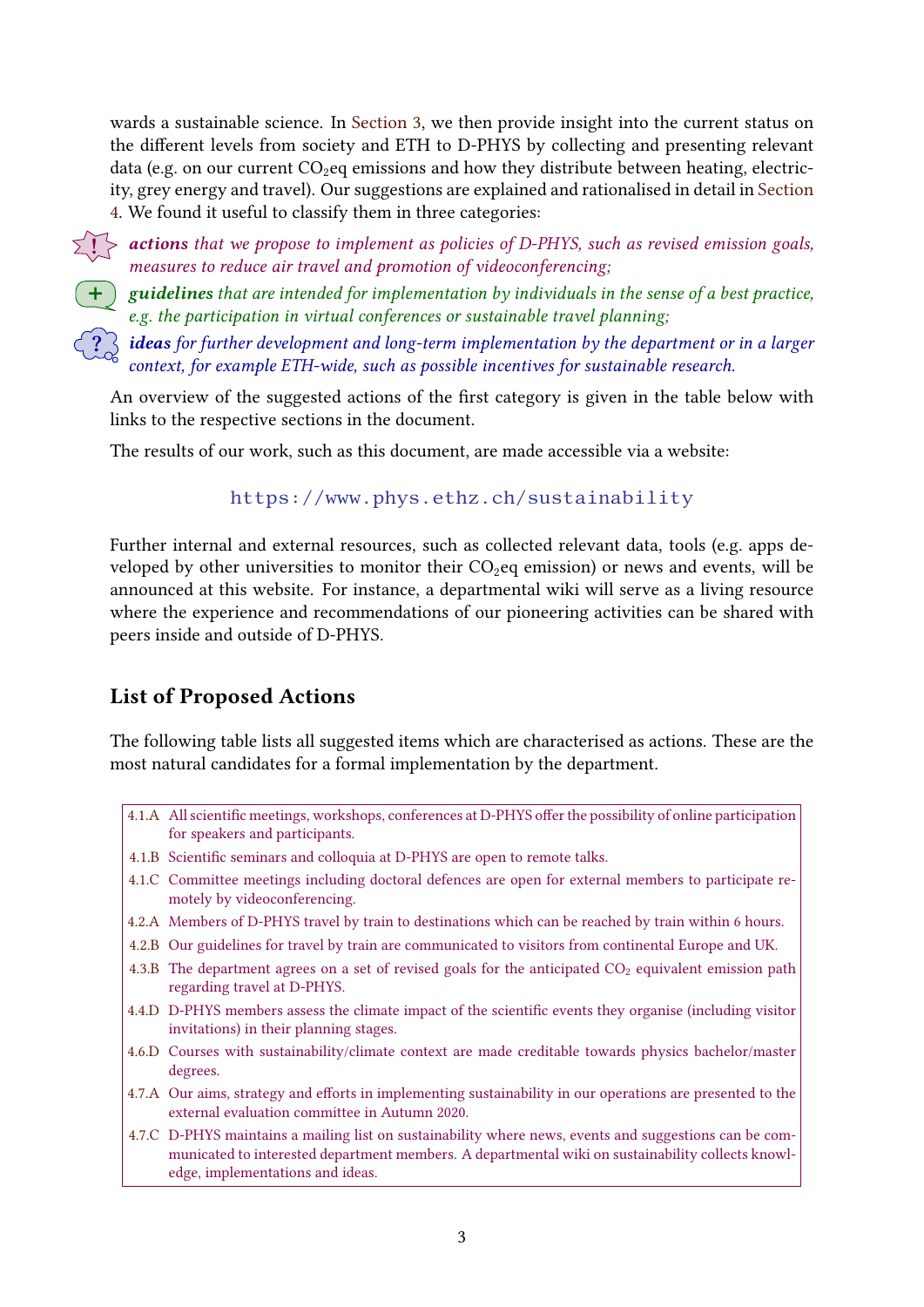# Working Group

The working group convened several times between March and June 2020 by videoconferencing. Furthermore, many discussions in small subgroups also involving external actors (ETH sustainability, ETH air travel monitoring project among others) were initiated to discuss various aspects of the topic. This document was written up as a result and a summary of these discussions by members of the working group.

The working group consists of D-PHYS members from all levels and all institutions:

Niklas Beisert, Prof, ITP Aldo Antognini, lecturer, PSI/IPA Thomas Bähler, LFKP Larissa Boie, PhD, IQE Michael Dittmar, lecturer, CERN/IPA Tilman Esslinger, Prof, IQE Christian Herzog, ISG Rachel Grange, Prof, IQE Lavinia Heisenberg, AssProf, ITP Anna Knörr, 4th sem BSc, VMP, SSC Jonathan Knoll, 2nd sem BSc, SSC Regina Moser, communication Daniela Rupp, tt AssProf, LFKP Anna Soter, lecturer, PSI/IPA Hans-Arno Synal, TitProf, LIP/IPA, air travel contact Werner Wegscheider, Prof, LFKP Henrik Wilming, postdoc, ITP

# Copyright

© 2020 D-PHYS Working Group CO<sub>2</sub>, ETH Zürich.

This document as well as its parts is protected by copyright. This work is licensed under the Creative Commons License "Attribution 4.0 International" (CC BY 4.0).



To view a copy of this license, visit: <https://creativecommons.org/licenses/by/4.0/>

The current version of this work can be found at: <https://www.phys.ethz.ch/sustainability>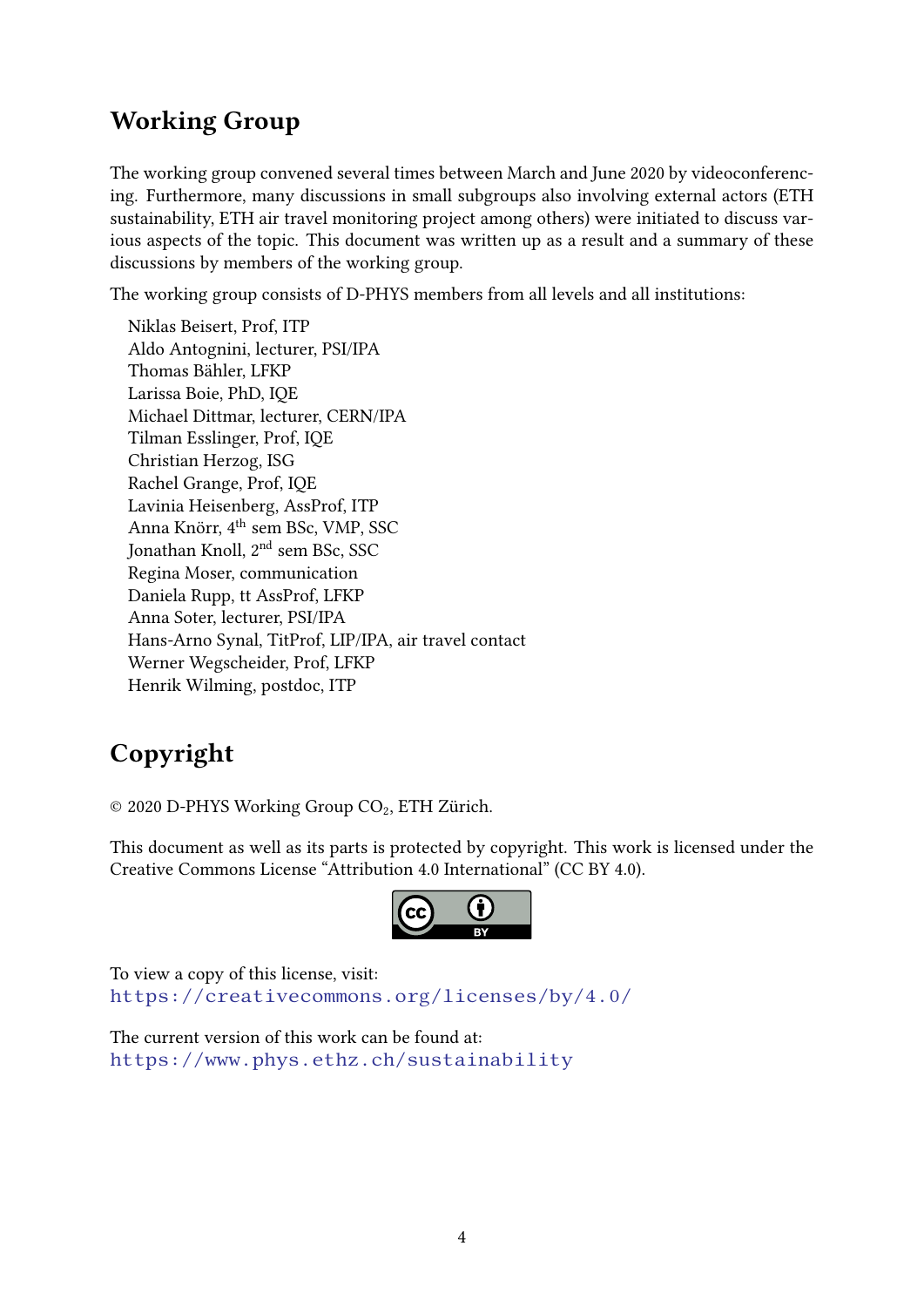# **Contents**

| $\mathbf{1}$   |     | <b>Executive Summary</b>                               | 1              |
|----------------|-----|--------------------------------------------------------|----------------|
| $\overline{2}$ |     | <b>Challenges of the Climate Crisis</b>                | 6              |
|                | 2.1 | Global Warming, Paris Agreement and the Climate Crisis | 6              |
|                | 2.2 |                                                        | $\overline{7}$ |
|                | 2.3 |                                                        | 8              |
|                | 2.4 |                                                        | 10             |
| 3              |     | <b>Status Quo</b>                                      | 11             |
|                | 3.1 |                                                        | 11             |
|                | 3.2 |                                                        | 11             |
|                | 3.3 |                                                        | 13             |
|                | 3.4 |                                                        | 14             |
|                | 3.5 |                                                        | 16             |
| 4              |     | <b>Suggested Actions, Guidelines and Ideas</b>         | 20             |
|                | 4.1 |                                                        | 20             |
|                | 4.2 |                                                        | 26             |
|                | 4.3 |                                                        | 28             |
|                | 4.4 |                                                        | 32             |
|                | 4.5 |                                                        | 36             |
|                | 4.6 |                                                        | 38             |
|                | 4.7 |                                                        | 43             |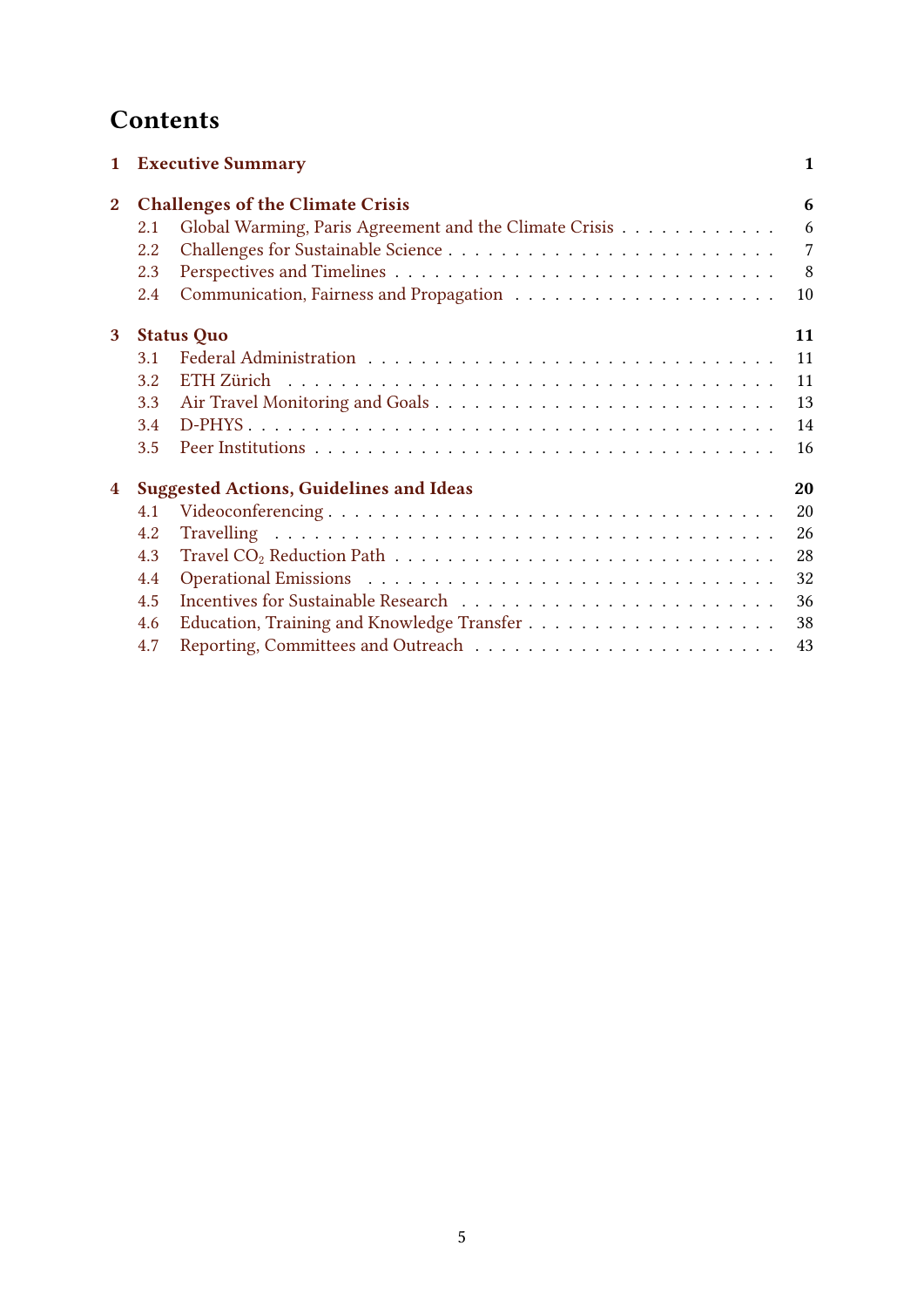## <span id="page-5-0"></span>2 Challenges of the Climate Crisis

We start with an outline of the general challenges in the context of the climate crisis including some considerations of our particular situation in science, research and education. This is meant to provide a background to understand the motivations for the subsequent proposals. This introduction is written by informed physicists, and there is no intention to portrait a complete picture of climate change research and related science.

## <span id="page-5-1"></span>2.1 Global Warming, Paris Agreement and the Climate Crisis

The combustion of fossil fuels and the subsequent release of the produced gas  $CO<sub>2</sub>$  into the surroundings change the composition of the earth's atmosphere to the extent that the capacity of the earth's surface to store thermal energy from incident sunlight is enhanced by the so-called greenhouse effect. Unfortunately, this change is permanent and cumulative. In other words, for every amount of released  $CO<sub>2</sub>$ , the global average surface temperature of the earth increases by a corresponding amount (in linear approximation). Importantly, the released  $CO<sub>2</sub>$ naturally remains in the atmosphere for centuries or millennia to come, and thus makes the warming effect persistent. The present global average temperature is already approximately  $1^{\circ}$ C above pre-industrial levels, and the present global emission rate of  $CO<sub>2</sub>$  as well as other gases with relevance to the greenhouse effect, so-called greenhouse gases (GHG), into the atmosphere is sufficient to raise the global surface temperature within few decades significantly further. This global heating will have a substantial effect on the earth's climate system, ecosystems and eventually cause sea levels to rise, all of which bear a large risk of seriously compromising the living conditions for large parts of the global human population.

The above mechanisms and relationships ranging between elementary physics, climate science and extending into agriculture, economy and sociology have been studied and understood broadly for a long time and they are being investigated in greater detail where needed. The scientific findings and projections on this topic have been summarised by the UN-based Intergovernmental Panel on Climate Change (IPCC) in a sequence of assessment reports and special reports (the latest published report is [AR5](https://www.ipcc.ch/assessment-report/ar5/) while [AR6](https://www.ipcc.ch/assessment-report/ar6/) is underway). These results on climate change and its implications have prompted the international community to come to several agreements which were meant to reduce and limit the amount of GHG emissions. The latest and most prominent international agreement is the so-called Paris Agreement of 2015 which has been signed by almost all nations including Switzerland. «The Paris Agreement's long-term temperature goal is to keep the increase in global average temperature to well below  $2^{\circ}$ C above pre-industrial levels; and to pursue efforts to limit the increase to 1.5 $\degree$ C, recognizing that this would substantially reduce the risks and impacts of climate change. This should be done by reducing emissions as soon as possible, in order to "achieve a balance between anthropogenic emissions by sources and removals by sinks of greenhouse gases" in the second half of the 21st century. It also aims to increase the ability of parties to adapt to the adverse impacts of climate change, and make "finance flows consistent with a pathway towards low greenhouse gas emissions and climate-resilient development."» [\[Wikipedia, Paris Agreement\]](https://en.wikipedia.org/wiki/Paris_Agreement). Subsequently, the IPCC composed a special report on Global Warming of 1.5°C [\(SR15\)](https://www.ipcc.ch/sr15/) to address the emission pathways to achieve the 1.5°C degree goal and the risks of missing it. «Its key finding is that meeting a 1.5°C target is possible but would require "deep emissions reductions" and "rapid, far-reaching and unprecedented changes in all aspects of society." Furthermore, the report finds that "limiting global warming to 1.5°C compared with 2°C would reduce challenging impacts on ecosystems, human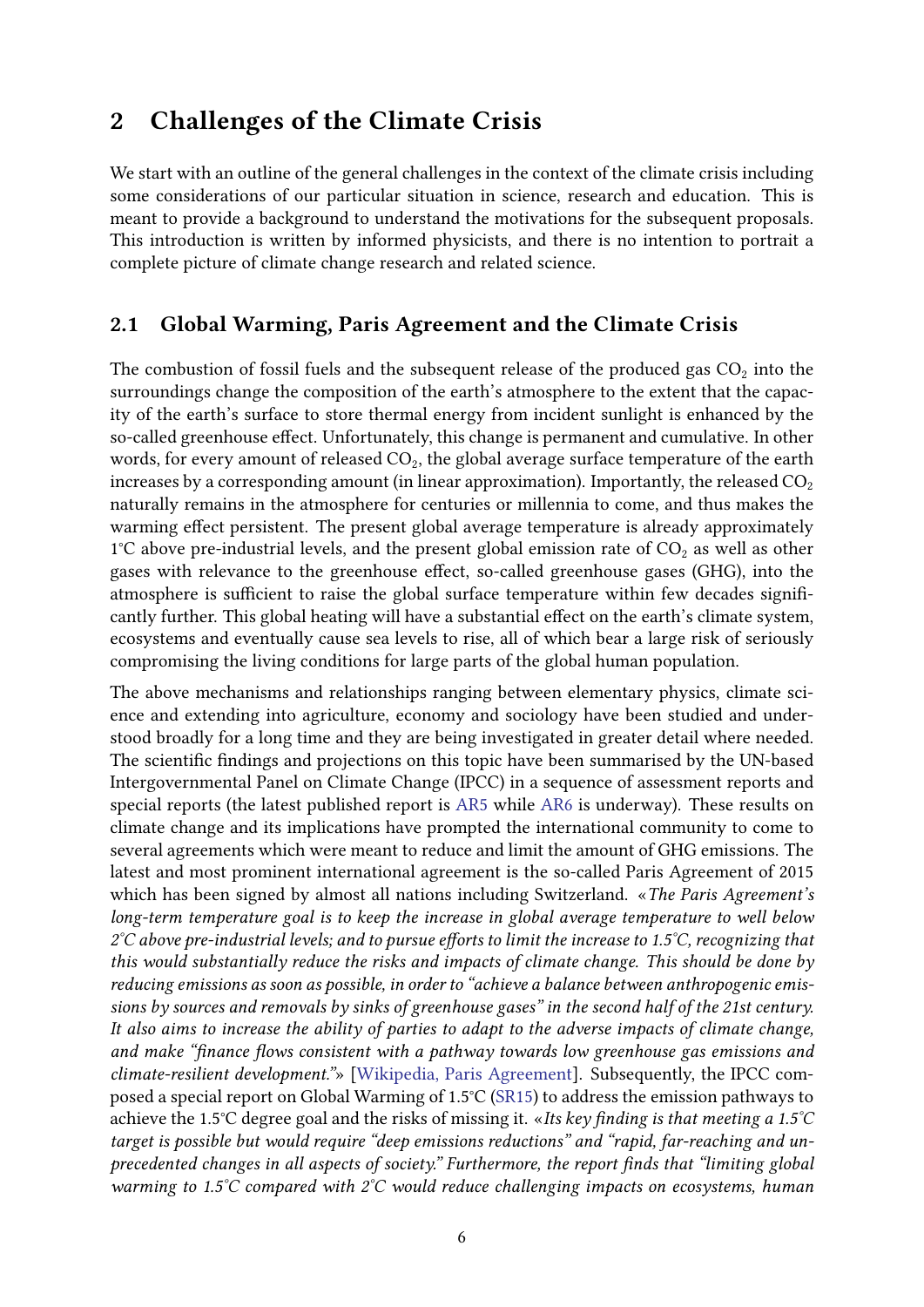health and well-being" and that a  $2^{\circ}C$  temperature increase would exacerbate extreme weather, rising sea levels and diminishing Arctic sea ice, coral bleaching, and loss of ecosystems, among other impacts. SR15 also has modelling that shows that, for global warming to be limited to 1.5°C, "Global net human-caused emissions of carbon dioxide (CO<sub>2</sub>) would need to fall by about 45 percent from 2010 levels by 2030, reaching 'net zero' around 2050."» [\[Wikipedia, Special Report on](https://en.wikipedia.org/wiki/Special_Report_on_Global_Warming_of_1.5_%C2%B0C) [Global Warming of 1.5](https://en.wikipedia.org/wiki/Special_Report_on_Global_Warming_of_1.5_%C2%B0C) °C]

As part of a public, scientific and educational institution, D-PHYS has an obligation to act in accord with the Paris Agreement. Moreover, to do so will be in its own interest. This amounts to investigating the GHG emissions generated by its own operations and to adjust them as far as possible and in balance with its other objectives with which a reduction may be in conflict. Furthermore, D-PHYS needs to understand where it can contribute to research, development and education to facilitate the transition towards a climate neutral society and economy.

However, we are facing a paradoxical situation: On the one hand, (i) the scientific evidence for anthropogenic global heating and the existential risks in continuing on an exponentially increasing GHG emission path is backed by overwhelming consensus within the scientific community; (ii) the goals of the Paris Agreement are considered to be technologically achievable (albeit only with substantial efforts); (iii) the public becomes increasingly aware and concerned of the implications of GHG emissions leading to detrimental climate change. On the other hand, global GHG emissions keep increasing steadily rather than showing any sign of slowing down (the concurrent coronavirus pandemic seems to momentarily suppress a significant amount of GHG emissions, but these will have a lasting impact only if the underlying behaviour changes for good). Evidently, there are conflicts of interest and other effects of diverse nature that slow down progress towards a climate neutral society. These are important to realise and understand so that we can effectively address the issues we encounter at D-PHYS, at ETH and/or in Physics and eventually in the scientific community. Let us point out and illustrate a few of these challenges that may be particularly relevant to the operations of science in general and at D-PHYS/ETH and the legitimate interests that stand behind them.

## <span id="page-6-0"></span>2.2 Challenges for Sustainable Science

It is clear that GHG emissions are not dominated by a single activity of our society. In order to make progress towards achieving the goals of the Paris Agreement, all sectors of GHG emissions will need to be addressed. And even though there are still some years or perhaps decades left to ultimately meet these goals, the transition is a major enterprise, and planning efforts necessarily need to take place immediately in order to preserve our chances for a successful transition with moderate *climate risks*. As  $CO<sub>2</sub>$  emissions have a persistent effect on the global average surface temperature, it can further be said that every avoided ton of combusted fossil fuels counts, namely towards limiting global temperatures and thus in yielding more time for the transition towards climate sustainability.

Clearly, there are conflicts of interest between reducing GHG emissions and running our scientific operations at highest efficiency. We need to acquire equipment and construct scientific experiments, we need energy to conduct them, we need buildings to host experiments and offices, and last but not least we need to interact with colleagues around the globe to collaborate, communicate and exchange our thoughts, ideas and progress. In our current mode of operation, all of these lead to GHG emissions at various levels of magnitude. There is no practical way to eliminate GHG emissions altogether in the near future unless we cease scientific operations (but this is evidently not our intention). Therefore, our main task will be to align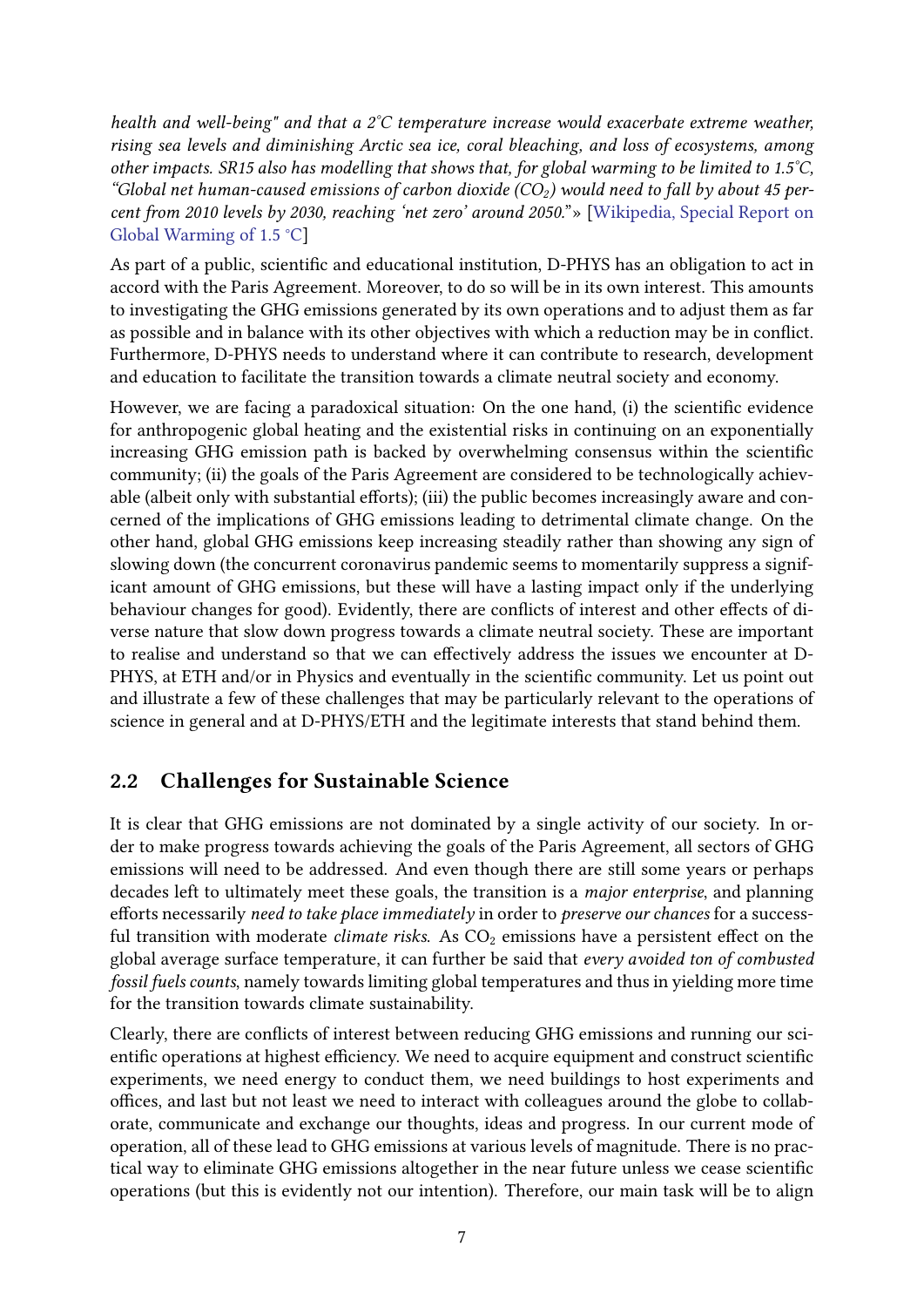the way we conduct research with sustainability while preserving the scientific content and maintaining our agility in research.

We surely need to rely on developments in other branches of technology to achieve an emission-neutral operation for us. Our contribution towards their expedited development can be to actively generate a demand where we can make use of them rather than continuing to rely on traditional methods with higher GHG emissions. And until such sustainable methods have become established and readily available, we may have to invest extraordinary efforts in conducting our research in order to avoid climate-detrimental methods. Finally, there are also aspects where the primary responsibility is on us to adjust our operations.

A serious complication in following these goals is that their weighting and prioritisation is difficult to assess. There is no single scale according to which "sustainability" of a method can be evaluated, and the perceived importance will vary largely with the observer. This adds another factor to a multi-factor decision making process next to the financial budget, time, feasibility and quality to name just a few. It will be tempting to ignore this factor as far as it is not tied to financial aspects in the form of a significant  $CO<sub>2</sub>$  pricing or tax. Even though difficult, such complications do not relieve us from the duty to properly take the factor "sustainability" into account in our operations. In fact, as decision-makers in a leading educational institution, we are in the best position to address them.

A relevant point is that there will be implementation costs for most changes of the mode of operation. In order to keep the analysis and implementation at a feasible level, we should focus our attention on those aspects which have a significant effect and which are under our influence. Beyond these, there are many other aspects which will ultimately need to be addressed. Here, we should address lesser issues which can be fixed with manageable efforts along the way, but this should not distract us from keeping our priorities focussed on the big picture.

## <span id="page-7-0"></span>2.3 Perspectives and Timelines

A very powerful tool towards understanding how to address the challenges of the ongoing climate crisis is to assume a perspective of the future and think backwards towards the present. A worthwhile perspective for the case at hand is one in which our society (and thus our research) has reached a steady state with regard to fossil fuel combustion and GHG emissions. Three distinct scenarios come to mind:

- 1. Humankind has acted according to the goals of the Paris agreement or has taken a similar path to maintain the global average surface temperature at a tolerable increase. Correspondingly, society operates at a level of net-zero GHG emissions.
- 2. Humankind has used up all available fossil fuel resources. This society will also have net-zero GHG emissions by definition.
- 3. The average surface temperature rises by an intolerable amount, leading to a host of adverse effects for society and economy as projected by climate impact research (see also the IPCC reports). In this case, there will be strong incentives or imperatives for humankind to avoid further GHG emissions (otherwise this scenario will ultimately run towards scenario 2).

These steady-state scenarios have in common that society will operate GHG-neutrally, but they differ in the cause for the avoidance of fossil fuels: for 1 it is our own will; for 2 it is the niteness of resources; for 3 it is environmental deterioration. All of them boil down to the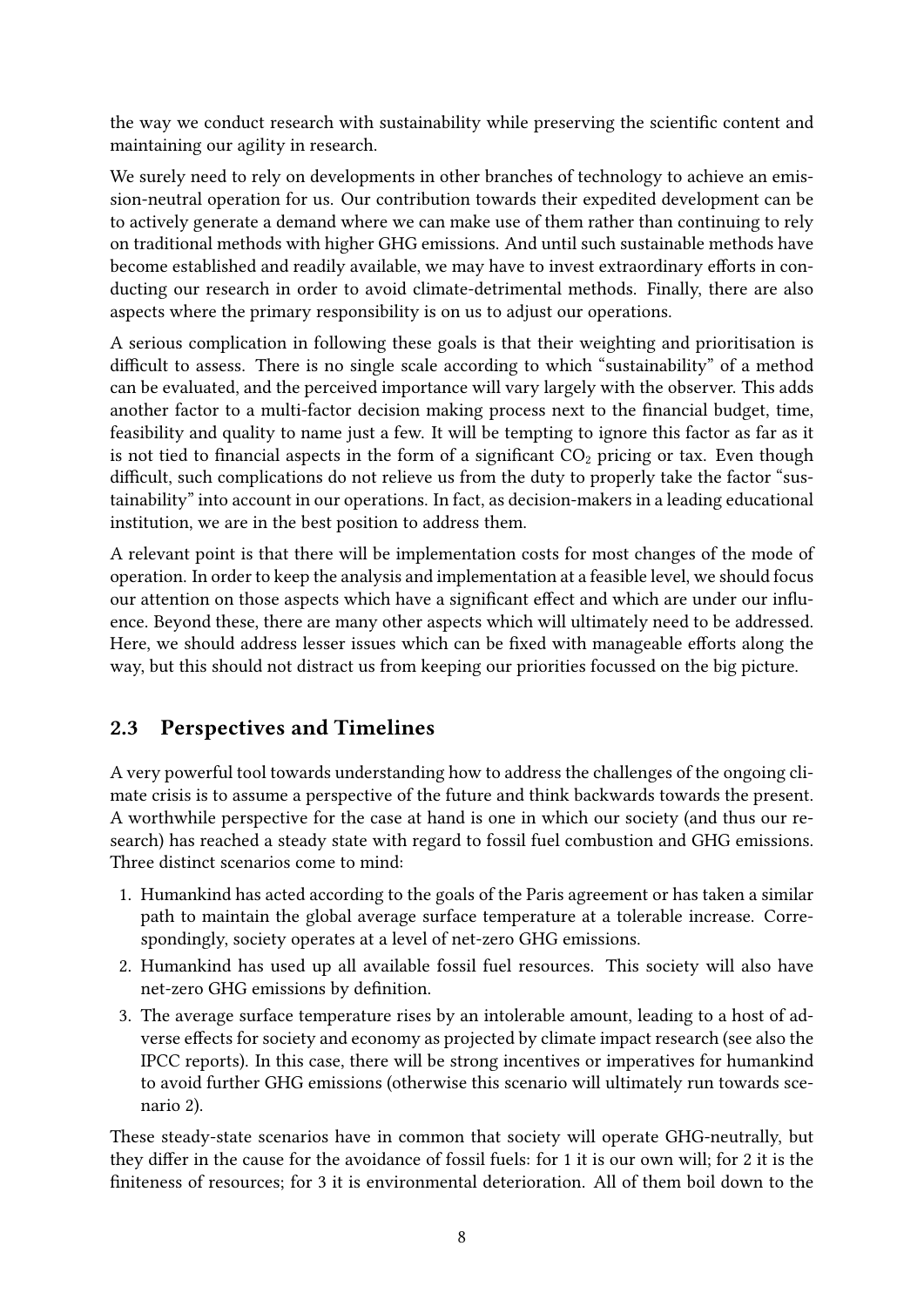fact that the earth is a system of finite spatial extent, and consequently, the amount of useable resources is finite and so is the capacity to absorb waste products: this implies that eventually (i) society will operate at net-zero GHG emissions, and so will our research – there is nothing we can do about it – but we do have an influence on (ii) the nature of this final state, (iii) how it will be reached, and (iv) how long the transition will take. Let us elaborate:

As society will (i) operate at net-zero GHG emissions, it is evident that we must eventually base our operations on renewable resources rather than fossil ones if we wish to keep our society operational. Finding this sustainable mode of operation follows directly from the finiteness of our planet's system. This is not an optional form of environmentalism – it is a necessity.

The nature of the future equilibrium state (ii) is still widely undetermined. For example, it is of central importance how habitable the earth's ecosystems will be and to what extent they will be able to support the human population – locally as well as globally. And for our most immediate professional concern, this determines the amount and quality of research we will be able to pursue. Scenario 1 is considered our best bet in preserving chances of generally favourable conditions. In scenarios 3 and 2 the potential of humankind will be hugely limited in many regards due to a reduced set of practically available resources and by poor environmental conditions. In this case, humankind may even be forced to engage in widely consequential attempts to alter the earth's atmosphere by means of geoengineering in order to mitigate excessively high temperatures. Along these lines, the ability to productively perform research in physics will likely be compromised as well.

This future state is what we shape by our present actions. Hence, the crucial question (iii) is precisely how we will reach the sustainable state. Ideally, the transition from the present to the future state will be as smooth and adiabatic as possible when bearing in mind the conceivable impact of discontinuities at this scale on humankind.

Perhaps, the most influential factor is the timeline (iv). Unfortunately, science and projections suggest that scenario 1 may only be realised if all necessary steps are taken within very few decades – perhaps there is not even as much time available. Failure to take such decisions swiftly will lead into scenario 3 whose ramifications will also turn into reality within few decades – and in parts have already become apparent at present. Only scenario 2 with an abundance of fossil coal reserves could become reality as far away into the future as a century; however, the accompanying environmental deterioration would seem to make the full exploitation of fossil resources impractical and thus favour the realisation of scenario 3 over scenario 2.

As a side remark, a loose analogy can be drawn to our society's concurrent handling of the developing coronavirus pandemic: In that context we vividly observe that a decisive reaction which is based on analysis of numbers and dynamics in combination with established knowledge of the research experts (in effect, "flatten the curve") has a huge impact how well a given society fares in terms of infections. It shows that it does pay off to listen to the experts and to react in a timely manner.

By construction, a sustainable society will only permit few exceptions of using fossil fuels. At present, a viable scheme is to engage in  $CO<sub>2</sub>$  compensation: Here the combustion of fossil fuel in one place or sector is justified by actively bringing forward the avoidance of  $CO<sub>2</sub>$  emissions in other places or sectors where this is more easily feasible. Reliance on this practice is questionable and by construction it can only be of reasonable utility within the next decade or so (at around 30 CHF/t with a sharp increase expected for the future). In the long run, a most relevant unknown is whether carbon capture and storage (CCS) techniques will become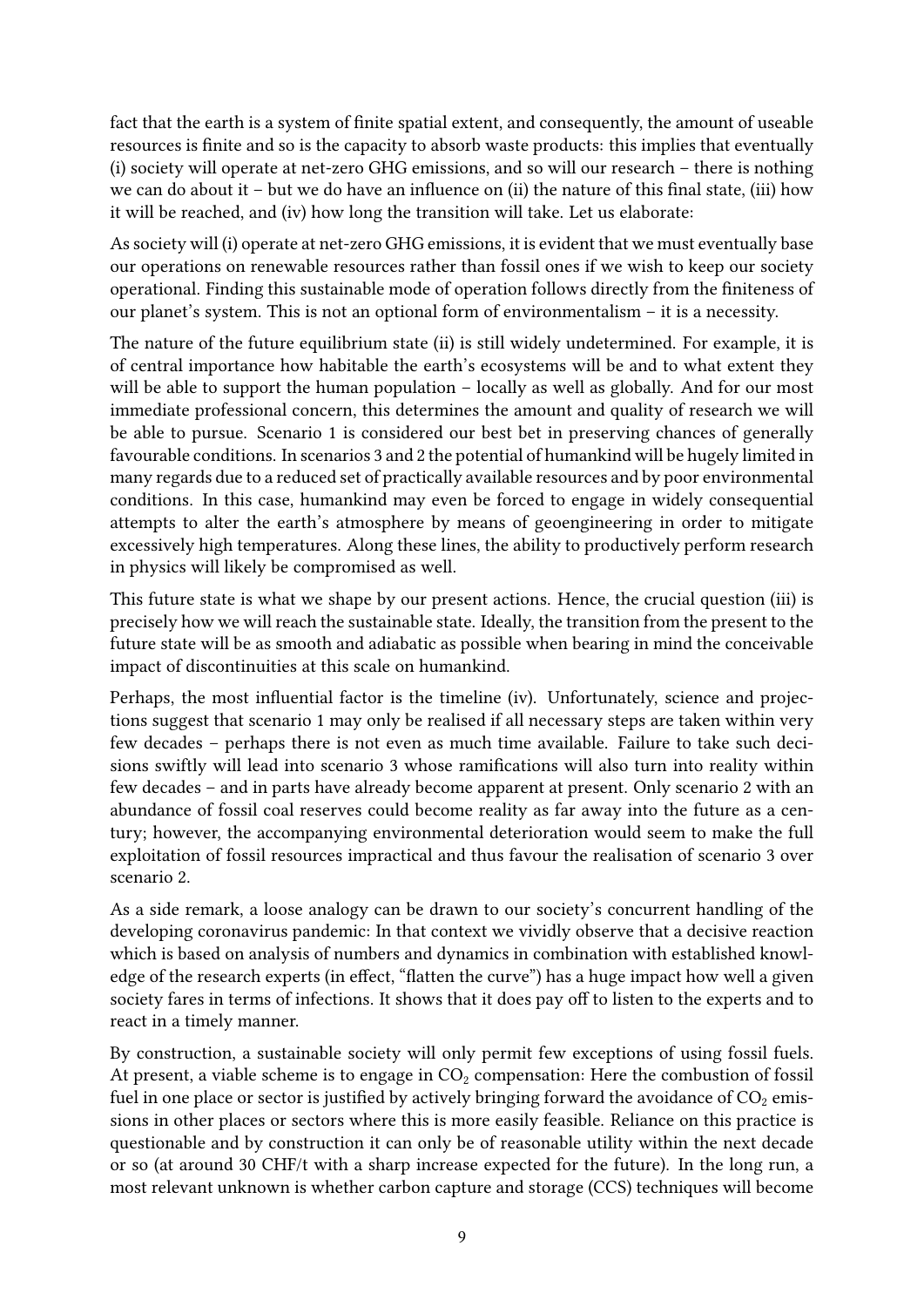available at a large scale and whether there will be alternative renewable fuels as energy carriers for transport and the economy. While there are many ideas and prototypes in this regard (at an order of magnitude of 1000 CHF/t for CCS), these are still far from being at the level of large-scale deployment (the future price-tag is estimated at an order of magnitude of 100 CHF/t or lower), and it is questionable whether a significant capacity can and will be reached. Therefore, until these developments are reliably foreseeable, we should not anticipate that they will become available to us and our own operations.

In conclusion, a very relevant question for us is how a sustainable mode of operation for our science can look like. This is how, optimistically speaking, future generations of physicists (including some of us at a later point in our careers) will advance our research. With a clear outlook in mind, it will be possible to develop useful ways of transition towards sustainability. Such a perspective will also naturally motivate the transition and illustrate its necessity: we will reach a state of net-zero emissions, either by our own choice or by force majeure. Our preference must be the former, and with the same spirit of our handling of the coronavirus pandemic at D-PHYS in early 2020, we want to take on a leading role in actively managing the change towards a sustainable science.

## <span id="page-9-0"></span>2.4 Communication, Fairness and Propagation

It is evident that the actions of any group of individuals will not have a significant direct effect on the global average surface temperature for the better or for the worse. Unfortunately, this insight is often used as an excuse for inaction. Yet, in fact, everyone takes responsibility for the aspects under their control, and the decision-makers in D-PHYS happen to be in a position of elevated influence.

A relevant complication is that established methods making use of fossil fuels often have a different cost-benefit profile than novel methods which respect sustainability: Even though the latter can well be competitive or outperform the former on a global scale, the former often has clear benefits for the individual user. This is because the costs of GHG emissions (estimates by German Umweltbundesamt range between 200 CHF/t and 800 CHF/t depending on their precise definition) are realised later and at a global scale rather than being charged immediately to the individual user. Moreover, the implementation of novel methods implies further costs of various kinds. This imbalance of cost-benefit profiles effectively penalises the development and use of sustainable methods and can render their users less competitive in the present playing field.

What this means is that the effectiveness of any sustainability measures implemented by some group depends largely on whether they will influence others to follow with similar measures. Importantly, a broader implementation will also keep the playing field levelled and help maintain a fair competition in science. Thus, for us, it is essential that measures are not merely implemented, but rather communicated prominently to peer groups at ETH, in the physics community and the general public in order to multiply their effect and to increase fairness. As physicists at a leading educational institution, we generally enjoy a high level of trust and recognition, and our department can serve well as role model in this regard and this may eventually discourage others from resorting to climate-detrimental activities. Consequently, our decisions should send a clear message, and thus it makes sense to focus our attention on such measures which can be communicated well and with minimal efforts. In particular, this will be facilitated by paying close attention to a positive framing, e.g. by putting the focus on achievements and innovation.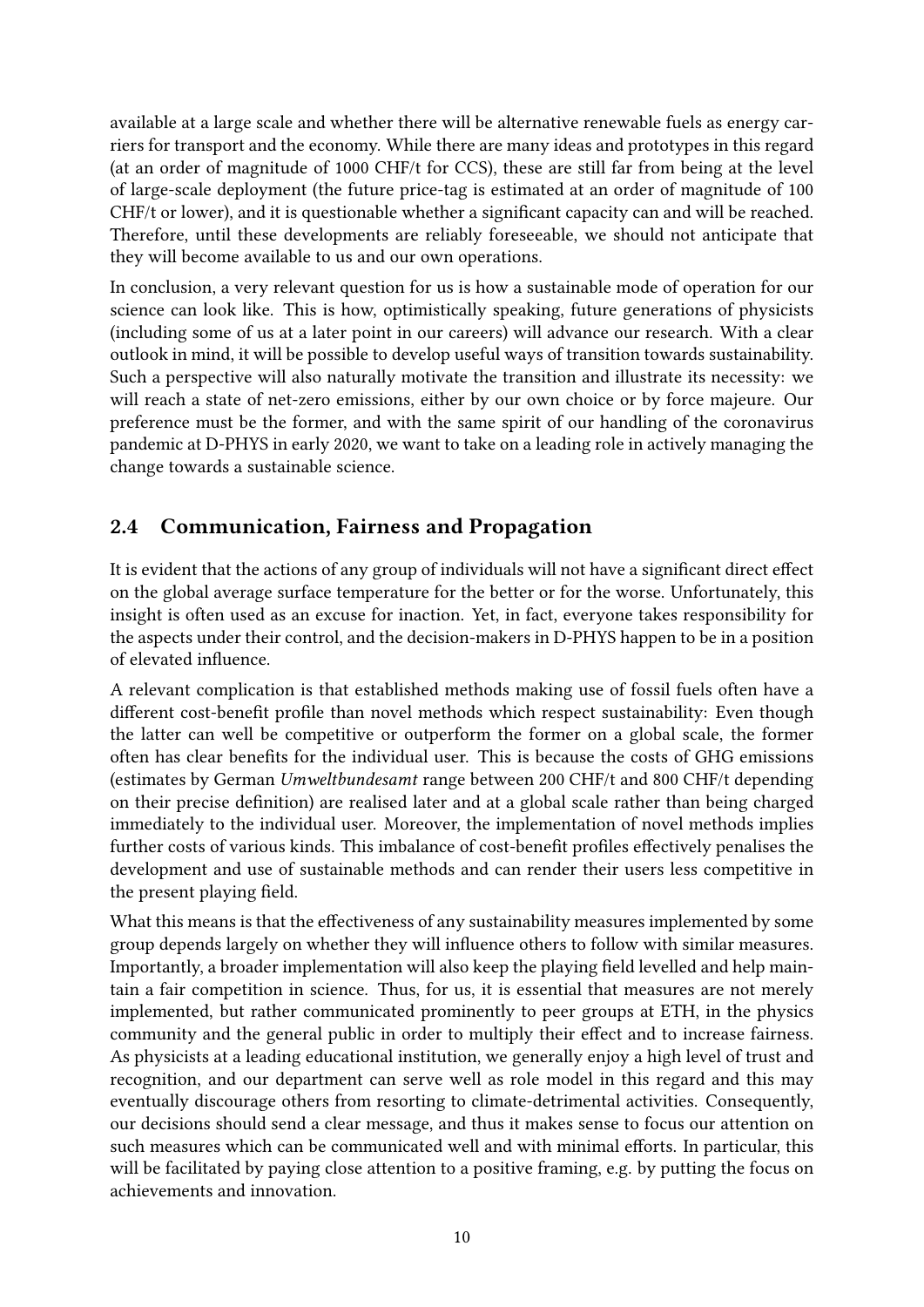## <span id="page-10-0"></span>3 Status Quo

In this section we give an overview of the status quo concerning the climate impact and sustainability goals for D-PHYS and related entities.

## <span id="page-10-1"></span>3.1 Federal Administration

Energiestrategie 2050, Vorbild Energie und Klima (VBE): <https://www.energie-vorbild.admin.ch/vbe/de/home.html>

- initiative towards establishing 10 large institutions and companies as role models and innovators in energy efficiency and climate; ETH domain is one of the contributing actors.
- aim to make actors  $25\%$  more energy efficient (reference 2006) during the first phase 2013  $-2020$ .
- implement 39 defined measures from 3 domains: buildings, mobility, green IT.
- targets are being met or even overshot; second phase 2021 2030 is in planning stage.

Klimapaket Bundesverwaltung, Aktionsplan Flugreisen (July/December 2019):

- reduce overall domestic  $CO<sub>2</sub>$  emissions to 50% (reference 2006) until 2030;
- achieve net-zero GHG emissions due to operations by compensation via emission certificates until 2030;
- $\bullet$  incorporates scopes 1, 2 and certain domains of scope 3 (see below for definition): business travel, printing, water, waste; later also IT hardware, catering;
- reduce  $CO<sub>2</sub>$  emissions from business travel by 30% (reference 2019) until 2030.

Totalrevision  $CO_2$ -Gesetz, Nationalrat (June 2020):

- reduce overall  $CO<sub>2</sub>$  emissions to 50% (reference 1990) until 2030;
- achieve 60–75% of  $CO<sub>2</sub>$  emission reductions within Switzerland;
- impose surcharge of 30–120 CHF on (return?) flight tickets.

RUMBA (Ressourcen- und Umweltmanagement der Bundesverwaltung): <https://www.rumba.admin.ch>

- federal departments are responsible to achieve the goals of the Klimapaket
- ETH Zürich is a peripheral unit of RUMBA (facilitate monitoring and implementation), but not part of it.

## <span id="page-10-2"></span>3.2 ETH Zürich

ETH has a central sustainability office where its overall sustainability strategy is coordinated. This office communicates relevant information to the ETH community and beyond, and it provides resources. On the student side, there is the Student Sustainability Commission (SSC). Furthermore, ETH has an environmental commission, and some environmental activities are coordinated at the ETH council:

• ETH sustainability <https://ethz.ch/sustainability>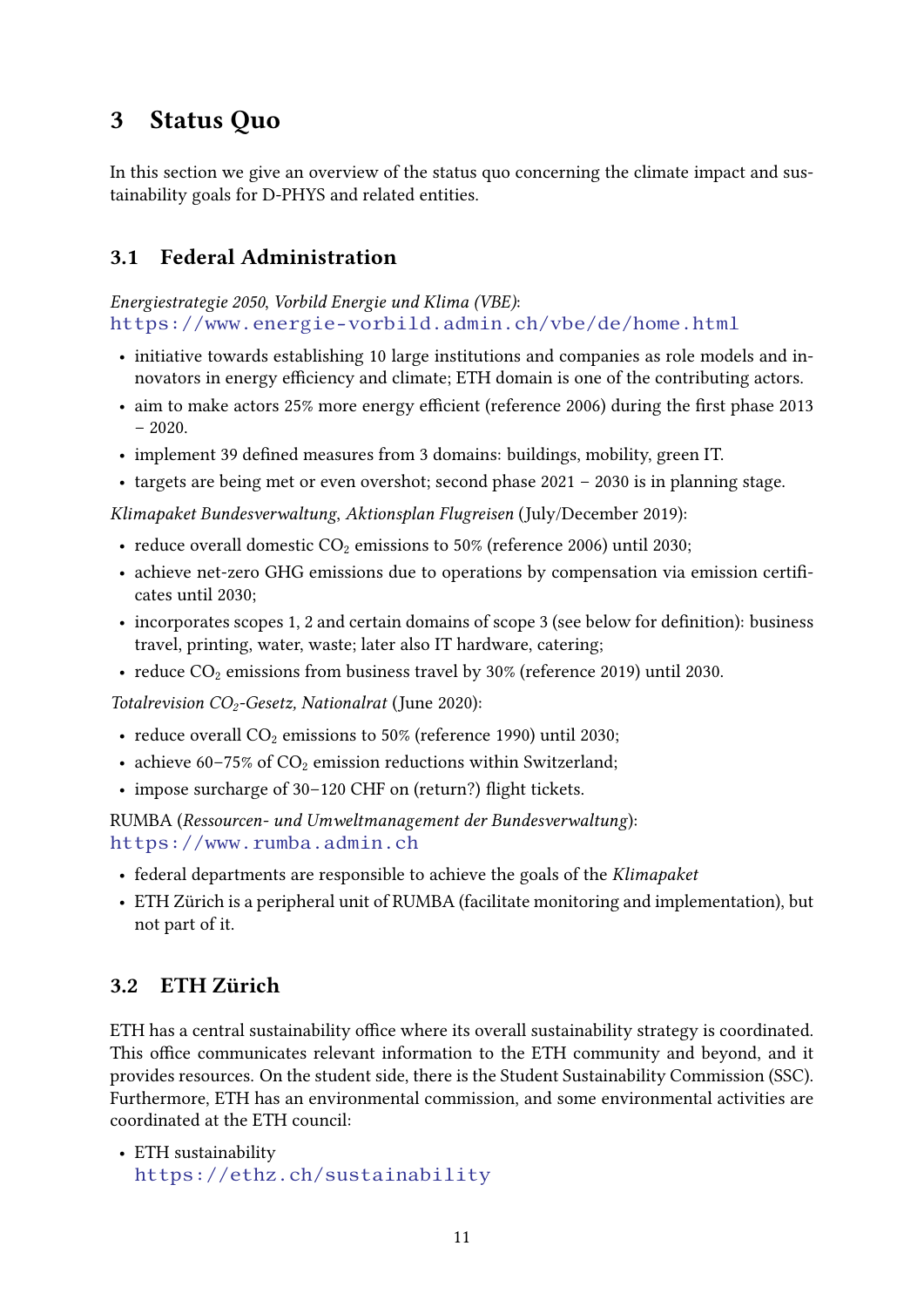- Student Sustainability Commission <https://ssc.ethz.ch>
- ETH environmental commission [https://ethz.ch/services/en/organisation/boards](https://ethz.ch/services/en/organisation/boards-university-groups-commissions/umweltkommission.html)[university-groups-commissions/umweltkommission.html](https://ethz.ch/services/en/organisation/boards-university-groups-commissions/umweltkommission.html)
- ETH council environmental aspects <https://www.ethrat.ch/de/themen/umwelt-energie>

ETH monitors its environmental impact since the early 2000's and it publishes reports with increasing level of detail also extending into different areas of sustainability:

• ETH sustainability reports <https://ethz.ch/sustainability-report>

 $CO<sub>2</sub>$  emissions are grouped into three scopes:

- scope 1, direct emissions, fuel combustion: mostly heating and cooling
- scope 2, indirect emissions, purchased electricity: mostly electricity
- scope 3, indirect emissions: consumption, goods, services

Emission data for scopes 1 and 2 is available in good quality; corresponding data for scope 3 only for selected domains. An estimate of the emissions by domain is given in the following table:

| domain                              | climate impact      | <b>GHG</b> emissions |
|-------------------------------------|---------------------|----------------------|
| scope 1: heating                    | medium <sup>*</sup> |                      |
| scope 2: electricity                | $low^*$             |                      |
| buildings & infrastructure          | high                |                      |
| building operations and maintenance | medium              |                      |
| Versorgungsmedien                   | low                 |                      |
| scientific machinery                | high-medium         |                      |
| ICT hardware, software              | medium-high         |                      |
| Informationsmedien                  | low                 |                      |
| lab supplies                        | high                |                      |
| other goods and services            | medium              |                      |
| personnel and business expenses     | medium              |                      |
| business travel                     | high *              |                      |
| commuter travel                     | $low^*$             |                      |
| catering                            | low                 |                      |

Data from ETH sustainability reports (marked by asterisk). Preliminary estimates on the other scope 3 domains are provided in the report "Scope 3 Treibhausgasemissionen der ETH Zürich" (2019, unpublished) which is presently undergoing further consultations towards publication. Each barrel represents an estimate of around 5000 t[ $CO<sub>2</sub>eq$ ]/yr GHG emissions. The climate impact column very roughly estimates the relative importance of the respective domains. Please bear in mind that a general difficulty in the collection and presentation of such data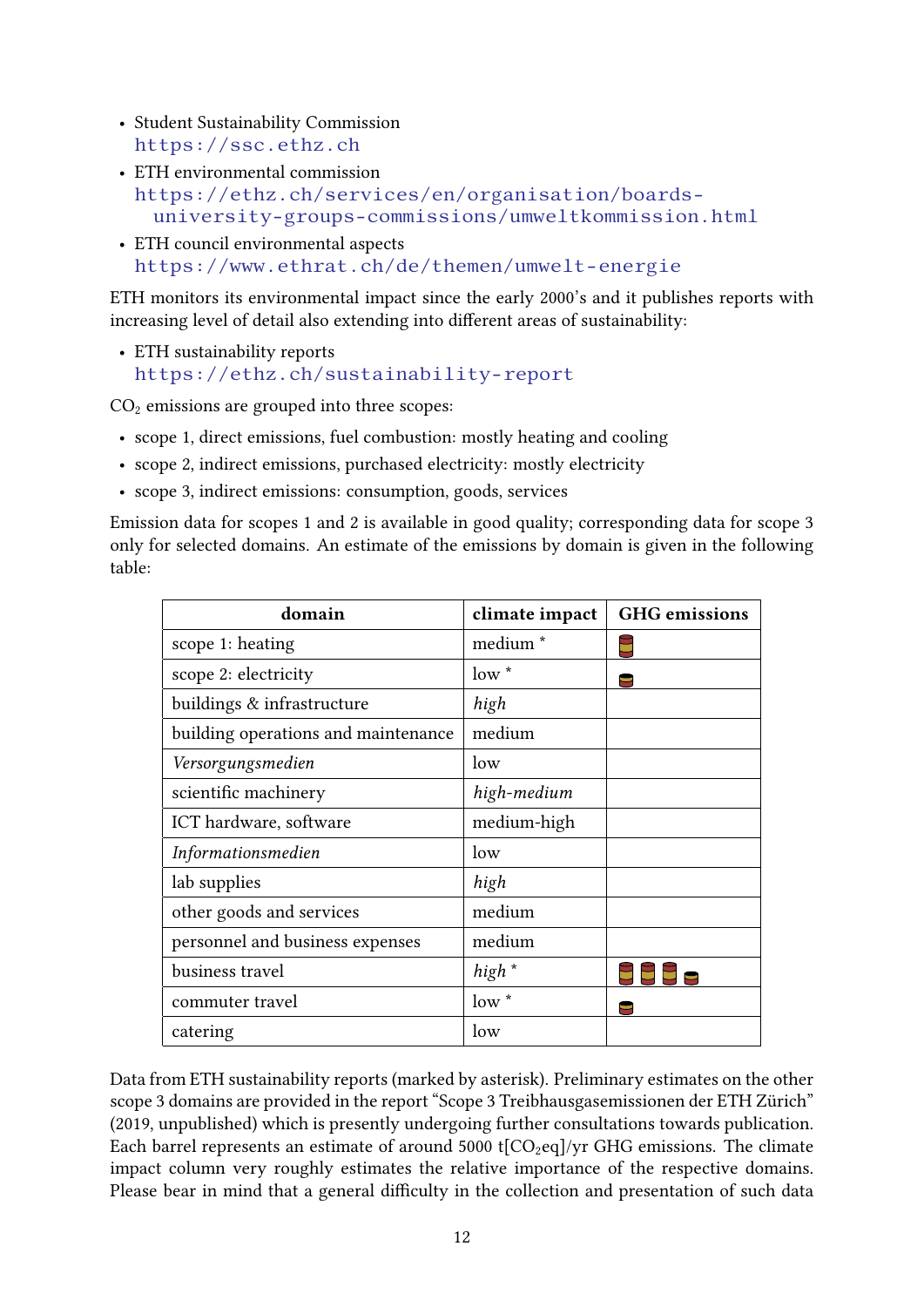is how to precisely attribute the effective GHG emissions. It is however clear that major contributions arise from the domains buildings  $\&$  infrastructure, scientific machinery, lab supplies and business travel. Note that many of these goods and services are essential for ETH operations at a basic level, and some of the associated emissions are not controllable well from within ETH.

| employees                  | <b>FTE</b>     | 6300 / 10200 / 9400   |
|----------------------------|----------------|-----------------------|
| ETH members                | <b>FTE</b>     | 15500 / 17400 / 21400 |
| area                       | m <sup>2</sup> | 650000                |
| electricity consumption    | kW             | 9500 / 12800 / 11800  |
| heat provided              | kW             | 8300 / 5800 / 5000    |
| heating renewable fraction | $\%$           | 18/42/45              |
| water consumption          | m <sup>3</sup> | 300000                |
| budget basic funding       | M CHF/yr       | ~ 1300 $(2018)$       |

Some relevant reference data for ETH for the years 2006/2012/2018 is (from sustainability reports):

GHG emissions due to various domains for the years 2006/2012/2018 (from sustainability reports) in  $t[CO_2eq]/yr$ :

| heating                      | 11800 / 6800 / 7100   |
|------------------------------|-----------------------|
| electricity                  | 3000 / 1600 / 1400    |
| business travel              | 12700 / 17600 / 17000 |
| commuter travel              | 1700                  |
| printing                     | 300                   |
| total (of accounted domains) | 29900 / 29000 / 28500 |

ETH is a part of the Swiss federal administration and therefore supposed to achieve net-zero emissions by 2030. This will putatively include selected scope 3 emissions which clearly dominate the scope 1 and 2 emissions (heating, electricity). Planning is in progress.

## <span id="page-12-0"></span>3.3 Air Travel Monitoring and Goals

In response to the federal initiative VBE, ETH established the Mobility Platform to promote sustainable mobility at ETH Zürich in order to reduce  $CO<sub>2</sub>$  emissions and energy consumption:

• <https://ethz.ch/mobility>

A sizeable fraction of the GHG emissions at ETH is due to business travel:

- Emissions due to travel have been monitored since around 2006.
- Business travel accounts for over half of the GHG emissions at ETH Zürich when restricted to the collection of domains for which  $CO<sub>2</sub>$  emission data has been available in good quality, see above table.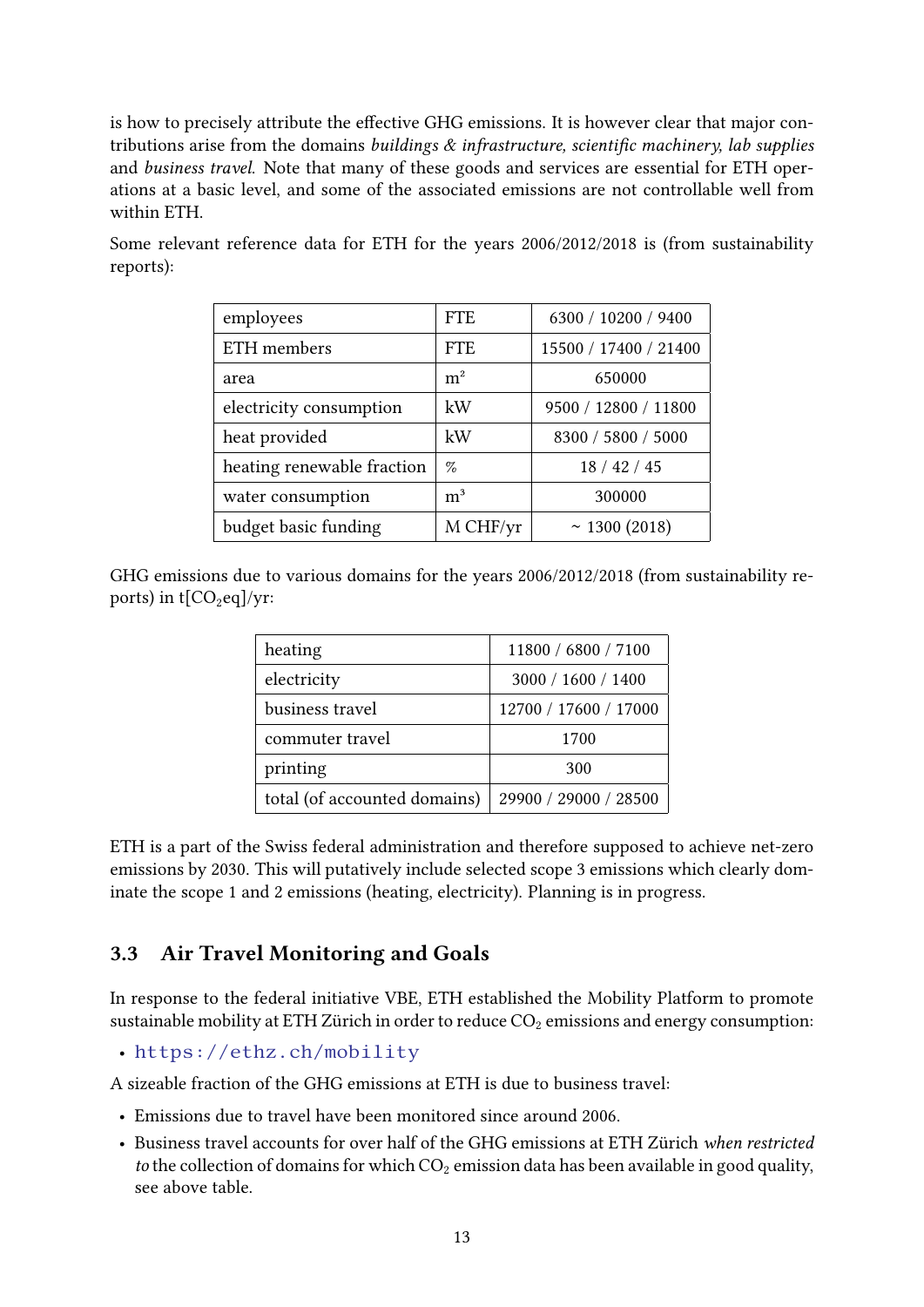- Air travel contributes around 93% of overall travel emissions.
- Long distance (above 1600 km) flights account for more than 85% of air travel emissions.
- detailed data and information available at: <https://ethz.ch/airtravel>

In 2017/2018 the ETH departments have set individual reduction goals for air travel and outlined measures towards achieving them:

- The reference year is 2016–2018, reduction targets are to be obtained by 2025, intermediate goals exist.
- Goals are declared as reduction of air travel activity per se which neither includes compensation nor efficiency gains of the airlines due to technological progress. The latter are expected to effectively decrease GHG emissions by some extra 10% until 2025.
- D-PHYS committed to a reduction by 20%. The ETH average goal is an 11% reduction.
- $CO<sub>2</sub>$ eq emissions due to flights are accounted in ETHIS since 2019; data is meant to be made available by *Leitzahl* for individual groups to monitor specific trips, their current emissions and their progress in reduction.

In particular due to this monitoring scheme and the definition of quantitative targets which were developed in a bottom-up approach by the departments, ETH Zürich is now widely viewed as a role model in addressing  $CO<sub>2</sub>$  emissions related to business travel.

## <span id="page-13-0"></span>3.4 D-PHYS

Some points of consideration concerning the role of D-PHYS within ETH are as follows:

- D-PHYS has a specific profile within ETH of how research is focussed and conducted.
- Correspondingly, the relative importance of the various emission domains at D-PHYS may deviate from the overall ETH profile.
- Some domains of emissions can hardly be controlled by D-PHYS even though D-PHYS makes direct or indirect use of them; some of them can be controlled centrally at ETH.
- Most research and teaching conducted at D-PHYS does not directly link to the earth's climate and to sustainability (even though the mechanisms of global heating are based on elementary phenomena which are well-understood from the point of view of physics). D-PHYS will thus have a limited scope in advancing sustainable technologies.

employees FTE 630 6.7% members | FTE | 1380 | 6.4% area  $\rm{m}^2$  21300 3.3% budget basic funding  $\vert$  M CHF/yr  $\vert$  48  $\vert$  3.7%

Basic data for D-PHYS in 2018 (relative to ETH) are as follows:

## Air Travel

Data obtained in the air travel framework is as follows (average 2016–2018):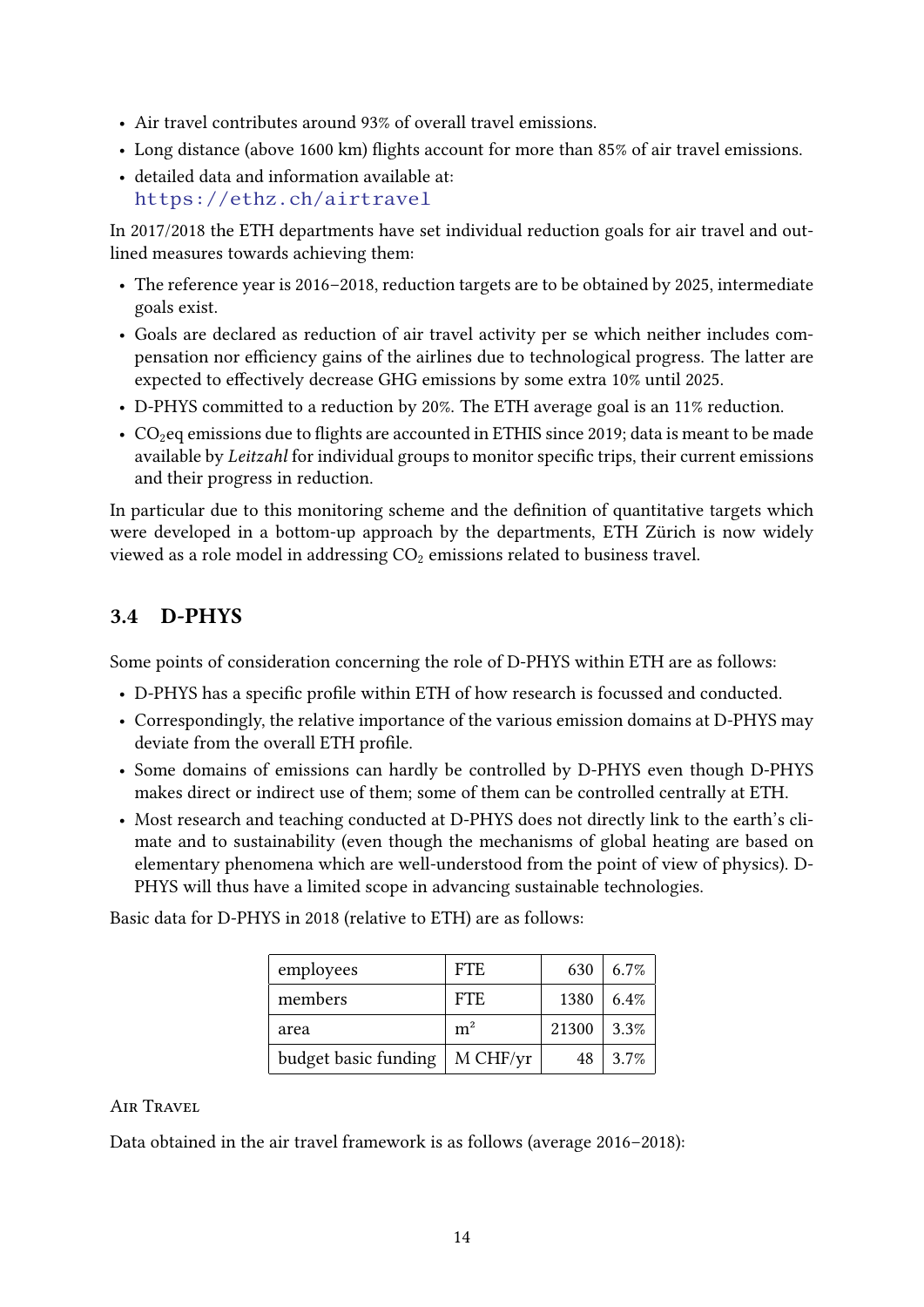| unit                          | <b>FTE</b> | $t$ [CO <sub>2</sub> eq]/yr | $t[CO_2eq]/yr/FTE$ |
|-------------------------------|------------|-----------------------------|--------------------|
| <b>ITP</b>                    | 86         | 330                         | 3.82               |
| IQE                           | 129        | 375                         | 2.9                |
| <b>IPA</b>                    | 141        | 282                         | 2.0                |
| <b>LFKP</b>                   | 111        | 188                         | 1.68               |
| services, assistants          | 110        | 4                           | 0.04               |
| Pauli Center (2019, own data) |            | 39                          |                    |
| departing by 2021             | 41         | 236                         | 5.96               |
| D-PHYS                        | 624        | 1454                        | 2.33               |
| D-PHYS active                 | 583        | 1218                        | 2.09               |
| D-PHYS researchers            | 450        | 1450                        | 3.22               |
| <b>ETH</b>                    | 9207       | 17256                       | 1.87               |

Explanations: The 4 institutes summarise the data for the associated research groups. "services, assistants" summarises departmental non-scientific personnel not associated to a Leitzahl (within data obtained through the air travel framework). A noteworthy class of research groups are those who will cease operations by 2021 when the air travel framework starts. "D-PHYS active" represents the data for D-PHYS reduced by the former class of departing research groups. "D-PHYS researchers" represents the data for D-PHYS reduced by non-scientific personnel (departmental as well as non-scientific personnel within the institutes and research groups).

#### ICT EQUIPMENT AND OPERATIONS

| equipment                          | grey energy | power        | units | lifetime | production     | operation      |
|------------------------------------|-------------|--------------|-------|----------|----------------|----------------|
|                                    | $t[CO_2eq]$ | kW           |       | yr       | $t[CO_2eq]/yr$ | $t[CO_2eq]/yr$ |
| $\text{ desktop} + \text{monitor}$ | $0.4 + 0.4$ | $0.1 + 0.05$ | 900   |          | 145            | 3.3            |
| laptop                             | 0.35        | 0.01         | 630   |          | 44             | 0.15           |
| server                             | 1.0         | 0.3          | 80    | 10       | 8              | 3.0            |
| smartphone, tablet                 | 0.1         |              |       |          |                |                |

Some rough estimates of ICT-related  $CO<sub>2</sub>$  emissions are as follows:

References:

- relevant keywords include "Life-Cycle Assessment" (LCA) and "Product Carbon Footprint" (PCF)
- <https://www.apple.com/environment>
- [https://www.dell.com/learn/us/en/uscorp1/corp-comm/](https://www.dell.com/learn/us/en/uscorp1/corp-comm/environment_carbon_footprint_products) [environment\\_carbon\\_footprint\\_products](https://www.dell.com/learn/us/en/uscorp1/corp-comm/environment_carbon_footprint_products)
- <https://www.lenovo.com/us/en/compliance/eco-declaration>
- [https://www.seagate.com/](https://www.seagate.com/global-citizenship/product-sustainability/enterprise-cap-3-5-hdd-sustainability-report) [global-citizenship/product-sustainability/](https://www.seagate.com/global-citizenship/product-sustainability/enterprise-cap-3-5-hdd-sustainability-report) [enterprise-cap-3-5-hdd-sustainability-report](https://www.seagate.com/global-citizenship/product-sustainability/enterprise-cap-3-5-hdd-sustainability-report)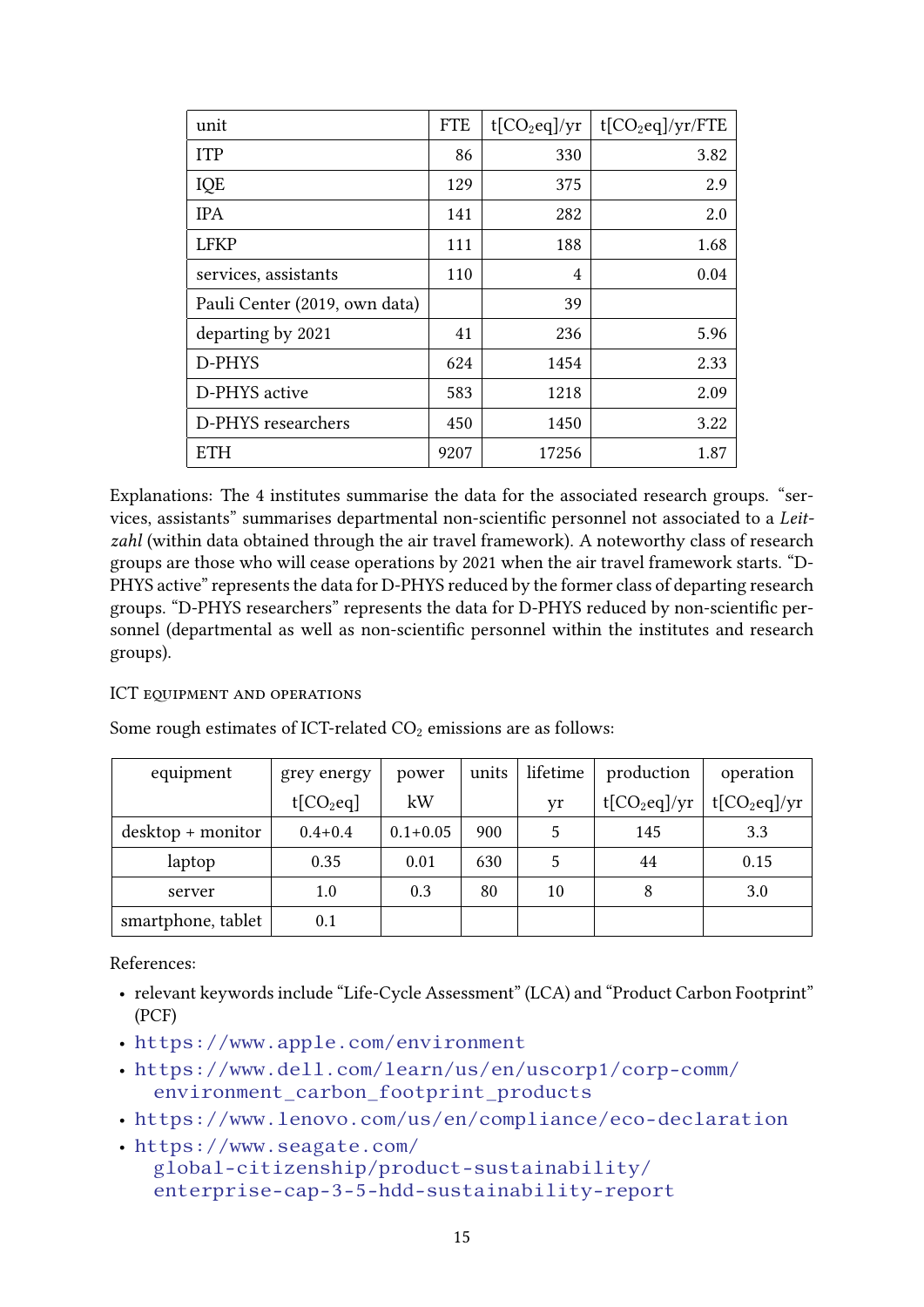Some comments:

- Desktops, laptops are operated at working hours (220/365 days, 8h/day = 20%), servers continuously. We estimate the GHG emissions at 0.12 t[ $CO<sub>2</sub>eq$ ]/yr/kW (= 14 g[ $CO<sub>2</sub>eq$ ]/kWh) for the default renewable electrical power mix at ETH
- We assume that every D-PHYS employee has a laptop which is used for work. We thus estimate 1 laptop per employee.
- Production (grey energy) is divided by lifetime; extending the lifetime lowers the figures.
- In conclusion, powering computer equipment causes only minor GHG emissions, whereas grey emissions due to its construction are sizeable.
- In absence of reliable data on the climate impact of (electricity powered) experimental machinery, one may hypothesise that its production often outweighs its operation. There may be exceptions to the rule (e.g. cryostats or capital machinery with very high power consumption), for which a quantitative assessment of grey vs. operational emissions would be worthwhile.

#### Electric Power Consumption

It is possible to obtain an estimated upper bound for the electric power consumption at D-PHYS by inspection of the electric power meter for the relevant buildings (HPT, HPF, HPP, HPK, HIT). The data from two data sets for 2019 is (the first data set includes HPF, HPP, HPK, HIT, the second one to HPT, HPF, HPP):

| building         | MWh         | kW        | $t[CO_2eq]/yr$ |
|------------------|-------------|-----------|----------------|
| <b>HPT</b>       | $-/1739$    | $-/199$   | $-/24$         |
| <b>HPF</b>       | 3334 / 3188 | 381 / 364 | 46/44          |
| <b>HPP</b>       | 1609 / 854  | 184 / 98  | 22/12          |
| <b>HPK</b>       | 747         | 85        | 10             |
| HIT              | 3119        | 356       | 43             |
| total            | 10548       | 1205      | 145            |
| ETH total (2018) | 103000      | 11800     | 1400           |

These data also include the power consumption of building operations (heating, ventilation, light, elevators) as well as external groups residing in these buildings (while departmental groups in other buildings are not included). Therefore, the resulting total amount of 145 t[ $CO<sub>2</sub>eq$ ]/yr (using a conversion factor of 0.12 t[ $CO<sub>2</sub>eq$ ]/yr/kW) shows that the climate impact of overall electric power consumption (scope 2) is indeed of a lower order of magnitude than most scope 3 emission domains (e.g. business travel presently at around 1450 t[ $CO<sub>2</sub>eq$ ]/yr).

#### Scope 3 Emissions

Other scope 3 emission data is not available; it could be obtained by individual research groups and will vary largely with the conducted research.

## <span id="page-15-0"></span>3.5 Peer Institutions

ETH Zürich is a member of several clusters and associations with neighbouring and international universities. Among those are the IDEA league (Chalmers University Gothenburg,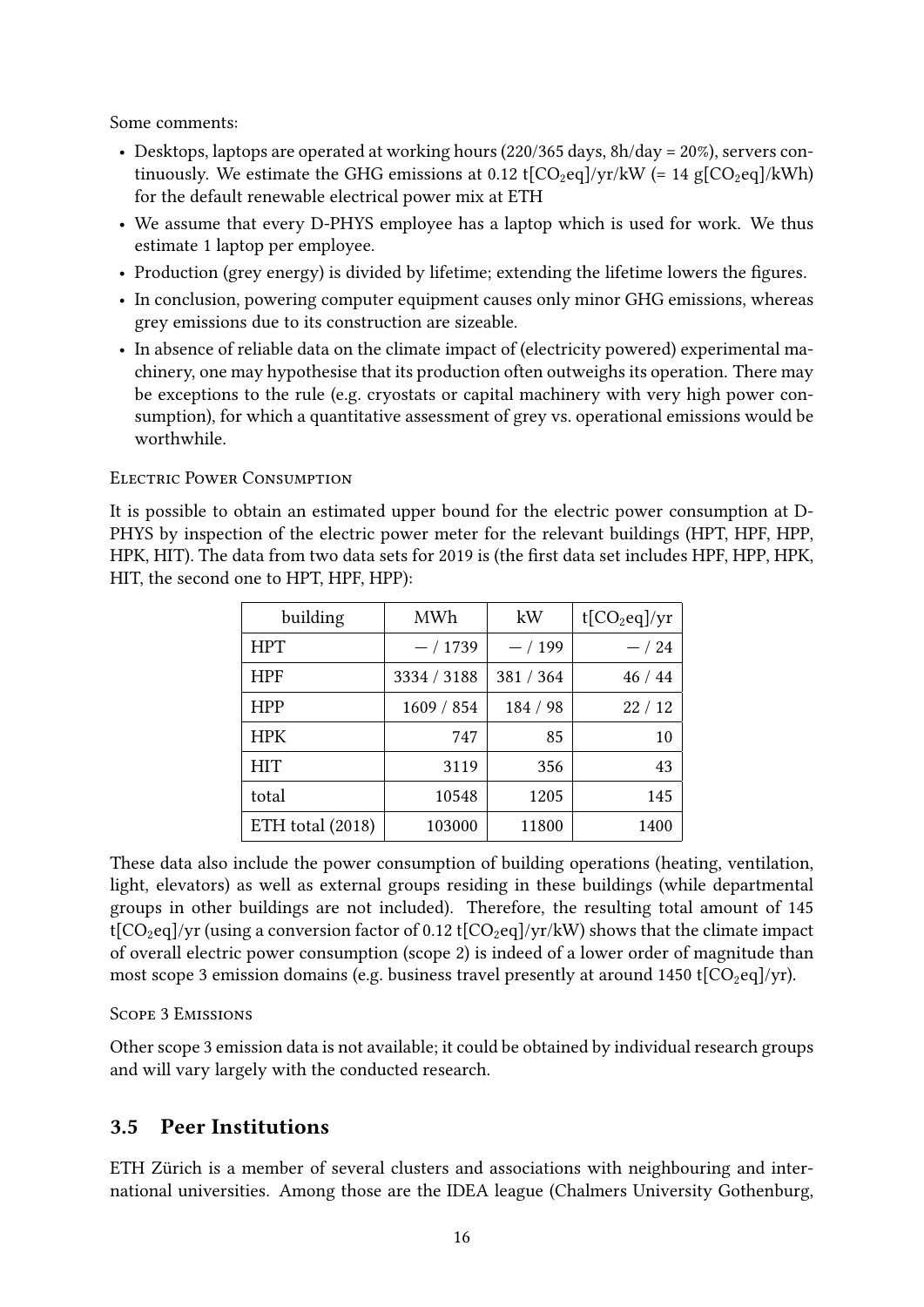RWTH Aachen, TU Delft, Politecnico Milano and ETH Zürich) and the International Alliance of Research Universities IARU (Australian National University, National University of Singapore, Peking University, University of California, Berkeley, University of Cambridge, University of Cape Town, University of Copenhagen, University of Oxford, University of Tokyo, Yale University and ETH Zürich). These unions foster exchange of ideas and concepts among the participants, not only in the fields of research and teaching, but also in the improvement of organisational processes like sustainability development. Using their network, the IARU developed a "Green Guide for Universities" already in 2014, showcasing positive examples of initiatives and changes the member universities have undergone to aim towards fullling the 2030 sustainability goals.

ETH is often positioned in high ranks of international university rankings regarding studying and working conditions. ETH also has living commitment to sustainable development, and as part of that, it has become known as a role model in monitoring and setting concrete goals for  $CO<sub>2</sub>$  emissions originating from its business flights. Approaches that have proven to be effective in reducing  $CO<sub>2</sub>$  emissions at one place can then be adopted at other universities, and the monitoring of data at peer universities will assist this process.

Most prestigious US-American universities focus their  $CO<sub>2</sub>$  emission reduction goals on infrastructure (renovation and insulation for buildings, also in student housing, including effective waste management and saving electricity) and local transport (reduce individual car transport). These measures fall under the widely used categories of scope 1 and 2. D-PHYS has only minor impact on these categories, as they are largely managed by central ETH administration.

When looking for programs targeted at sustainability, most universities of similar reputation as ETH do have strategies and goals which areas they want to tackle regarding the reduction of  $CO<sub>2</sub>$  emissions, and they often involve several stakeholders, which makes them more likely to be successful (one of the findings in the IARU guide). It is important to differentiate between goals for fossil-fuel neutral, fossil-fuel free and carbon-neutral or carbon-free campuses.

One initiative of the University of British Columbia, Canada, lets researchers sign a voluntary pledge that also includes additional aspects directly aiming at fullling the Paris Climate Goals ("Zero Emission University"). This initiative is mainly known in North America, together with No Fly Climate Sci, founded by a US-American climate scientist. No Fly Climate Sci also targets individuals not necessarily affiliated with academic institutions. A similar movement has been initialised in the German-speaking region, called #unter1000machichsnicht. Signing the pledge as an individual means agreeing to a self-commitment of not taking flights for business trips that are less than 1000 km in distance.

In Europe, many universities already have recommendations in place regarding air travel, which is one of the focuses of the ETH initiative and of our present departmental efforts. They mainly include taking the train whenever the trip is close enough or short enough (between 8–12 hours travel time or below 1000 km or similar thresholds). Furthermore, improving the infrastructure and behaviour in laboratories can have a positive impact on energy consumption as well, as outlined by an example from the University of Copenhagen, presented in the "Green Guide". An information campaign that open fume hoods consume a lot more energy than closed ones combined with stickers on the fume hoods themselves showed a huge improvement on energy consumption. More examples on "green purchasing" are displayed in the IARU guide, a few already suggested by ETH Zürich!

When looking for information on other universities' websites, the ease at which one is able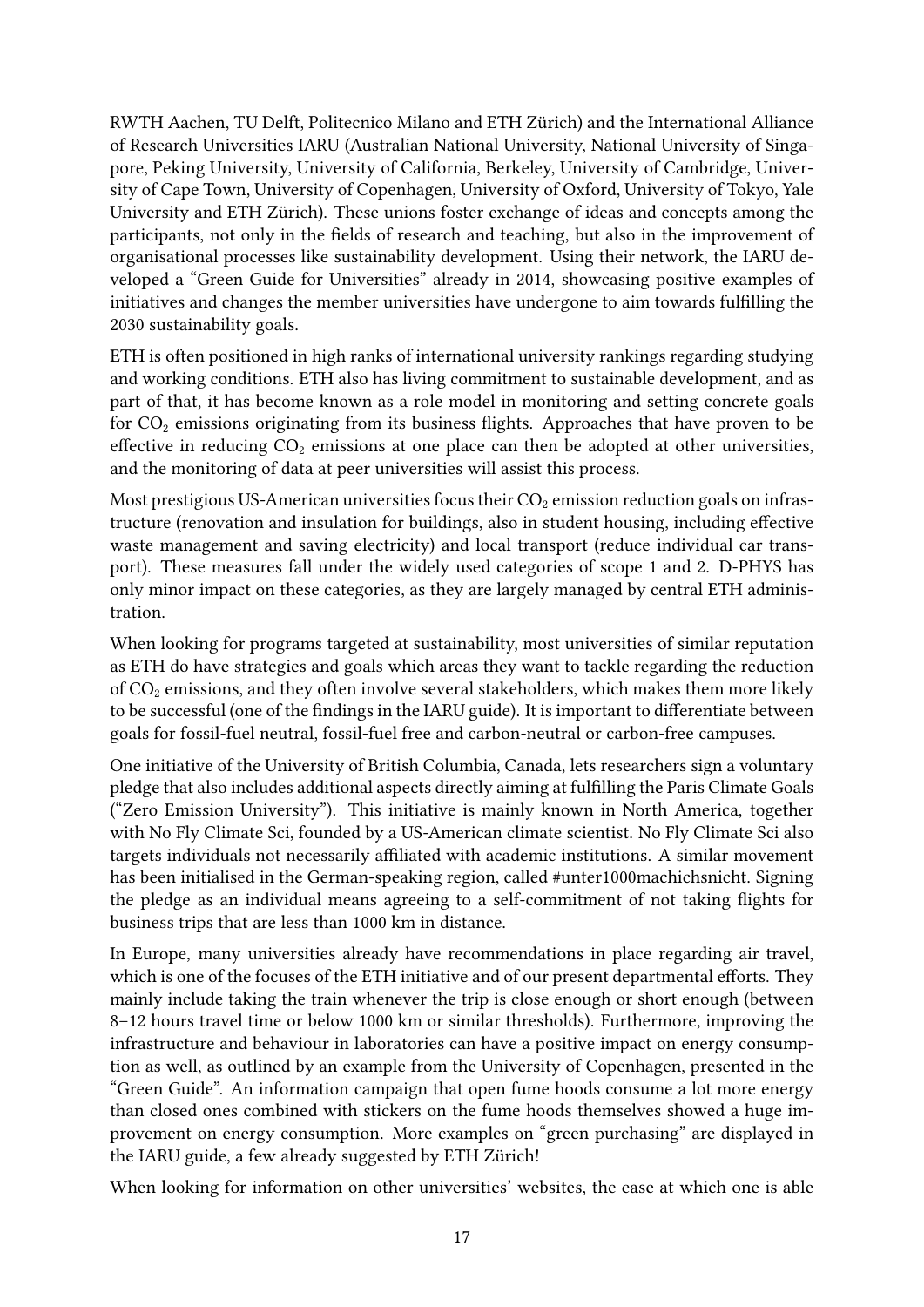to find relevant information on sustainability strategies, specific goals and recent data from monitoring efforts already gives a feeling for the priority that an institution gives to the topic of sustainability. As a positive example, the University of Copenhagen is actively promoting that they are taking a leading role on developing a sustainable campus.

It is important to get inspiration for successful projects and to make use of the knowledge on how to make projects successful. This includes dealing with challenges that could make an initially good intention fail in the end. Many European universities are facing the same challenges and addressing them in advance can help when setting up a new initiative. The IARU guide highlights projects of different difficulty levels regarding the implementation and the involvement of central organisational units. We have summarised the main focus areas of other European universities within the emerging departmental wiki, where we highlight their plans and sustainability reports.

For instance, knowledge sharing is key when it comes to the implementation of ambitious projects in order to reach the defined goals for  $CO<sub>2</sub>$  reduction. The IARU recommends that regular exchange of ideas happens not only between institutions but also between all institutional levels including the departments and research groups.

An outstanding initiative in the UK is the Green Impact Award based at Oxford University. This is an online tool where individual research groups, institutes, or departments can form groups and fulfil certain criteria to win several levels of the Green Impact Award. The tasks include waste management, the installation of a sustainability officer, a garden for biodiversity etc. There are detailed lists of requirements and a monitoring system is established. This award scheme pushes the execution of the smaller projects to gain reputation as a sustainable group/institute/campus. The award is an ongoing initiative, as there are long-term projects and monitoring is established on a regular basis. As the groups in the competition can also be student groups, the award scheme is very inclusive and engages all stakeholder groups (also addressing student housing!). The audits are ensuring that tasks are taken seriously and that the efforts are recognised. This is the most general and complete action that peer universities have set up and made public on their website concerning behavioural change. It does, however, only deal with the scope 1 and 2 emissions like heating, electricity, waste.

The University of Edinburgh has a similar concept of encouraging labs, student groups, etc. to participate in sustainable improvements of their environment. They award the "Sustainability Award" (consisting of three levels) that recognises the completion of several tasks and actions over the course of a year, depending on the type of group joining the competition. The title is awarded for two years, and continuous sustainable improvement is necessary to keep the award. Furthermore, the University of Edinburgh hosts the "Roundtable of Sustainable Academic Travel", in which ETH Zürich (among other Swiss universities) participates with their initiative on monitoring flight emissions.

In Sweden, 37 institutions have signed on to the "Climate Framework for Higher Education Institutions", an initiative led by Chalmers and KTH. The initiative acts as the starting point for developing specific climate strategies at those universities who have signed up. The goal is to contribute to national and international measures to keep to the 1.5°C warming limit.

On the level of Swiss peer institutions, EPFL's "Sustainability Initiative" covers several action areas. These include reducing air travel (based on the ETH framework; the School of Life Sciences has specific suggestions in place), and an open call to fund student projects improving campus sustainability. The main topics at EPFL include Food, Mobility, Energy, Biodiversity, Waste, and Purchasing. Although EPFL claims a goal for their strategy to be  $\text{°CO}_2$  neutral by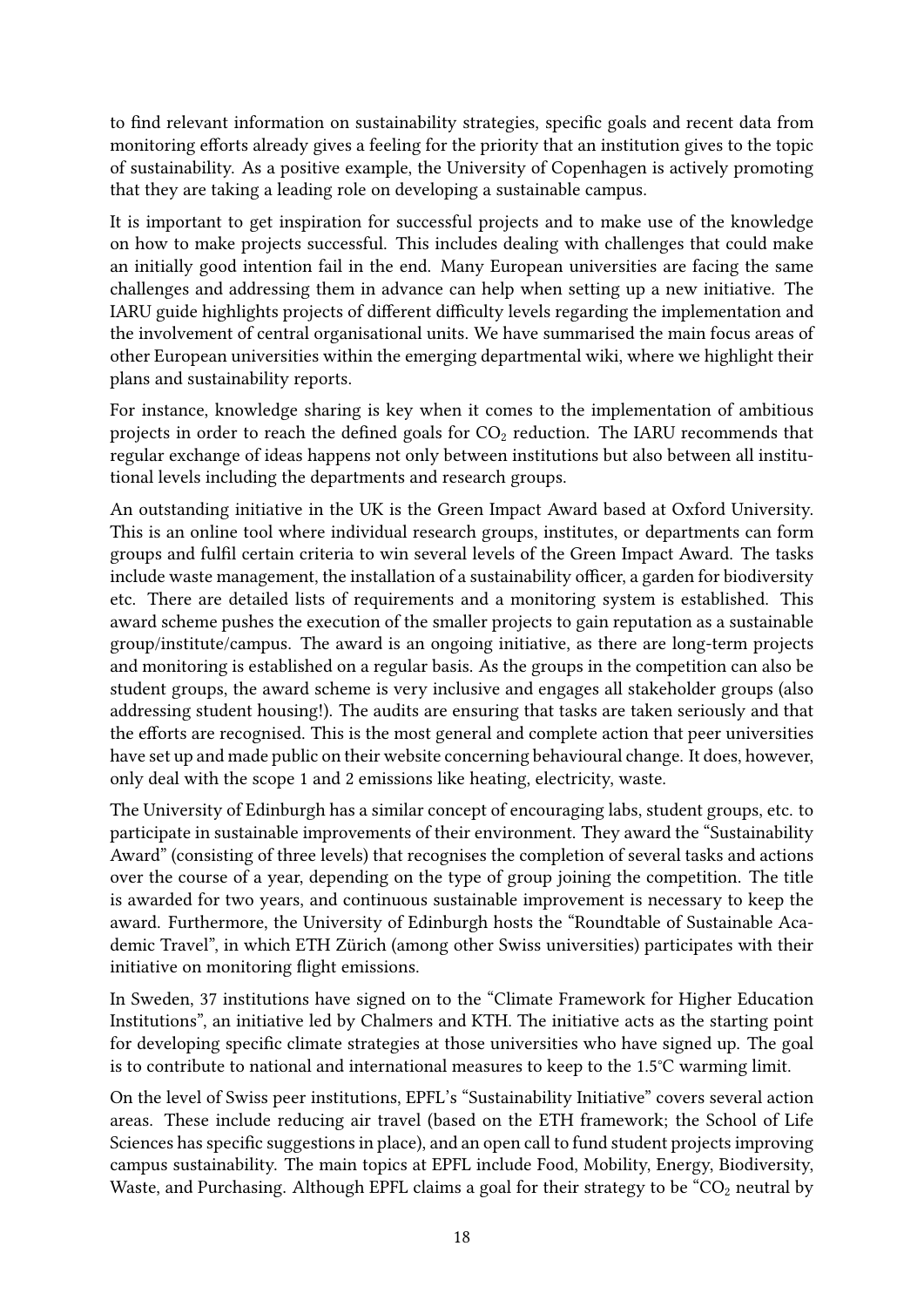2020", it is unclear, whether this goal is already met or can be met within the rest of the year. A noteworthy achievement at the Zürich University of the Arts (ZHdK, project based on the ETH air travel framework) is a reduction of their air travel emissions by 40% within merely 2 years.

**REFERENCES** 

- IDEA League: <https://idealeague.org/about/>
- IARU Green Guide for Universities: <http://www.iaruni.org/sustainability/green-guide>
- Zero Emission University: <https://zeroemissionuniversity.com/>
- No Fly Climate Sci: <https://noflyclimatesci.org/>
- Green Impact Award: <https://www.greenimpact.org.uk/oxford>
- Sustainability at Uni Edinburgh: <https://www.ed.ac.uk/sustainability>
- Climate Framework for Higher Education Institutions: [https://www.chalmers.se/en/about-chalmers/](https://www.chalmers.se/en/about-chalmers/Chalmers-for-a-sustainable-future/climate-framework) [Chalmers-for-a-sustainable-future/climate-framework](https://www.chalmers.se/en/about-chalmers/Chalmers-for-a-sustainable-future/climate-framework)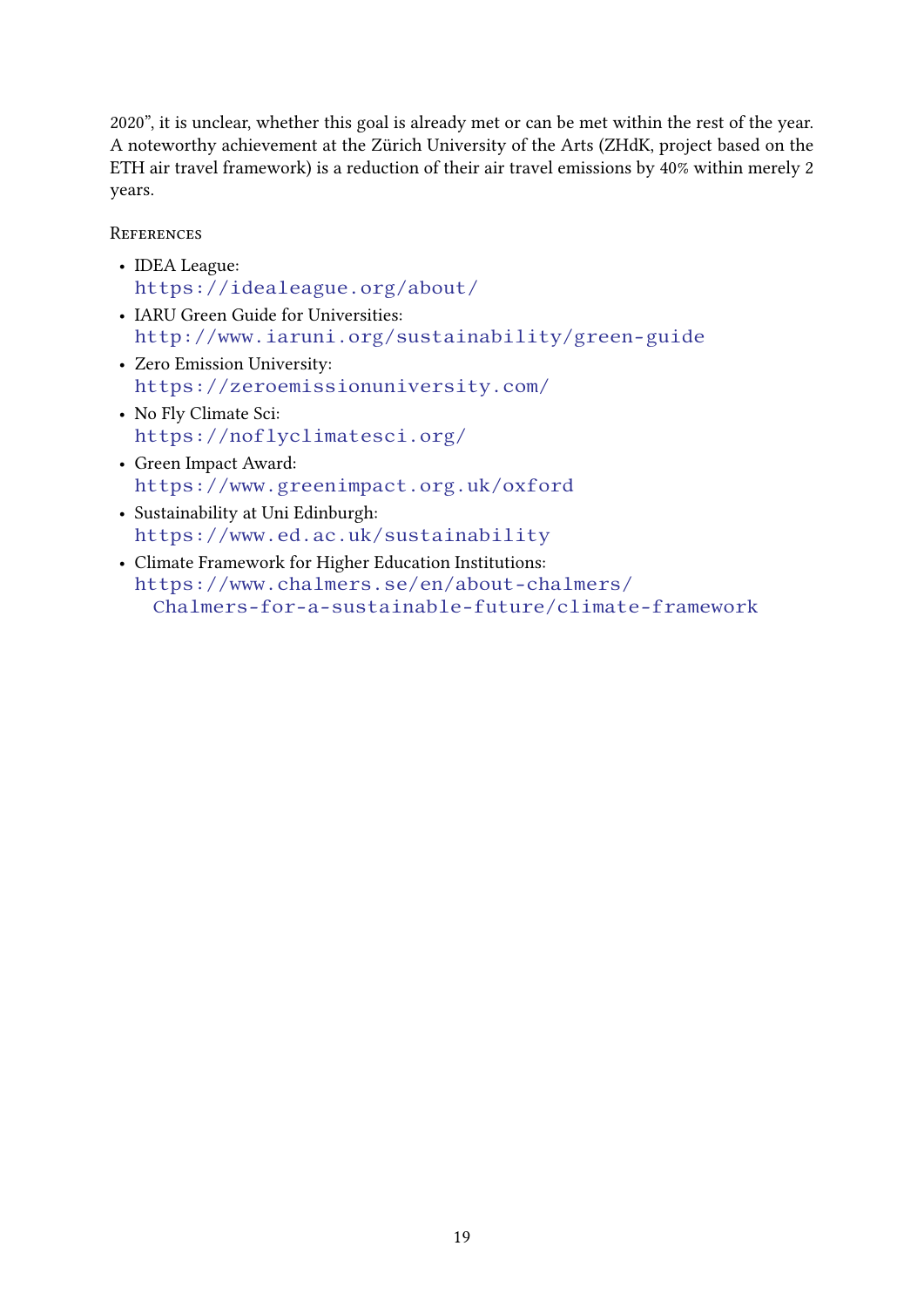# <span id="page-19-0"></span>4 Suggested Actions, Guidelines and Ideas

In a number of meetings between March and June 2020, the  $CO<sub>2</sub>$  working group has collected, discussed and refined several approaches to facilitate  $CO_2$ -reduction and to promote sustainable behaviour. The purpose of the current section is to collect the items which we suggest to the department.

In our work, we have encountered suggestions of different natures which address diverse aspects of our operations and which display various levels of promise towards inducing a positive effect. Our primary aim was to come up with items on which D-PHYS or individual research groups can act right away. But it naturally also generated items which extend beyond the scope of what we can practically achieve at D-PHYS or items which are not sufficiently concrete for implementation as rules. Nonetheless, many of the latter items are still valuable suggestions, and we felt that we ought to report on our entire work.

With the reasonably large resulting catalogue of items, we decided to categorise them in two ways in order to make them more accessible: The items are collected by the topic area they address, such as videoconferencing, travel, operations and teaching. The secondary categorisation concerns how to interpret the task that is described by the item. In this regard, we use three categories which will be highlighted by different icons and colours:

 $\sum_{i=1}^{n}$  actions that we propose to implement as policies of D-PHYS, such as revised emission goals, measures to reduce air travel and promotion of videoconferencing;

 $\, \big\{$  guidelines that are intended for implementation by individuals in the sense of a best practice, e.g. the participation in virtual conferences or sustainable travel planning;

 $\lceil ? \rceil$  ideas for further development and long-term implementation by the department or in a larger context, for example ETH-wide, such as possible incentives for sustainable research.

We interpreted the mission of our working group to propose a collection of items to the department. We considered the items presented in this report, viewed in a broad sense, as suitable for implementation. In fact, the actions, some of the guidelines and, to much lesser extent, the ideas could be decided upon by the department for formal implementation. We did not view it as our task to propose whether or not this should be done, which items should be selected or how the resulting rules should be formulated. Instead, we propose to implement the bulk of suggestions as general principles and recommendations. These would be advertised to D-PHYS members (e.g. in a wiki along with suggestions and hints), they would be citable in decision-making, but they are not meant to be enforced. D-PHYS subsequently decided to follow this roadmap by endorsing and supporting our suggestions. This is meant to establish a standard behaviour at D-PHYS without the need for elaborate schemes to monitor and adjudicate.

The ideas which cannot be effective at the level of D-PHYS, could be implementable in related or superordinate entities (e.g., ETH, SNSF, ERC). Members of D-PHYS contribute to these entities and may forward these items according to their capabilities.

## <span id="page-19-1"></span>4.1 Videoconferencing

It is indispensable to approach a scientific community in which ordinary operations are carried out in a sustainable fashion. We do not even have a choice in this regard.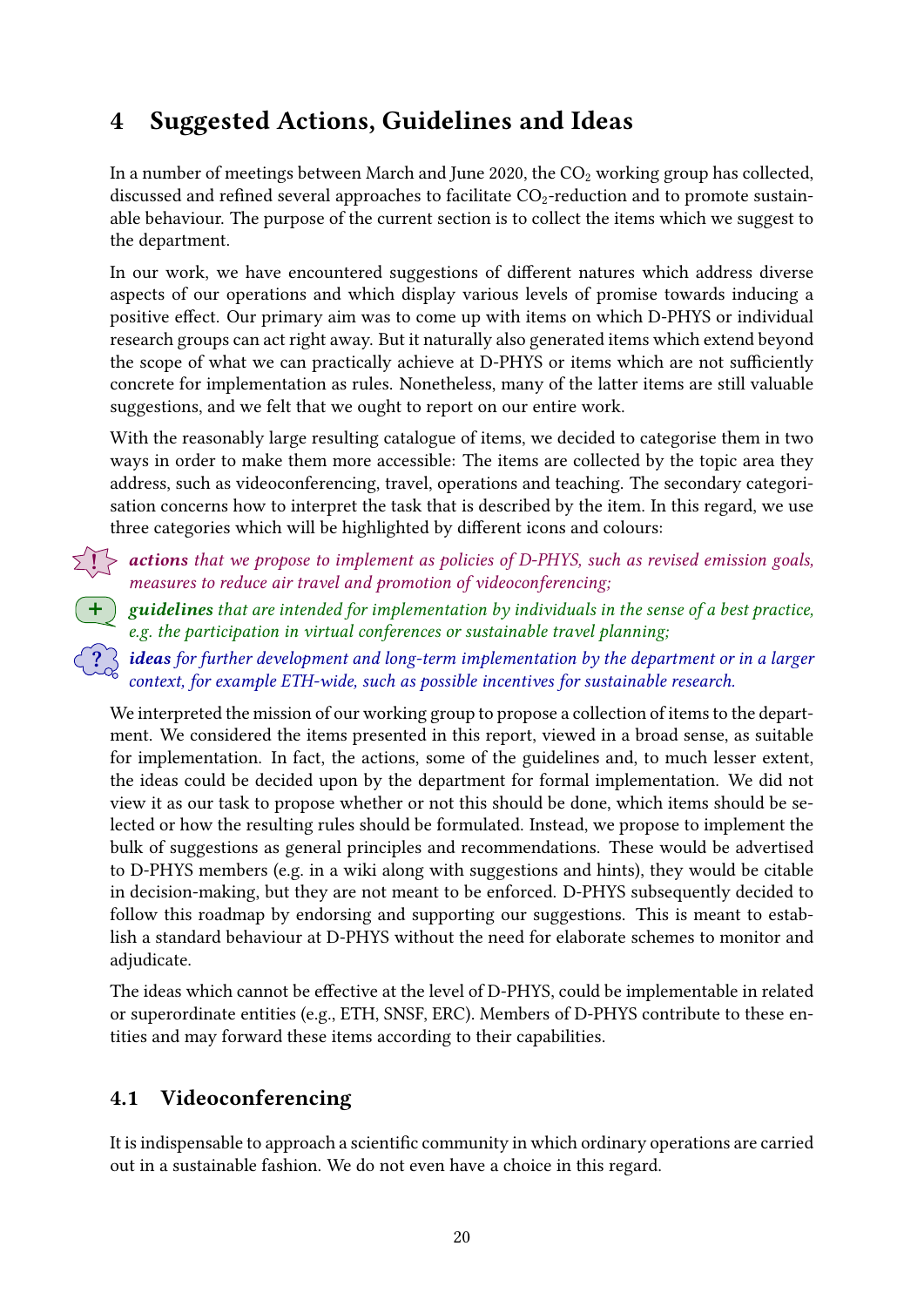In our present framework, scientific exchange is organised in the form of workshops, conferences and seminars, all of which are typically conducted in a single location to which the remote participants travel. Visiting these events is a key way for young scientists to obtain recognition in their field, and established researchers benefit from the opportunities to promote their research via these channels. At present, the initiation and continuation of careers in science depends decisively on travel.

However, with current transportation means there is no way that we can keep travelling as much and as far, neither as a community nor as individuals. Hence, we need to find and establish sustainable ways to uphold scientific exchange and to connect and communicate within our community. And in order to protect future generations of researchers, we need to achieve this in such a way that not even the establishment of a career will violate principles of sustainability. For instance, it must not be that young researchers will travel extensively and are thus forced to accumulate an enormous GHG footprint if they want to stand a reasonable chance of finding continued employment in academia, as is currently the case.

It is evident that videoconferencing (VC) will be a vital tool in a future sustainable science environment.

By construction, this technology enables the active participation in all forms of scientific exchange over large distances. Fortunately, the benefits brought forward by VC are strategically aligned with several societal challenges such as inclusiveness, social obligations, financial considerations, work-life balance and others:

- Facilitate the inclusion of scientists from less resourceful universities, developing countries or adverse political circumstances.
- Allow scientists with children or family care duties, scientists with particular disabilities and (at present) scientists with environmental concerns to participate in conferences according to their capabilities and needs.
- Online participation bears substantially lower costs than on-site participation. This fact easily boosts the reach of the event (e.g. the annual international conference "Amplitudes" quadrupled its registrants from 175 to 706 when it moved to a VC platform in 2020).
- At a personal level, attending virtual events (or selected talks) can be less time demanding and jet-lag and travel-related stress is avoided (yet, this can be viewed as lowering the commitment or require participation at night-time).
- Remote delivery of talks may attract a broader pool of potential speakers. Virtual events may thus increase the amount of inter-disciplinary communication.

These benefits on their own are a significant motivation for offering virtual conferences.

It is clear that virtual workshops are not the same as physical workshops, and there are widelyheld reservations against this mode of transmission throughout the community. Virtual events cannot provide all of the positive effects of physically being at a workshop and effortlessly connecting to nearby people. They are (probably) less effective in encouraging and maintaining interactions among the participants during breaks and after sessions. Nevertheless, the 2020 coronavirus pandemic vividly demonstrated the power and viability of VC in conducting virtual conferences and webinars with high-profile participants and a large attendance. It will be a challenge to find suitable virtual replacements for the elements that are otherwise eased by physical proximity.

Altogether, we prefer to shape the way in which we conduct scientific exchange by ourselves instead of waiting and being forced. Time is an important factor. For these reasons, we intend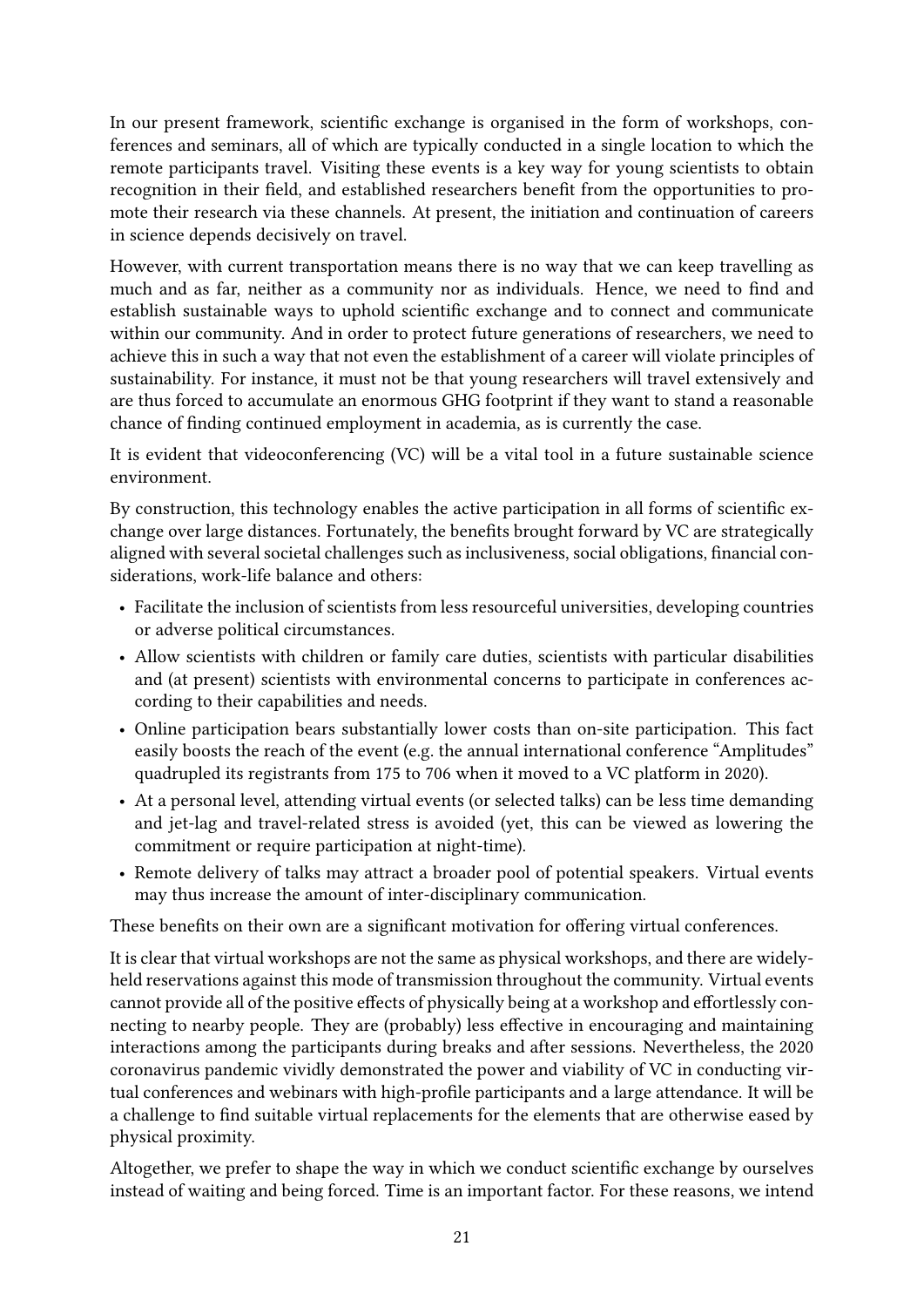to take the lead in enabling VC to become a realistic alternative to travelling to conferences. We all need to gather experience in this regard and get used to virtual conferences. They need to become a habit, and making them a useful experience requires developing new habits. Importantly, virtual conferences need to become recognised and well-attended by established researchers to pave the way for a sustainable career path for youngsters.

We will therefore develop formats for scientific exchange that combine the positive aspects of physical and virtual events. A key element of our strategy is to conduct scientific events at least in a semi-virtual fashion, and to offer the option of remote attendance and remote talks as a matter of principle. With this inclusive approach we will help establishing a scientific environment operating at net-zero carbon emissions in which the need for physical presence at inter- and transcontinental workshops will increasingly be the exception.

In the following we present measures to approach the aforementioned goals.

## <span id="page-21-0"></span>4.1.A Workshops at D-PHYS

 $\sum_{i=1}^{n}$  All scientific meetings, workshops, conferences at D-PHYS offer the possibility of online participation for speakers and participants.

#### **COMMENTS**

- As a standard at D-PHYS this principle represents a distributed effort to consider, explore, work out and improve online formats which are inevitably needed to maintain an excellent level of scientific exchange.
- Participation by VC can be available at a fee (for the use of VC infrastructure) which may be different from physical participation fee (e.g., to fund coffee breaks). A typical fee for the use of VC infrastructure at ETH Zürich could be around 400 CHF per hour of online conference including the preparatory testing prior to the meeting with 3 speakers and 1 chair.
- The option for remote participation should be communicated in invitations and advertisements so that the option will be made use of by a considerable fraction of contributors and participants in order to avoid the GHG emissions for their travel.
- Implementation of this standard has a natural outreach component: It will have a broader impact, it will automatically be communicated across the physics community, and we can actively advertise it.

## <span id="page-21-1"></span>4.1.B Research Seminars and Colloquia

 $\leq 1$   $>$  Scientific seminars and colloquia at D-PHYS are open to remote talks.

- Seminars and colloquia serve a similar purpose as workshops and conferences and due to the implied travel they are subject to similar considerations towards virtualisation. It will therefore be essential to facilitate the transition towards a virtual platform.
- Next to avoiding travel-related  $CO<sub>2</sub>$  emissions, invited speakers may have other valid reasons to avoid travelling altogether and/or to avoid spending an extended period of time away from their home or family. These reasons should not represent an obstacle in their ability to present their research.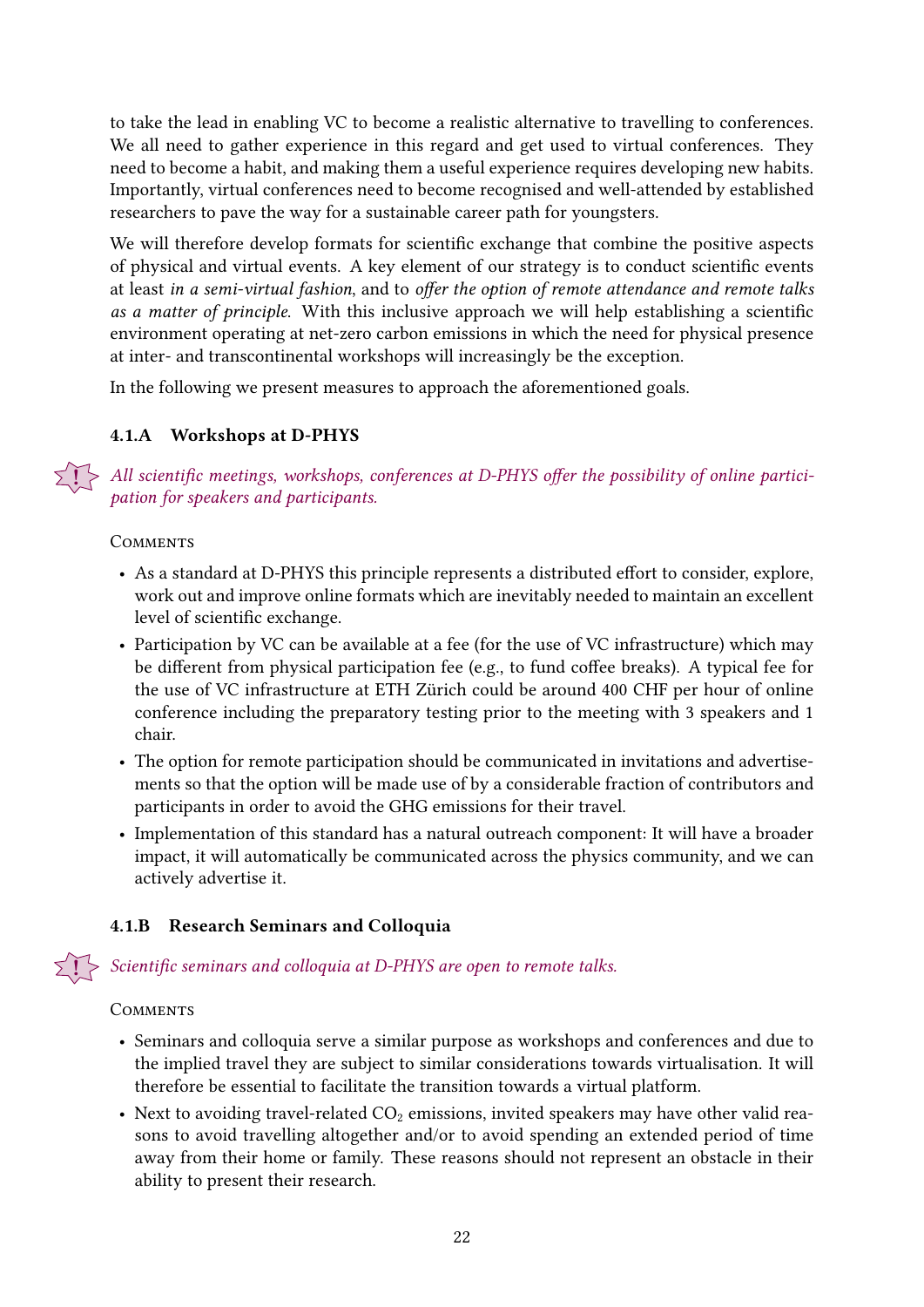- Hence, the option to deliver talks virtually should be mentioned in the initial invitation.
- Setting up seminars to receive remote talks can be done with some efforts including booking the adequate rooms with the corresponding technical supplies. Recording of talks and/or a live transmission are options which may or may not be advisable depending on the situation or preferences.
- The overall experience of an actual visit vs. a virtual talk will be different, but our experience has shown that the scientific content can be transmitted at comparable quality, and immediate interaction with the speaker works well.
- Our principal scientific communication activity, the Zurich Physics Colloquium, was suspended during the coronavirus pandemic. With some experience, (some of) the scheduled talks could have been transferred to a virtual platform right away towards maintaining an important activity. It would therefore make sense to gain experience by permitting some of the talks to be delivered virtually.
- The reach of local seminars can be widely enhanced by using VC and by advertising the events in community lists or directories (one recent example is the lecture series on Ultrafast nonlinear optics and spectroscopy given by Prof. Giulio Cerullo from Politecnico di Milano in the framework of the EPFL Doctoral Program in Physics in June 2020 with more than 70 participants from the whole ETH domain). VC seminars may also facilitate the active participation of researchers from developing countries in topics of current interest.

## <span id="page-22-0"></span>4.1.C Committee Meetings and Doctoral Defences

! Committee meetings including doctoral defences are open for external members to participate remotely by videoconferencing.

#### **COMMENTS**

- As a general rule, remote participation in committee meetings by VC should be offered to external committee members (at least as an alternative to travelling) unless the particular occasion mandates a site visit.
- Allowing external members to join by VC will allow a broader range of experts to participate in these meetings (e.g. in the case of care-taking obligations, teaching duties, travel restrictions); it will also save a significant amount of resources; similar provisions as for remote participation in scientific workshops apply, please see above.
- For doctoral defences, remote participation of external co-referees by VC is explicitly encouraged. In view of the expected change of doctoral regulations to require at least one external university professor as co-referee, this default option will have a significant effect.
- For doctoral defences, it would be worthwhile to consider allowing colleagues and family members to attend the public defence talk by VC.

## 4.1.D Participation in VC Workshops

All D-PHYS members make efforts to participate in virtual conferences regularly, at least at one event per year.

#### **COMMENTS**

• There was practically no supply of virtual conferences before the coronavirus pandemic. The demand for such activities promotes and supports the supply.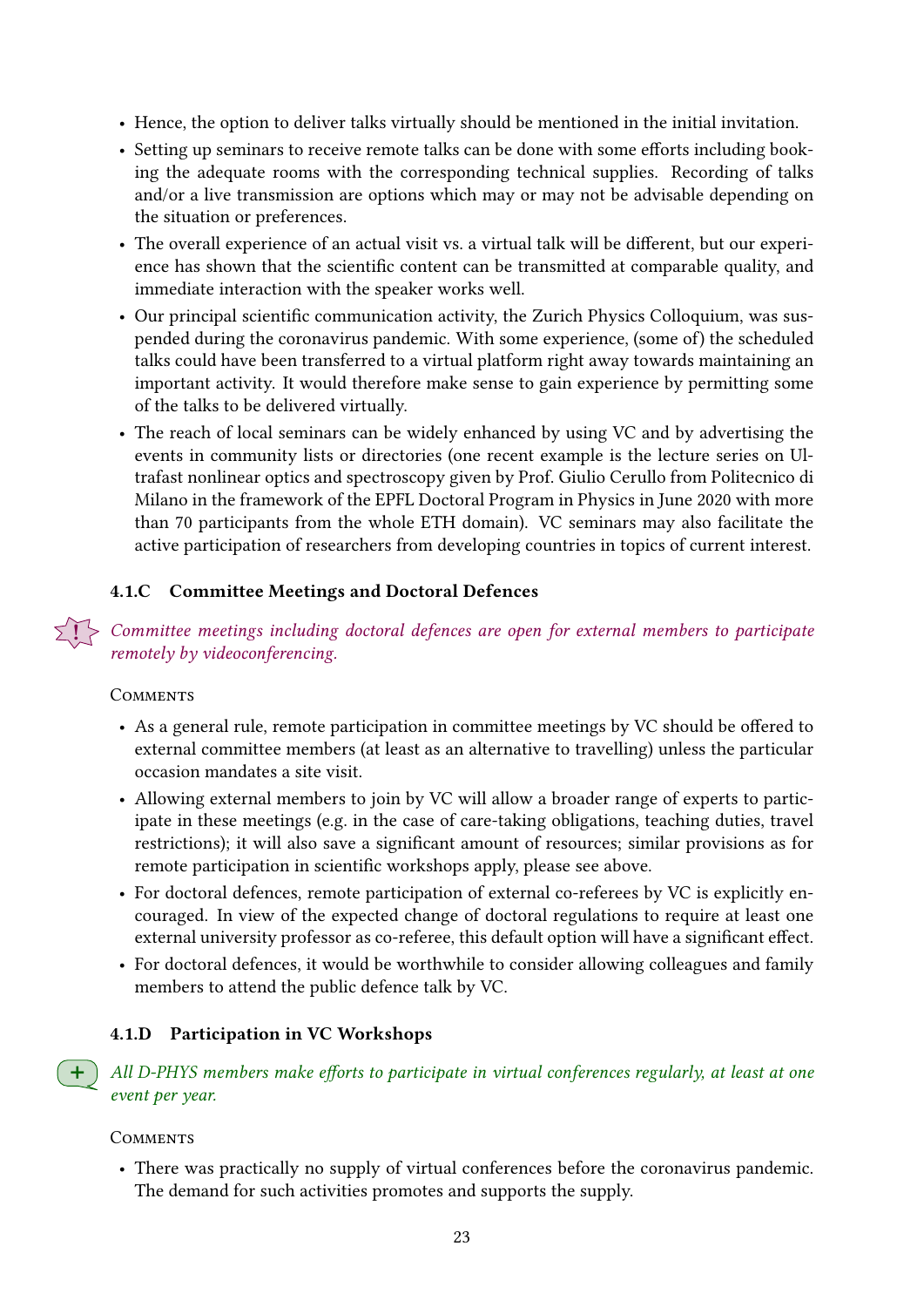- A number of shortcomings of virtual meeting and workshops may be mitigated by measures we have not developed and established yet. Therefore we have to gather experience from attending. Participation at VCs will provide very important insights to enhance their functionality, find necessary basic rules, and to get ideas and inspirations for own conferences.
- Department may conduct regular (annual) surveys as an implicit reminder to participate in virtual events and towards collecting and sharing worthwhile experiences in this regard.

## 4.1.E Credit Points for Doctoral Studies

? Doctoral students will earn 3 of their 12 credit points through VC-related activity or service.

## **COMMENTS**

- Useful activities include assisting in setting up or conducting VC components of a workshop (or a research seminar or lecture series), participation in a workshop through VC or delivering a VC talk in a remote seminar or conference.
- Fluency in VC skills will be relevant in the doctoral student's future working environment and it will help her/him to thrive.
- The gathered experience will be exported to other universities and institutes, or branches of the economy and society.
- As usual, supervisors would be in charge of and responsible for awarding credit points.

## 4.1.F VC Infrastructure

 $\ket{?}$  D-PHYS will take care of planning and initialising the installation of major shared VC infrastructure.

- With an increased frequency of events conducted by VC (fully or in parts), there will be an increased demand for dedicated rooms equipped with VC hardware. Planning efforts for the new HPQ building are taking this into account.
- The ETH unit ID MMS typically takes the lead in installing and maintaining VC infrastructure.
- Depending on future developments and demand, D-PHYS may decide to operate dedicated VC servers and software.
- Standard and supplementary VC equipment should be acquired as needed by individuals rather than preemptively. This strategy worked well in maintaining teaching during the coronavirus pandemic.
- It may make sense to pool specialised equipment for conducting VC events for general use (e.g. dedicated cameras, throwable microphones to enable a reliable transmission of comments and questions from a local audience).
- Conducting a virtual event for hundreds of participants with the assistance and infrastructure of ETH ID MMS can amount to 400 CHF/hour including the software licence and the pre-event test with with 4 speakers/hour.
- It could be a possible incentive for VC pioneers to obtain financial support by D-PHYS for covering the IT costs of the virtual meeting or conference.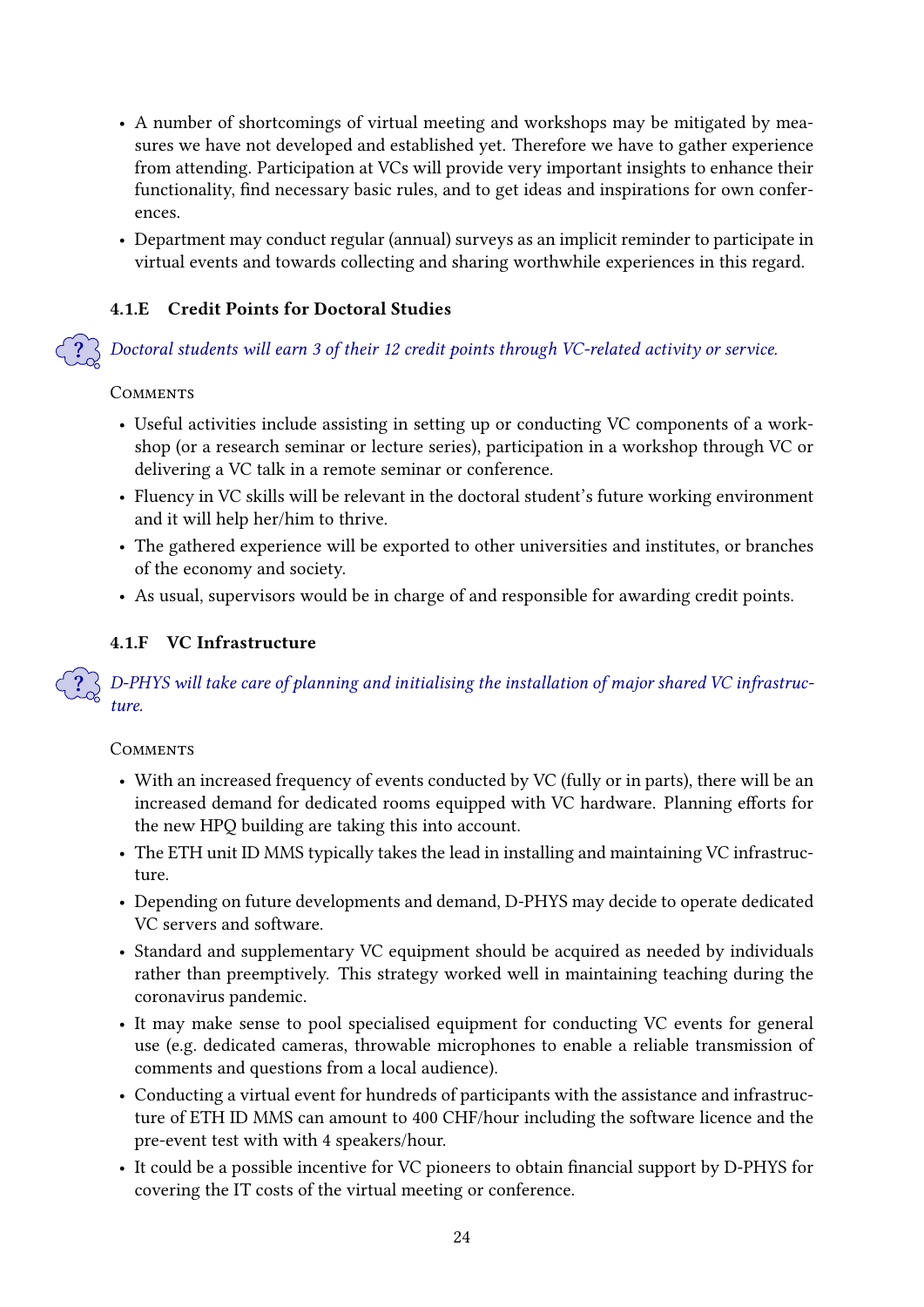#### 4.1.G VC Implementations

+ D-PHYS discusses and collects hints, suggestions, instructions, best practices and references to optimise the implementation of VC aspects of (fully or partially) virtual events.

**COMMENTS** 

- Typical drawbacks of virtual conferences and meetings, such as people living in different time zones or connection and bandwidth issues, can be mitigated by a number of measures.
- A D-PHYS wiki may list suggestions and references.

#### **SUGGESTIONS**

A list of suggestions includes the following items:

- It is good practice to record all talks and to make them available to the participants at least during and somewhat beyond the duration of the workshop. This will compensate for time zone and connection issues.
- Similarly, making talk slides available to the participants ahead of the talk will compensate for ubiquitous connection and bandwidth issues, especially for participants in countries with a less developed networking infrastructure.
- Talks can be streamed to non-interactive services (e.g. YouTube) to have a broader reach and to minimise particular software requirements (may improve bandwidth issues). The option of audio-only transmission (together with the availability of slides) can serve as a backup solution for bandwidth-issues.
- A chat channel (potentially separate from the VC solution) could be used for discussion and interaction.
- Depending on the nature of the event or the preferences of the speaker, talk recordings may be kept indefinitely (for future references) or be removed shortly after the meeting (for confidentiality of current research).
- An international meeting can be organised with a set of hubs to transmit the event to a local community of researchers (e.g. Photonics Online Meetup). This enables on-site interactions while reducing the travel to the local/national level.
- Online collaboration tools (e.g. slack) are good means to subsequently discuss the contents of a talk or session among the participants. This can be a valuable tool, record and reference to replace part of the on-site interactions at breaks and after sessions.
- Random breakout sessions during breaks (small groups of participants are assembled at random into separate rooms of the virtual meeting) may encourage new interactions among participants.
- Monitoring of the various virtual channels can be challenging (raised hands, chat contributions, cyberspace attacks, audio/video control, technical aspects of streaming), and it makes sense to have some people dedicated to specific tasks.
- One may engage a small group of participants to initiate and intensify connections with other participants over the course of the event.

#### **REFERENCES**

Further information and details can be found in the following references: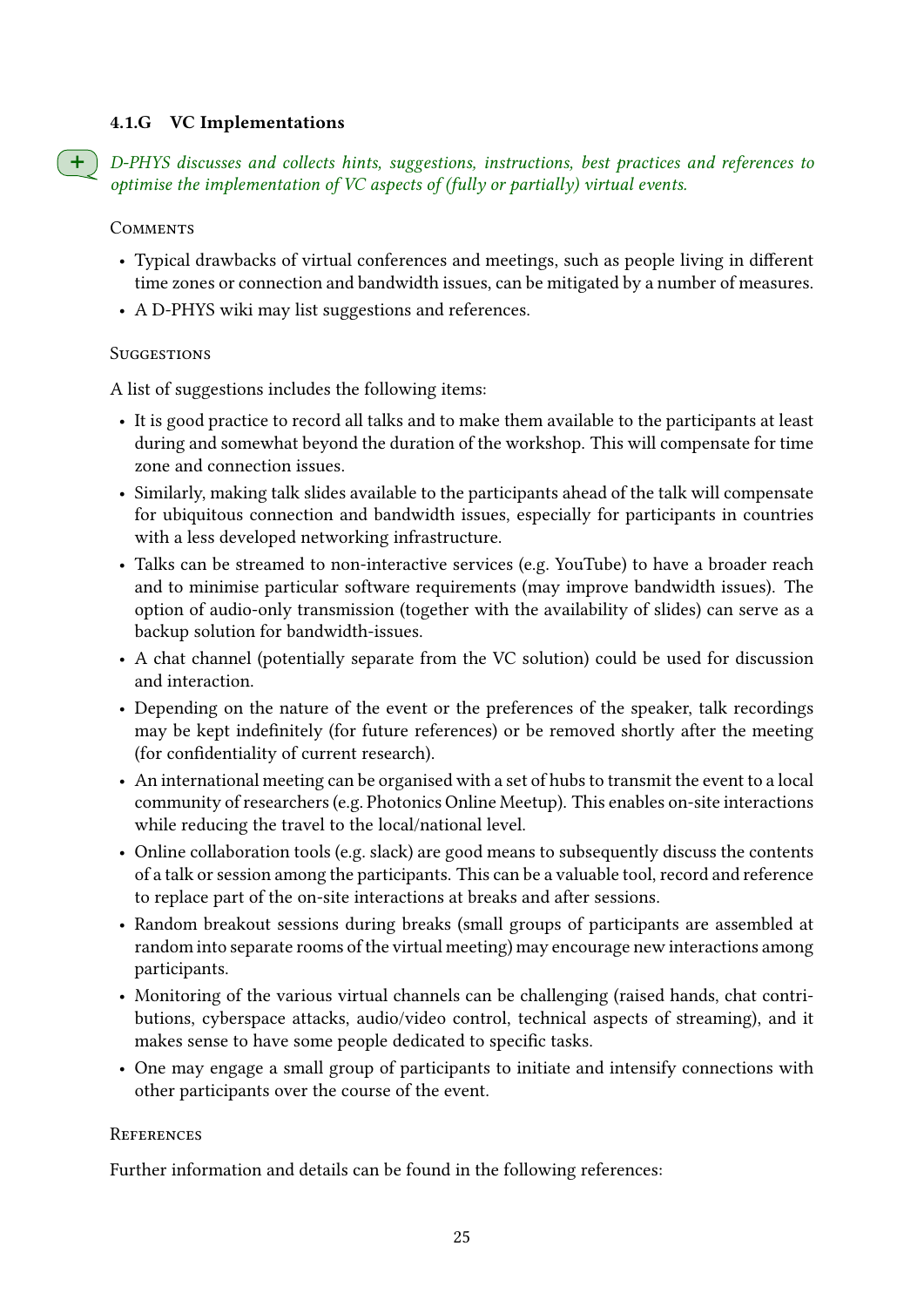• Handbook for Nearly Carbon Neutral Conference (University of California at Santa Barbara):

```
https://hiltner.english.ucsb.edu/index.php/ncnc-guide/
```
- Feral conference (online-only conference): <http://perc.ac.nz/wordpress/feral/> plus LSE-blog on experience: [https://blogs.lse.ac.uk/impactofsocialsciences/](https://blogs.lse.ac.uk/impactofsocialsciences/2019/05/03/running-a-nearly-carbon-neutral-conference-lessons-from-the-feral-conference/) [2019/05/03/running-a-nearly-carbon-neutral-conference](https://blogs.lse.ac.uk/impactofsocialsciences/2019/05/03/running-a-nearly-carbon-neutral-conference-lessons-from-the-feral-conference/)[lessons-from-the-feral-conference/](https://blogs.lse.ac.uk/impactofsocialsciences/2019/05/03/running-a-nearly-carbon-neutral-conference-lessons-from-the-feral-conference/)
- Handbook for a semi-virtual conference: [https://static.uni-graz.at/fileadmin/veranstaltungen/](https://static.uni-graz.at/fileadmin/veranstaltungen/music-psychology-conference2018/documents/Semi_Virtual_Conference_Guidelines.pdf) [music-psychology-conference2018/documents/](https://static.uni-graz.at/fileadmin/veranstaltungen/music-psychology-conference2018/documents/Semi_Virtual_Conference_Guidelines.pdf) [Semi\\_Virtual\\_Conference\\_Guidelines.pdf](https://static.uni-graz.at/fileadmin/veranstaltungen/music-psychology-conference2018/documents/Semi_Virtual_Conference_Guidelines.pdf)
- How to Organize an Online Conference. Nature Reviews Materials 2020: <https://doi.org/10.1038/s41578-020-0194-0>

## <span id="page-25-1"></span>4.2 Travelling

Presently, commercial flights exclusively use fossil fuels, while trains can easily use renewable energy through the electricity grid.

While it is in principle possible to operate flights with net-zero emissions through the use of non-fossil fuels or solar-to-fuel carbon capture methods, these methods are not yet readily available at the required scale. Until this undetermined point in time, travel by flying contributes substantially to  $CO<sub>2</sub>$ eq emissions. Compensation schemes may mitigate the impact of  $CO<sub>2</sub>$  emissions, but the emission reductions are also needed elsewhere, and it is generally preferable to keep fossil fuels in the ground.

## <span id="page-25-0"></span>4.2.A Travel by Train

! Members of D-PHYS travel by train to destinations which can be reached by train within 6 hours. Travel by train to destinations reachable in  $6 - 12$  hours or up to around 1000 km is encouraged.

- The first part reflects a rule by the federal administration with exceptions subject to justification. At this distance, the (useful) time spent on train connections is competitive with the overall time spent on travelling by aircraft.
- Trains should be considered when planning trips (next to the particular situation of the travelling person). Travellers should be given the opportunity to suggest and make use of this mode of travel and to consider and use it as productive working time as far as possible.
- These rules and guidelines give D-PHYS members the *opportunity* to behave in a more sustainable way.
- Night trains can be used to cover long distances; the use of night trains can eliminate one or two days of accommodation at the destination; this can effectively balance higher ticket expenses in lower/single occupancy compartments; book early to find saver tickets (and to ensure the availability of tickets as beds are limited and attractive and sell out soon).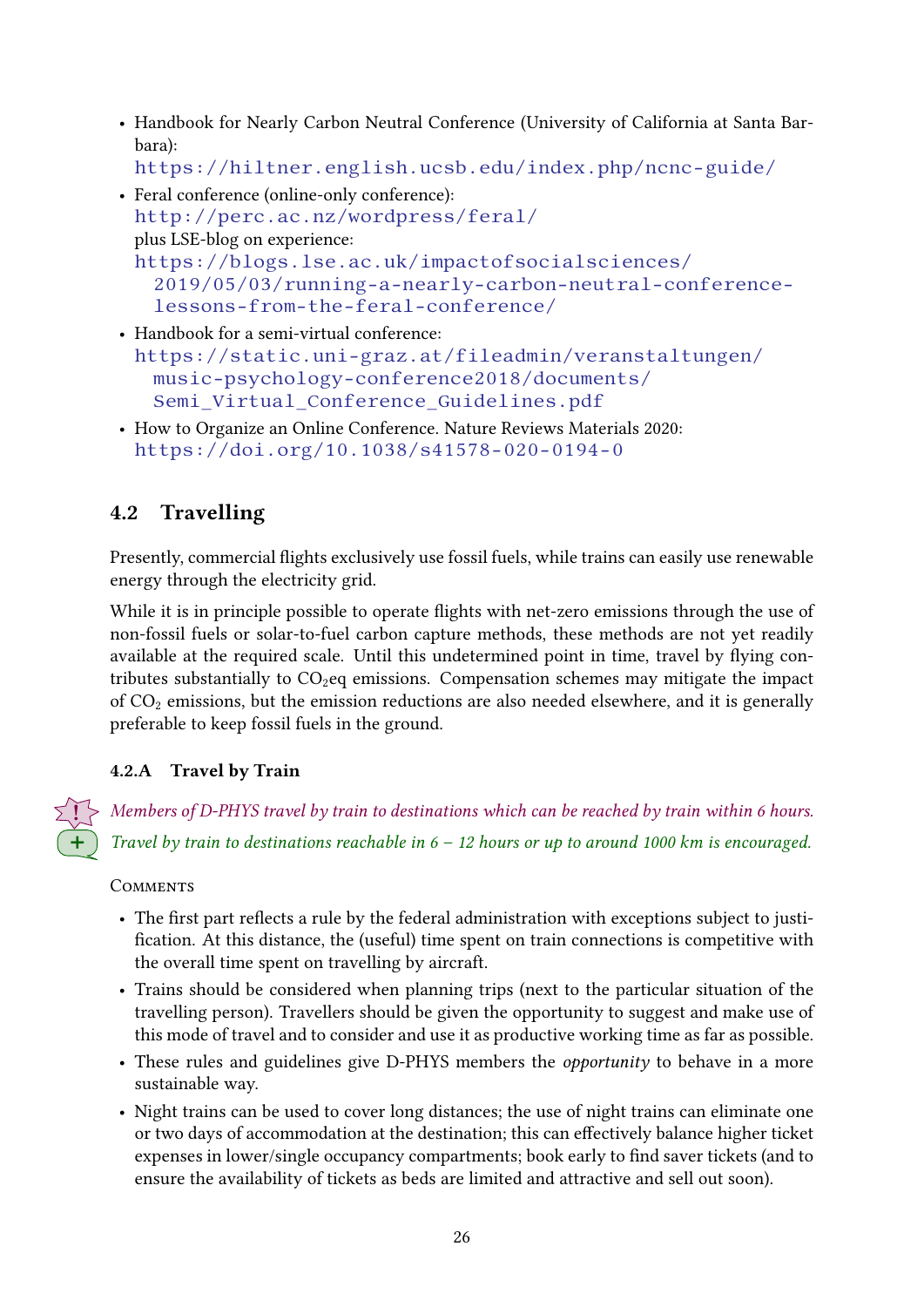• The type of energy source and its impact on the climate depends on the country and train operator. Within Switzerland, trains are operated by renewable electricity sources with minimal climate impact. For details, see the table below.

## <span id="page-26-0"></span>4.2.B Visitors at D-PHYS

! Our guidelines for travel by train are communicated to visitors from continental Europe and UK.

#### **COMMENTS**

- This takes the burden away from visitors to take the initiative on asking whether travel by train would be permissible. This may inspire and tip undecided visitors towards using the train.
- It makes sense to communicate the guideline to intercontinental visitors because they may combine their visit with other destinations in continental Europe and UK which can then be reached by train.
- Communication of these suggestions serves as outreach and towards propagation to peers.

## 4.2.C Travel Planning and Guidelines

Aspects of sustainability play a role in planning business travel. Research group leaders provide a written set of guidelines on planning and booking travel for the group.

#### **COMMENTS**

- Tools to compare different travel means to reach a given location are recommended in planning travel. ETH plans to provide a tool to assist in planning [\(routeRANK\)](https://www.routerank.com/en/) starting Fall 2020.
- Guidelines explain to group members the default procedures of booking travel such as but not limited to: justification, frequency and limitations for travel, how to decide on the mode of travel, means of booking and reimbursement, as well as how to deal with time during travel and time off duty.
- This provides the group members with an authoritative set of guidelines so that they can find an acceptable balance on their own (and it is good practice).
- There may be a default set of guidelines at the level of the department or the institutes which any research group could adopt. However, different groups have different needs and customs and individual guidelines can accommodate for them.
- In order to maximise the scientific gain on intercontinental visits, it makes sense to combine them with visits to other relevant scientific institutions or events in the region (which could be reached by train if possible).
- The expected cumulated gain of a scientific visit should be in proportion to the amount of travel required for this trip. Therefore, few-day cross- and intercontinental trips should be avoided.

## Reference Emissions

The climate impact of travel depends very much on the selected means, and for trains it further depends strongly on the country and type of train connection. The following table provides an overview per travelled distance (a factor of 2 is needed for return trips):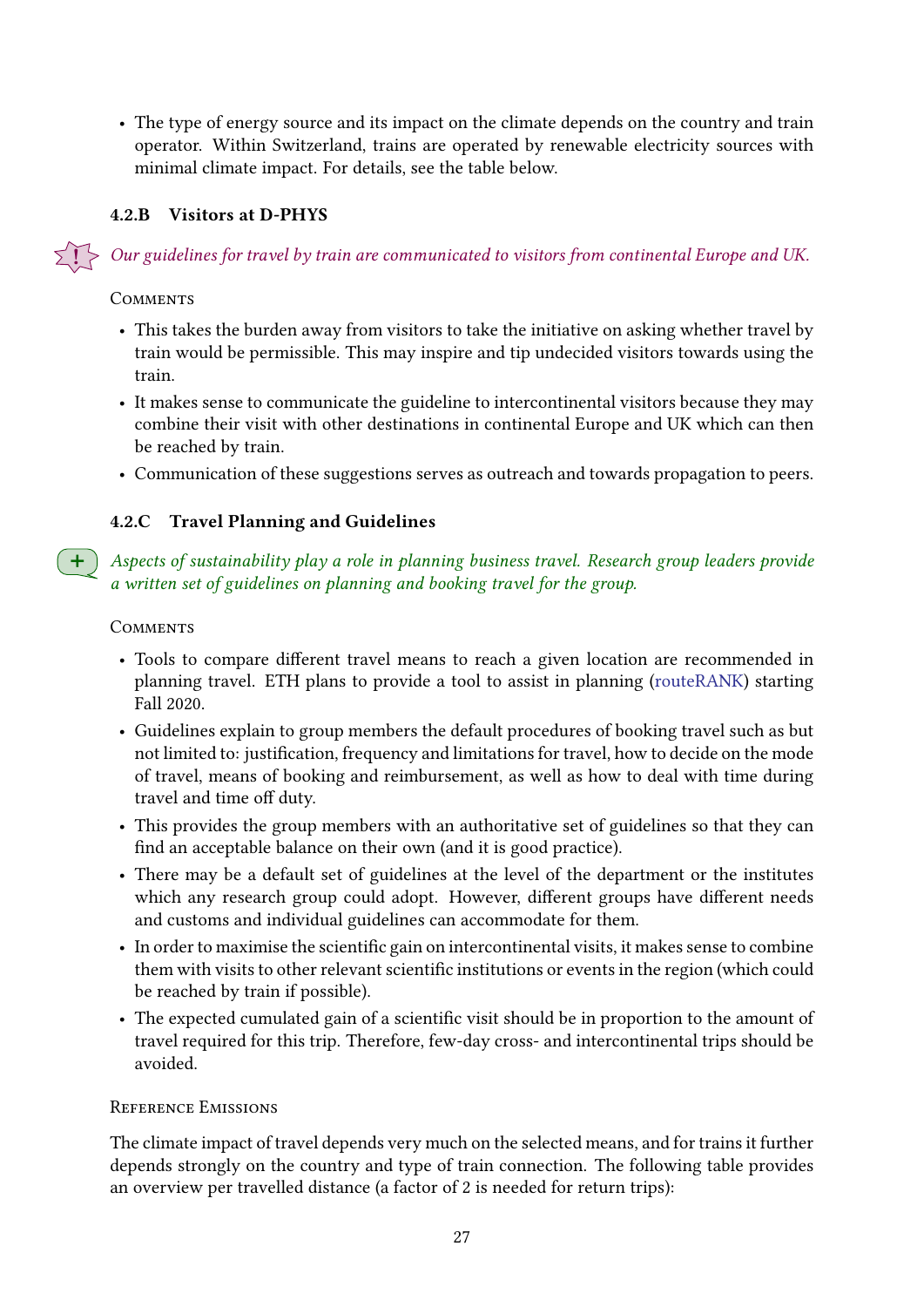| mode                    | $g[CO_2$ eq]/km |
|-------------------------|-----------------|
| flight, with RFI factor | $200 - 300$     |
| train CH/IC             | 1               |
| train CH/RE             | 1               |
| train DE/ICE            | $20 - 30$       |
| train DE/RE             | $60 - 80$       |
| train FR/TGV            | 8               |
| train FR/TER            | $4 - 8$         |
| train IT/FR             | 45              |
| train IT/RE             | $45 - 85$       |
| train AT/IC             | 7               |
| car, single occupancy   | $100 - 200$     |

Data was collected from atmosfair (for flights) and ecopassenger (otherwise) services by inspecting some reasonable reference connections on the indicated platforms involving several assumptions, and should thus be understood as order-of-magnitude estimates.

#### **REFERENCES**

Further information and details can be found in the following references:

- ETH Zürich's air travel project: <https://ethz.ch/airtravel>
- ecopassenger travel planning comparison platform: <http://www.ecopassenger.org>
- routeRANK travel planning comparison platform: <https://www.routerank.com/en/>
- atmosfair flight emission calculator and  $CO<sub>2</sub>$  offsetting: <https://www.atmosfair.de/en/>
- myclimate emission calculator and  $CO<sub>2</sub>$  offsetting: <https://www.myclimate.org>

## <span id="page-27-0"></span>4.3 Travel CO<sub>2</sub> Reduction Path

In 2017/2018, D-PHYS committed to reduce its  $CO<sub>2</sub>$  emissions due to business travel within the ETH airtravel project framework by 20% until 2025 using a linear decrease pathway starting in 2019. This decision was taken around two years after the Paris agreement when general awareness for the evolving climate crisis was on a steep increase in the general population and likewise within D-PHYS. At the time the commitment appeared both significant and attainable, but it was not clarified whether it represents a significant (relative) achievement towards the goals of the Paris agreement. The present vantage point has changed the perspective substantially for the following reasons:

• Sample global  $CO<sub>2</sub>$  emission reduction pathways towards achieving the 1.5°C goal have been outlined in an IPCC special report. Without going into details, these have in common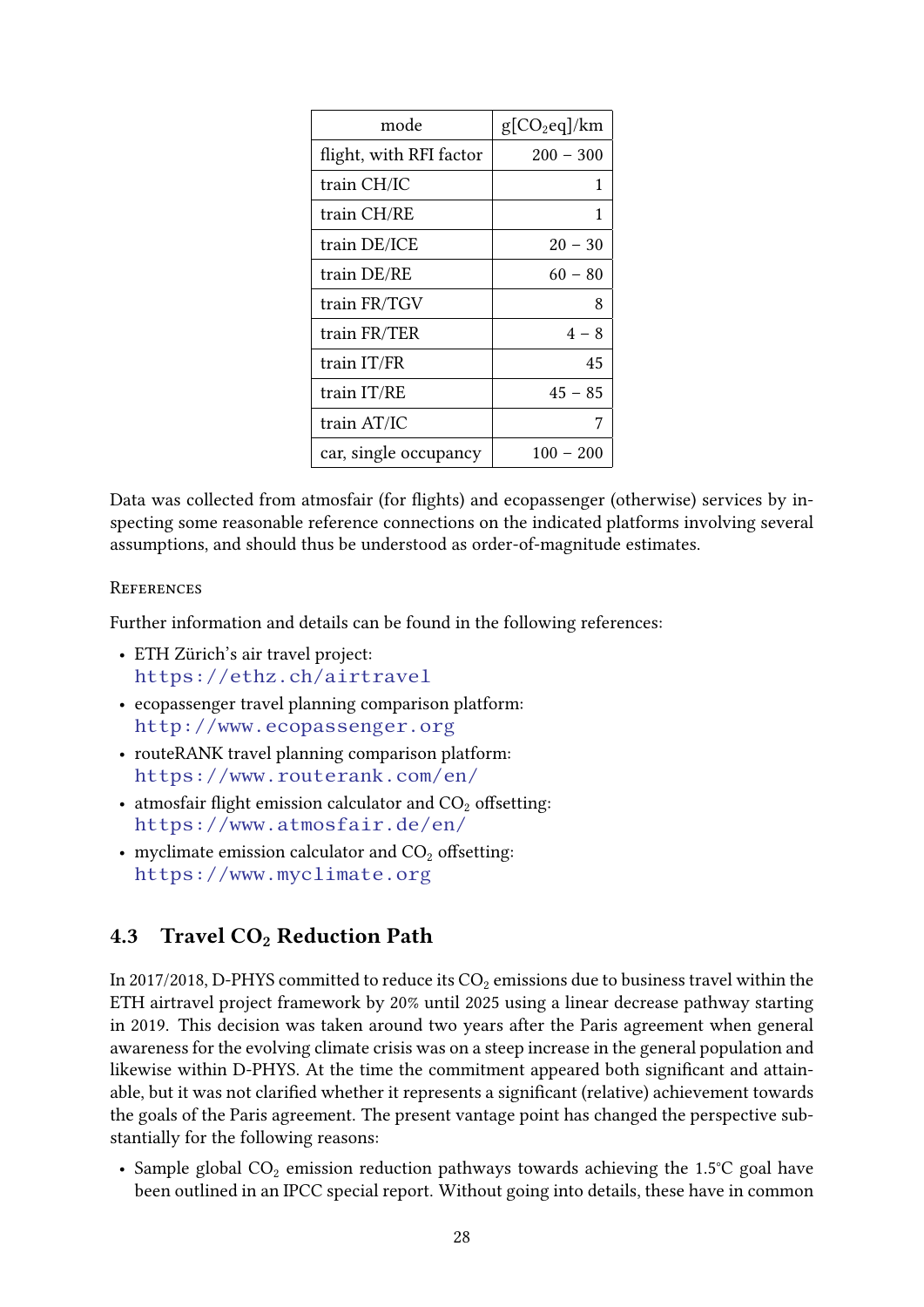that GHG emissions should be reduced to  $\frac{1}{2}$  no later than 2030–2035, and net-zero emissions should be achieved no later than 2050–2060. The precise timeline depends on the level of global risks we are willing to take.

- The Swiss federal administration decided in 2019 to reduce actual  $CO<sub>2</sub>$  emissions of its operations including affiliated entities by at least 50% until 2030 and to offset all remaining emissions in order to achieve net-zero emissions. The ETH domain has adopted this goal.
- While the urgency for GHG reductions is already understood in many societies, the actions to implement the necessary changes to counteract the climate crisis are lacking. They are not even foreseeably going to happen, at least not at a sufficient extent, within the next couple of years where they would be needed to keep the accumulated emissions at a reasonable bound. In order to prevent further significant damage to global ecosystems, GHG emissions will then need to be reduced even more deeply and within a shorter amount of time. For this reason, we consider it plausible that even more stringent emission bounds will eventually be imposed than those that are presently needed towards achieving the goal of the Paris agreement. Even though we will not be immediately responsible for such developments, it will be beneficial to anticipate and to be prepared.
- It is evident that a 20% reduction of  $CO<sub>2</sub>$  emissions due to flights will merely be the first step, and efforts to reduce will have to continue well beyond 2025. Comparing to the actual needs of the Paris agreement, much more significant reductions within short timeframes are required for the subsequent years.
- At present, a 20% reduction of  $CO<sub>2</sub>$  emissions is in fact a small achievement that could be realised momentarily (supposing there is the will to do so) without a noticeable impact on our research.
- Furthermore, a sizeable part of this reduction goal is believed to be realised by increased efficiency of the aircraft fleet and shall happen without action on our side.
- What counts towards the global mean surface temperature are the cumulated  $CO<sub>2</sub>$  emissions rather than their reductions within any given year. This insight implies an urgency to achieve emission reductions sooner rather than later.
- Finally, we need an ambitious reduction goal and an efficient monitoring of the progress to motivate us to expedite the transition towards a sustainable science.

For these reasons, our previous commitment is an insignificant goal, and it makes no sense to stick to it. In fact, it will even be counterproductive towards future developments to start with small easy steps and delay the consideration of more difficult steps. Instead we should now impose a realistic goal that will make D-PHYS (and also our community in physics and at ETH) ready for the future.

There are two further factors which should be taken into account in designing a reduction pathway for D-PHYS:

- Due to the coronavirus pandemic business travel is severely restricted throughout 2020, and it is clear that the corresponding emissions for 2020 will be substantially lower than in other years. As further detailed below, we should take the fast and dramatic changes of the last months as an example for what is possible and reflect on what is really needed or could be expendable. But in terms of our long-term goals, such temporary reductions cannot be viewed as an achievement because they have no lasting effect.
- The set of active research groups has changed from the reference period (2016–2018) to the beginning of the reduction period (2019–2025). Incidentally, the departed groups had a substantially higher  $CO<sub>2</sub>$ eq emission rate, but they will not contribute to the implementation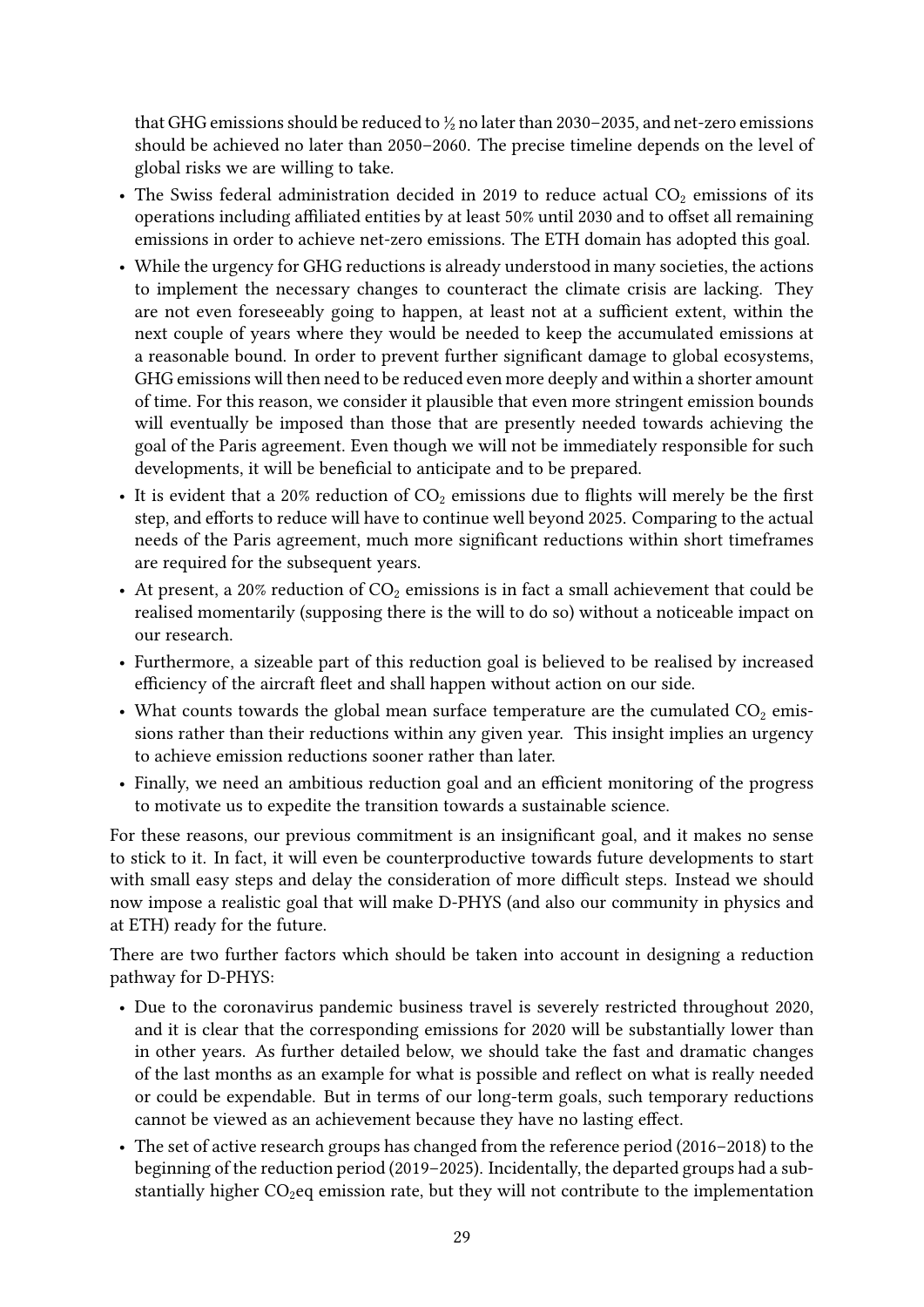of the reductions.

## 4.3.A 2020: Year of Coronavirus Pandemic

The year 2020 with the coronavirus pandemic can be, in terms of the climate crisis, a very valuable learning experience. However, data on  $CO<sub>2</sub>$  emissions during the year 2020 shall not be counted towards  $CO<sub>2</sub>$  reduction goals (neither the apparent reduction achieved during this year, nor the contribution to the integrated emissions during a longer period). Moreover, the absolute timeframe of reduction goals until 2025 shall remain unchanged.

#### **COMMENTS**

- The coronavirus pandemic may lead to a stronger awareness that crises with drastic implications (as is expected for advanced global heating) can become reality, and that we can indeed counteract them by decisive actions even if these are partially unpopular.
- Business travel is suspended during most of the year 2020 (and potentially beyond) due to the pandemic. The corresponding  $CO<sub>2</sub>$  emissions during this period will only be a fraction of the amounts of previous years. They bear no meaning towards monitoring the progress in achieving our reduction goals because the underlying reasons for the reductions do not have a lasting effect.
- Counting the shortfall of  $CO<sub>2</sub>$  emissions in 2020 towards cumulated emission goals will be a sizeable contribution. This cannot be viewed as an achievement.
- While the temporary suspension of travel has a welcome effect in inhibiting some  $CO<sub>2</sub>$ emissions that would otherwise have taken place, the overall dynamic of the economy during and after the pandemic is unclear, and may yet lead to a net surplus or decline of GHG emissions.
- The avoidance of business travel and the cancellation of many conferences and meetings has led to a flurry of activity in videoconferencing within academia, and some conferences are being moved from the real space to a virtual format. This is a valuable opportunity to acquire skills and experience in conducting virtual conferences, to establish the required infrastructure and to gain further insights on sustainability in general. It will be crucial to perpetuate these developments towards sustainable science.
- In view of the experienced boost of VC activity, the emission data for 2020 can serve as a valuable reference point to emphasise the order of magnitude of the potential in emission reductions without ceasing our scientific exchange operations. Therefore the data for 2020 should be listed separately in our monitoring efforts.
- The established view in fighting the climate crisis is that all conceivable reductions should be realised in order to stand a realistic chance of keeping the global average surface temperature at a tolerable level. Consequently, the coronavirus pandemic must not be used as an excuse to delay action.

## <span id="page-29-0"></span>4.3.B Update Air Travel Project Goals

 $\cdot$  The department agrees on a set of revised goals for the anticipated CO $_2$  equivalent emission path regarding travel at D-PHYS: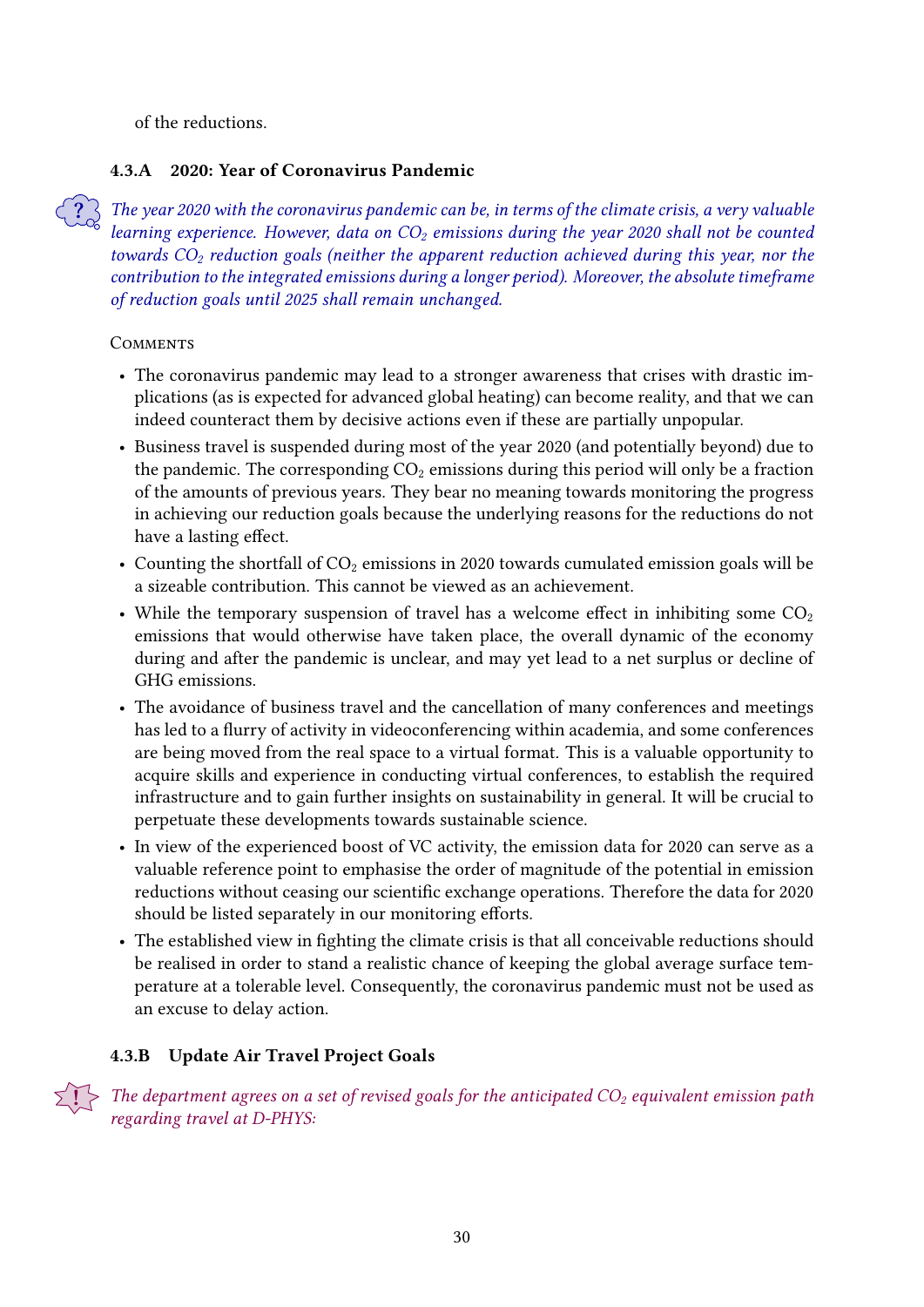| year          | <i>emission rate</i>  | $\%$       | integrated since 2021 | rate per researcher      |
|---------------|-----------------------|------------|-----------------------|--------------------------|
|               | $(t[CO_2 eq]/yr/FTE)$ |            | $(t[CO_2 eq]/FTE)$    | $(t[CO_2 eq]/yr/resFTE)$ |
| $2016 - 2018$ | 2.33                  | <i>100</i> |                       | 3.26                     |
| 2021          | 1.63                  | 70         | 1.7                   | 2.28                     |
| 2025          | 1.17                  | 50         | 7.0                   | 1.64                     |
| 2030          | 0.89                  | 38         | 12.2                  | 1.25                     |
| 2040          | 0.45                  | 20         | 18.9                  | 0.62                     |

#### **COMMENTS**

- We start our efforts with an immediate emission goal of 70% to 1.66 t[ $CO<sub>2</sub>eq$ ]/FTE for 2021. While somewhat ambitious, a reduction by 30% appears well within reach. Furthermore, the resulting rate is comparable to the overall ETH emission rate goal for 2025. It demonstrates that D-PHYS understands the urgency and is willing to be more ambitious than average.
- The relevant emission data for the research groups which will still be active in and after 2021 shows that their reference emission rate is on average 10% below the overall reference emissions. Therefore, a significant amount of the immediate reduction goal by 30% is already realised by the generation change.
- The D-PHYS overall emission rate for 2019 at 2.16 t[ $CO<sub>2</sub>eq$ ]/yr/FTE remained virtually unchanged with respect to the previous year. While these figures are subject to natural temporal fluctuations, the development is worrisome if continued: It points out that altogether the active research groups at D-PHYS have not managed to achieve a reduction for their groups in 2019 despite extensive discussions in the department and widespread coverage of the developing climate crisis in the media. This illustrates that we need to rethink our goals and increase our efforts.
- The goal of a reduction to 38% for 2030 is based on an absolute reduction to 50% for 2006 2030 within the Klimapaket der Bundesverwaltung.
- The projection for 2040 is mainly included to provide a perspective on emission pathways that align with the goals of the Paris Agreement. They will need to be adjusted to actual progress and needs in implementing net-zero emissions.
- We should aim to stay within the yearly emission goals on average (subject to natural fluctuations) and also within the integrated emissions goals as a measure for our cumulated climate impact.
- Per researcher figures are provided for convenient comparison with individual research groups within D-PHYS in order to account for non-scientific personnel which hardly engages in business travel. These figures are obtained by multiplying by a conversion factor of 1.4 FTE/resFTE, see below for details.

#### 4.3.C Fairness

All research groups aim to have low  $CO<sub>2</sub>$  emissions. Research groups with above-average  $CO<sub>2</sub>$ emissions will make efforts to achieve above-average reductions. Research groups with belowaverage  $CO<sub>2</sub>$  emissions will make efforts to remain below average.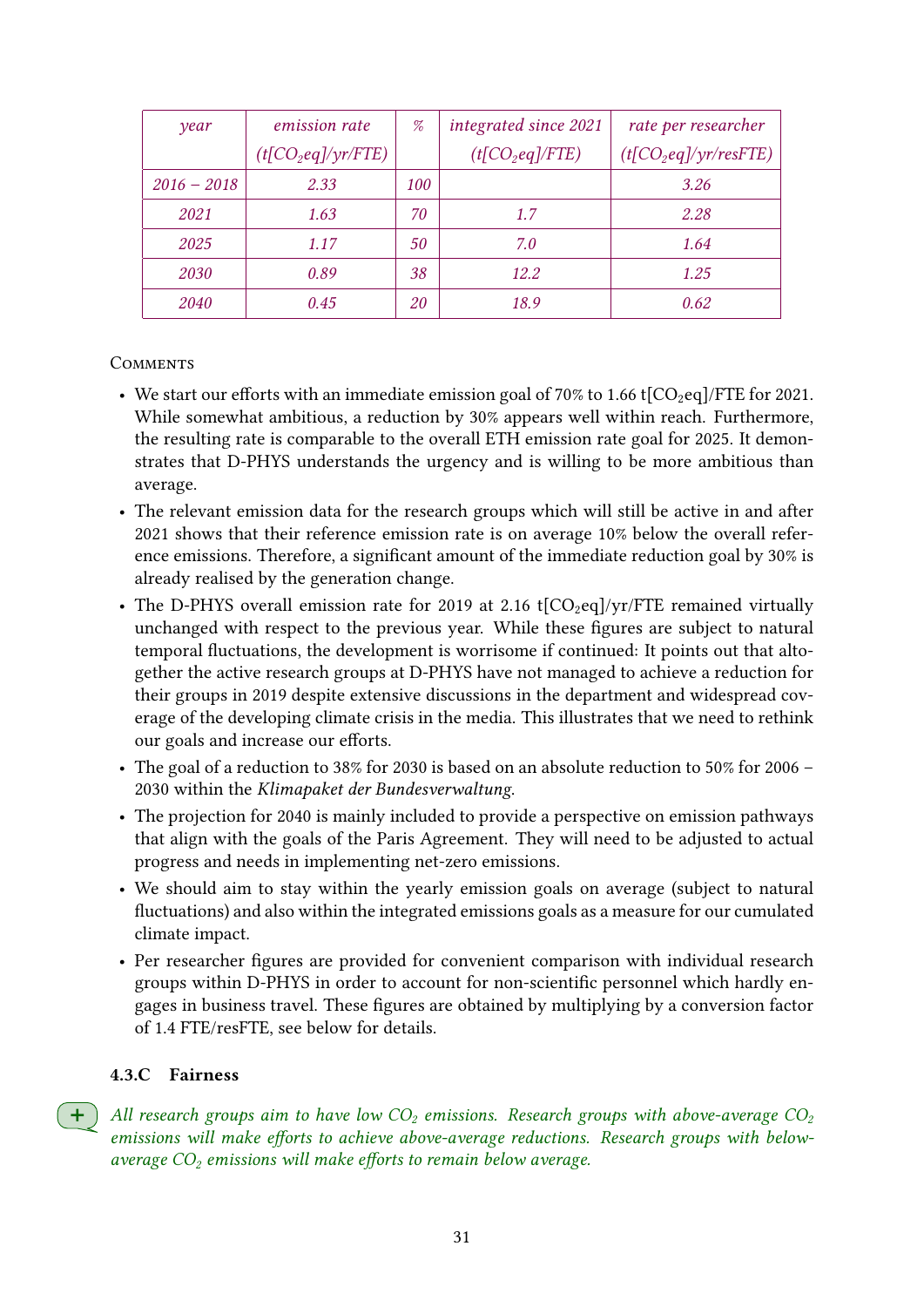**COMMENTS** 

- Few academic fliers are responsible for most emissions (Wynes and Donner, 2018): e.g. Air travel emissions of 1509 individuals across 8 departments at University of British Columbia:  $1/3$  did not fly,  $80\%$  emissions by  $25\%$  fliers,  $50\%$  emissions caused by  $8\%$  fliers.
- To compare the emission rate per FTE between an individual research group with a particular personnel profile and the departmental average, it makes sense to focus on the active research personnel: For D-PHYS this amounts to a factor of around 630/450 = 1.4 by which ETH-wide and departmental emission figures should be multiplied. This effective emission rate may be compared to the research group rate per research FTE which needs to be determined individually.
- The GHG emissions of each research group and their reduction remain in the responsibility of the individual research group. The above principles may help in assessing the progress of a group in comparison to its peers. Different interpretations of details should not be misunderstood as excuses for inaction.

## 4.3.D Air Travel Monitoring in ETHIS

The availability, accessibility and reliability of the relevant  $CO<sub>2</sub>$  emission monitoring data for the individual research groups is essential for the development of the air travel project.

## **COMMENTS**

- We discussed with Susann Görlinger, the leader of the ETH air travel project, about its current status and progress. It is now foreseeable that individual research group leaders will soon (summer 2020) be able to access their real-time  $CO<sub>2</sub>$  emission data in ETHIS.
- With the monitoring system yet unobserved by us (the eventual consumers of the collected data), one can envision some crucial features or shortcomings that would be decisive on how useful and versatile the systems will be for us. In particular, the following features appear desirable:
	- 1. prompt availability of data per group for planning purposes;
	- 2. detailed lists of individual flights in order to verify and properly assign them to projects;
	- 3. ability to correct and reassign data to its proper originator;
	- 4. incorporation of data for visitors and guests;
	- 5. inclusion of  $CO<sub>2</sub>$  emission data into financial or academic reports of groups.
- In order for research groups to put their efforts into perspective, the department supplies its overall  $CO<sub>2</sub>$  emission data as well as emission data for its institutes in intervals of 3 months to its members.

## <span id="page-31-0"></span>4.4 Operational Emissions

Research operations directly or indirectly cause GHG emissions (during their production or by usage). Excluding business travel (which we dealt with above) and building infrastructure and operations (which can only be dealt with at the ETH level), these include (their relative impact and thus saving potential is indicated in brackets):

- scientific machinery, lab equipment (high-medium)
- lab supplies and operations (high)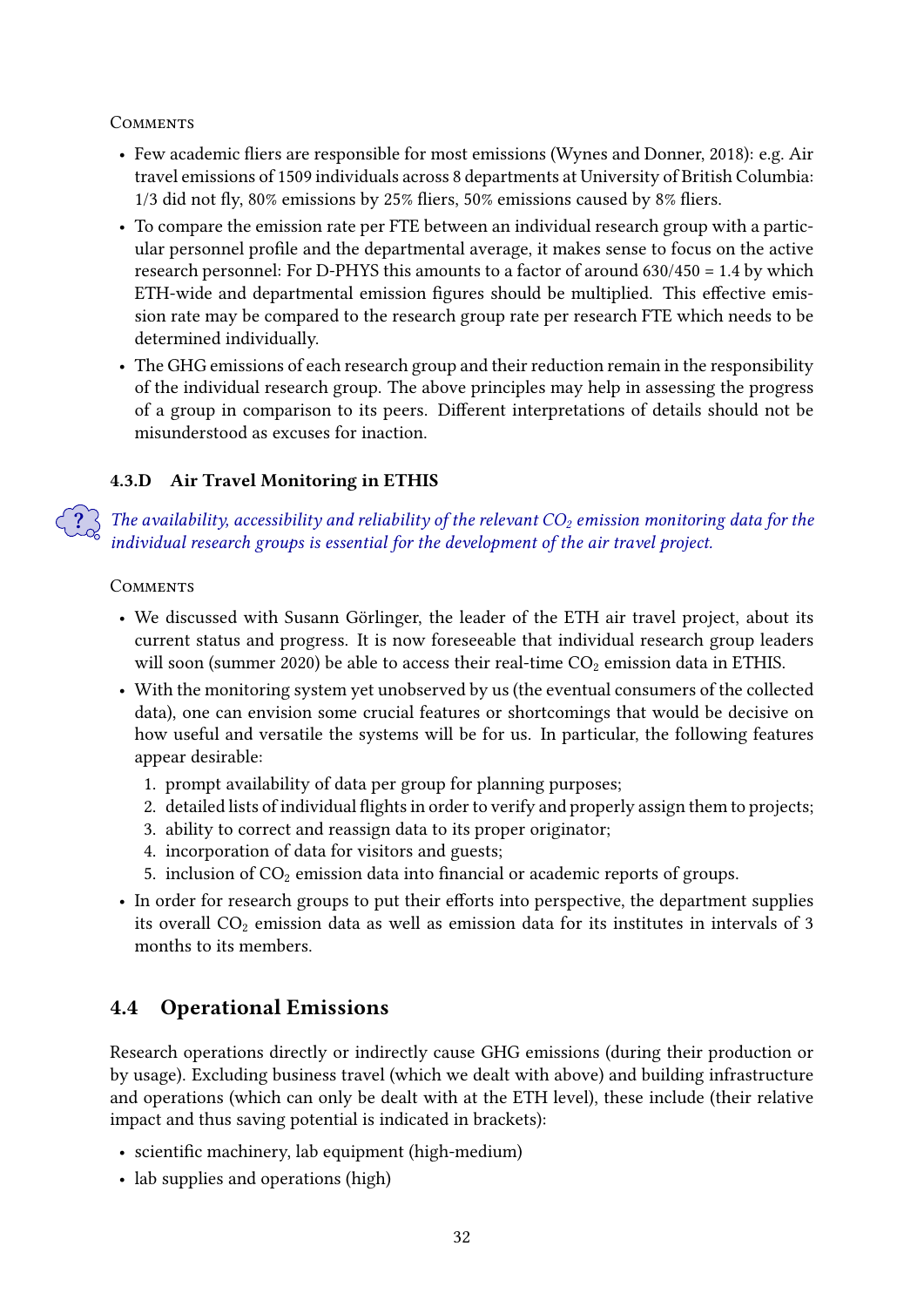- computers, telecommunication, servers (medium-high)
- office supplies, printing (medium)
- electricity (low)
- catering (low)

There is an evident conflict of interest between reducing GHG emissions and carrying out a high quality and efficient research agenda, but there may be ways to achieve a high standard in both aspects at the same time.

Unfortunately, we do not have good quantitative emission data for most of the above categories even though some of them are estimated to be at an impact level comparable to business travel (high). The above qualifiers for each category provide such an estimate which we can use towards prioritisation. This is an important point as it gives us a handle: We may choose to maintain a high engagement in business travel if we agree to cut back more thoroughly on operational emissions, e.g. by installing experimental equipment which involves less grey energy (emissions due to production, packaging and delivery) or by replacing and upgrading our equipment less frequently. If these options are not desirable, we can do the opposite and make compromises on the amount of business travel. It is our choice.

It is necessary to take on measures for a more efficient equipment use, to raise awareness of the saving potential in everyday lab use. Suggestions for implementation can be found in the Green Guide.

#### **REFERENCES**

Further information and details can be found in the following references:

- IARU Green Guide for Universities: <http://www.iaruni.org/sustainability/green-guide>
- collective "Labos 1.5" (based in France) focussing on operations at scientific laboratories: <http://labos1point5.org>
- Green Impact Award at Oxford: <https://www.greenimpact.org.uk/oxford>

## 4.4.A Gathering Data and Monitoring

Individual research groups monitor the emissions due to their operations. They gather and supply information (in  $CO<sub>2</sub>$  equivalent) on the major contributions upon request.

- Laboratories are quite independently managed by the individual groups. The machinery required to run experimental and computational research varies widely with the research field. The associated grey emissions cannot be evaluated from above, only from within.
- To take an inventory of scope 3 emissions represents a substantial effort and should be done only when there is a clearly defined purpose and use for the gathered data. The latter may exist, but it is beyond the scope of this working group to define it.
- It would be useful to have a table to very roughly estimate grey emissions for given types of machinery:
	- Relevant data and references should be collected and maintained in a table within a departmental wiki resource.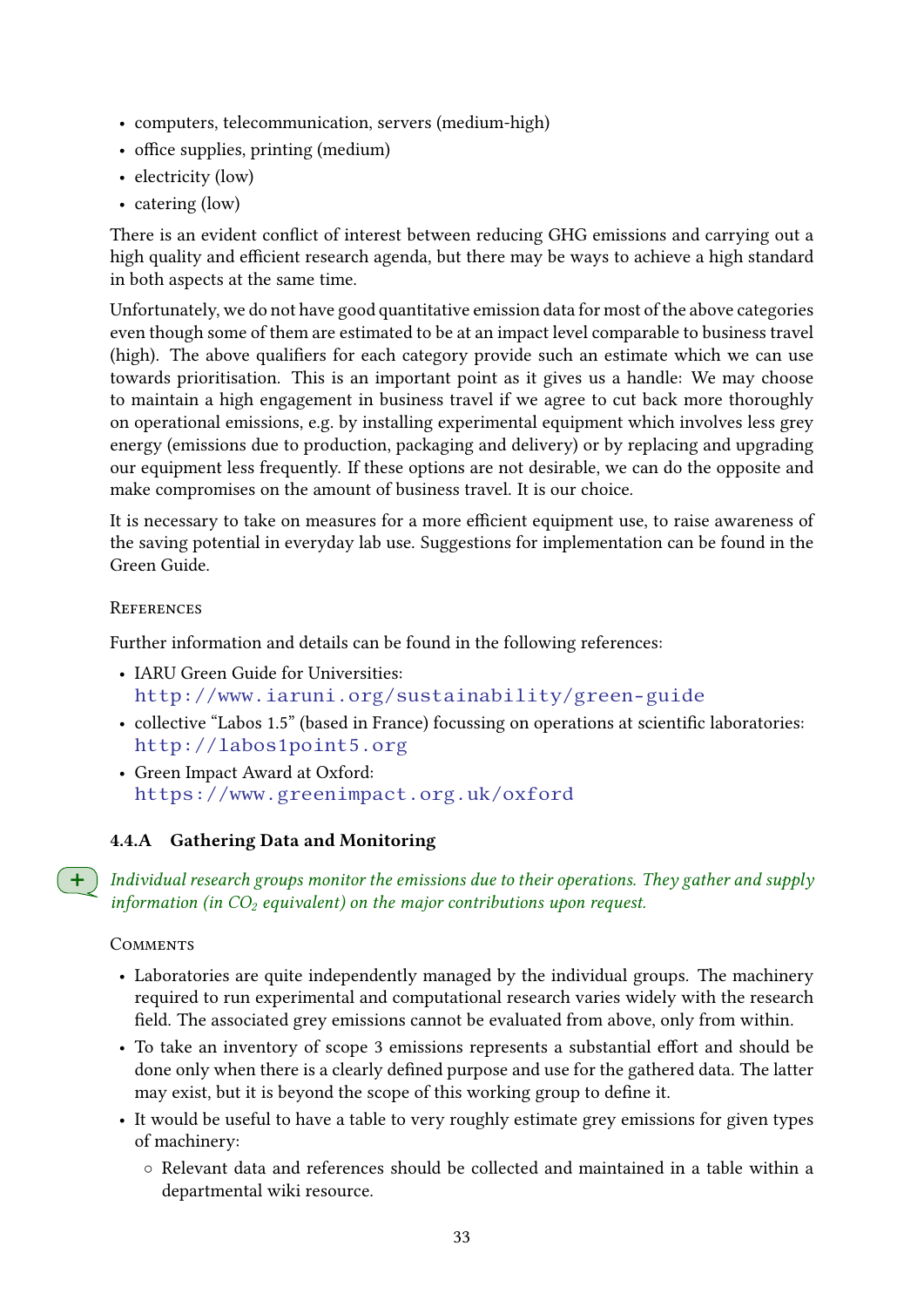- Data and tables may exist in relevant resources; it is desirable to collect these references.
- Companies should be asked for a quote when buying major equipment with unknown grey energy.
- Due to the use of electricity from renewable energies at ETH, one may use the comparably low conversion factor of 0.12 t[ $CO<sub>2</sub>$ eq]/yr/kW for the powering of equipment.
- The need for quantitative monitoring may become obsolete if some form of  $CO<sub>2</sub>$  taxation or pricing is imposed by the federal administration.

#### **REFERENCES**

Further information on monitoring can be found in the following references:

• The collective "Labos 1point5" plans to release a tool "GES 1point5" (around July 2020) to assess the climate impact of labs. This may be helpful (after adaption of parameters from French to Swiss situation):

<http://labos1point5.org>

• Green Impact Award at Oxford: <https://www.greenimpact.org.uk/oxford>

## 4.4.B Optimisation

 $+$  ) D-PHYS aims to keep the GHG emissions associated to its operations as low as possible, and more generally aims for fully sustainable operations. The focus is on aspects with a large sustainability impact. Aspects where smaller reductions can be achieved easily with minor side-effects are pursued as well.

#### **COMMENTS**

- Electrical power consumption at ETH is allocated to renewable resources. This means that powering experimental and computational machinery causes only minor GHG emissions.
- Conversely, grey emissions due to the construction of equipment are sizeable.
- It therefore makes sense to plan for long-term use of equipment and to extend the use of existing equipment by upgrades and repairs.
- Modern computing and communication equipment can well be used for  $5 10$  years.
- Decisions on how labs and experiments are run broadly and in detail are taken at all organisational levels. Consequently, the need to pay attention to aspects of sustainability should be discussed with all involved scientists and personnel.

#### **REFERENCES**

Further suggestions and guidelines can be found in the following references:

- ETH active environmental protection: [https://ethz.ch/services/en/service/](https://ethz.ch/services/en/service/safety-security-health-environment/environment/aktiver-umweltschutz.html) [safety-security-health-environment/environment/](https://ethz.ch/services/en/service/safety-security-health-environment/environment/aktiver-umweltschutz.html) [aktiver-umweltschutz.html](https://ethz.ch/services/en/service/safety-security-health-environment/environment/aktiver-umweltschutz.html)
- ETH guideline "Our Commitment": [https://ethz.ch/content/dam/ethz/associates/services/](https://ethz.ch/content/dam/ethz/associates/services/Service/sicherheit-gesundheit-umwelt/files/umwelt/en/Our_Commitment_Our_Measures_web.pdf) [Service/sicherheit-gesundheit-umwelt/files/umwelt/en/](https://ethz.ch/content/dam/ethz/associates/services/Service/sicherheit-gesundheit-umwelt/files/umwelt/en/Our_Commitment_Our_Measures_web.pdf) [Our\\_Commitment\\_Our\\_Measures\\_web.pdf](https://ethz.ch/content/dam/ethz/associates/services/Service/sicherheit-gesundheit-umwelt/files/umwelt/en/Our_Commitment_Our_Measures_web.pdf)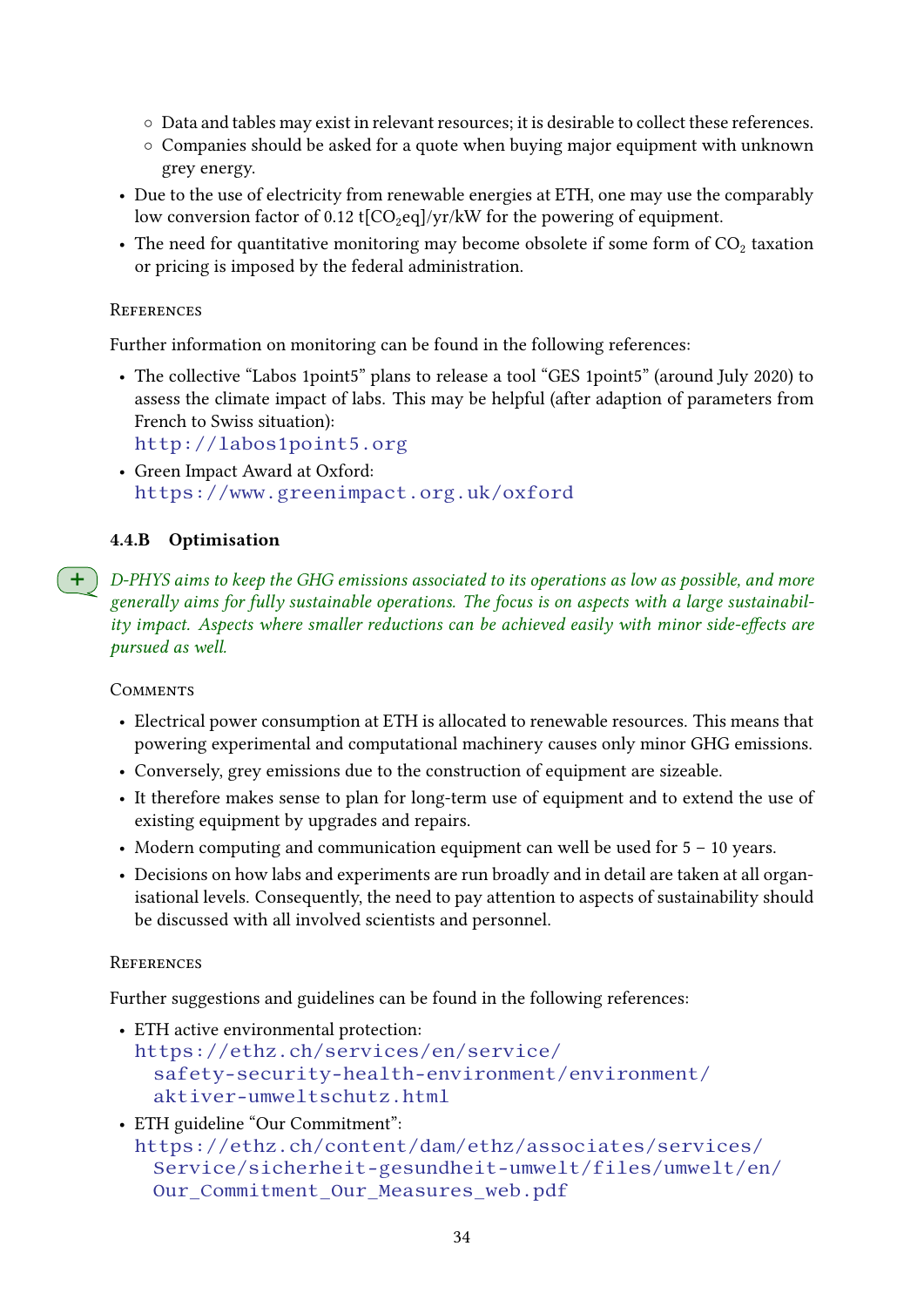## • ETH guideline "Green IT":

```
https://ethz.ch/content/dam/ethz/associates/services/
Service/sicherheit-gesundheit-umwelt/files/umwelt/en/
12283_Leitfaden_Green_IT_e.pdf
```
#### 4.4.C Acquisition

Aspects of sustainability (including  $CO<sub>2</sub>$  emission estimates for production and operations) are a selection criterion when acquiring scientific machinery and office equipment.

#### **COMMENTS**

- The first step towards achieving improvements is to understand the situation.
- The  $CO<sub>2</sub>$  footprint of ordered machinery or goods should be enquired when asking a company for a quote. The company may not presently be able to deliver in this regard, but asking is free of charge and emphasises the importance of this aspect for future enquiries and production.
- When comparative bidding is required, key figures with regard to sustainability should be listed among the criteria.

## <span id="page-34-0"></span>4.4.D Workshop Organisation and Visitors

. D-PHYS members assess the climate impact of the scientific events they organise (including visitor invitations) in their planning stages.

- Scientific conferences, workshops and schools attract a large number of external visitors, either by direct invitation of speakers or by creating an opportunity for scientific interaction. Travel to these events can generate significant amounts of GHG emissions depending on the international composition of its visitors (tens, hundreds or even thousands of  $t[CO_2$ eq] to be compared to business travel at D-PHYS at a present emission rate of around 1450 t $[CO_2$ eq]/yr).
- It is important to understand the overall quantitative GHG impact of a planned event as well as a the impact on the ETH emission figures.
- It is noted that scientific meetings are initiated by individual researchers on behalf of the scientific community, while the share of crediting and responsibility is difficult to assess. To this end, D-PHYS members who serve as members of conference series steering committees and organising committees of scientific networks can have a significant influence on designing our scientific operations to be compatible with sustainability (e.g. in the choosing the geographic location of a particular event or by implementing VC elements).
- It makes sense to apply this guideline to external events coorganised by D-PHYS members: This will spread awareness of GHG emissions throughout the scientific community and thus facilitate a change towards sustainable operations.
- The choice of supplied food (lunch breaks, conference dinner) has a direct impact and an indirect impact on the GHG emissions by the workshop: Vegetarian and vegan meals have significantly lower effective GHG emissions than corresponding meat-based dishes (there are also other significant reasons to do so). Supplying such delicious meals in high quality may inspire participants to choose more climate-friendly food options at home or as an organiser of future events.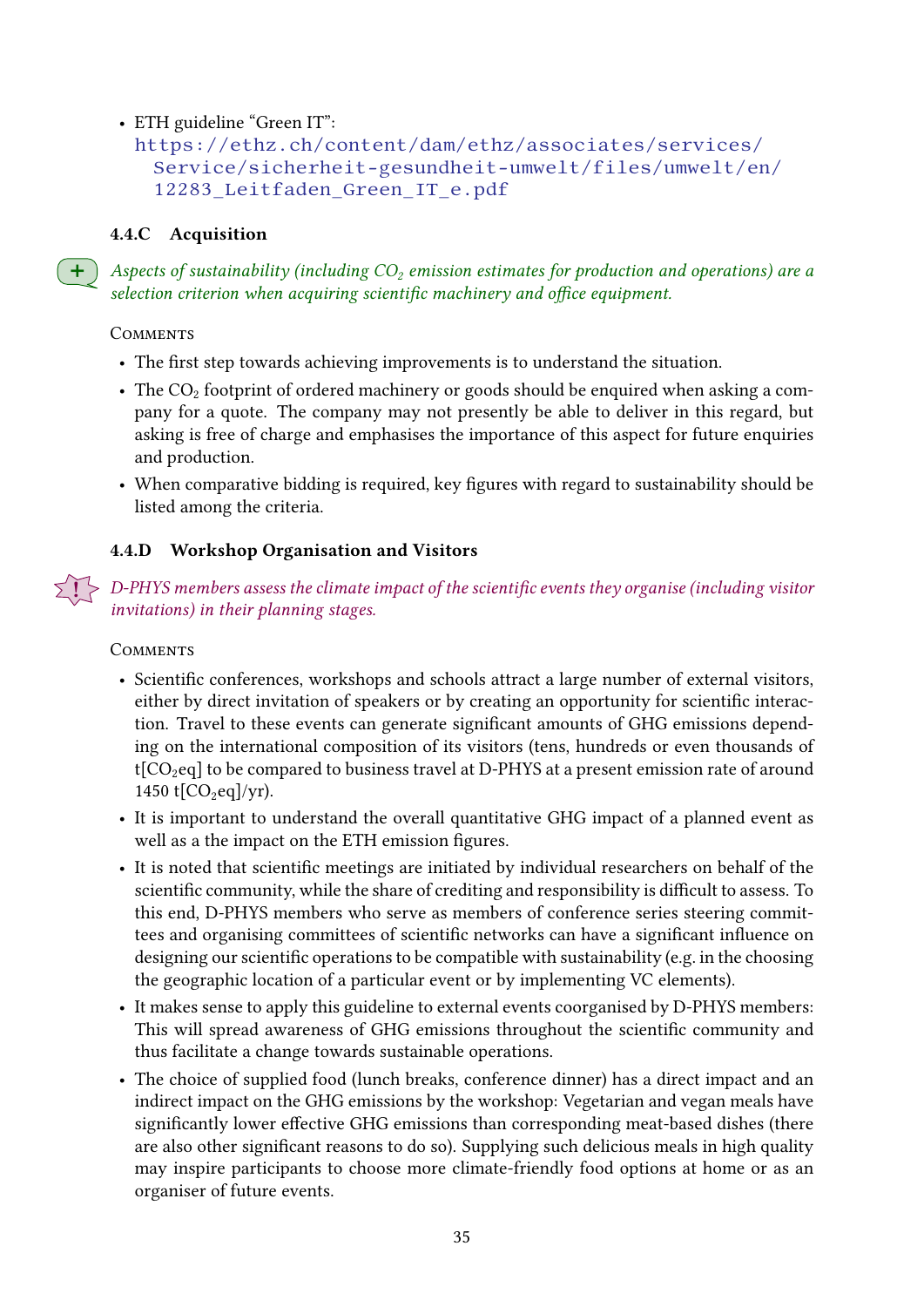- Avoiding waste products, e.g. by using ceramics cups and plates during breaks and meals or by minimising the amount of give-aways, has a positive impact on overall sustainability. Besides, it emphasises the highest quality standard of Swiss hospitality and it helps by transmitting a consistent message of environmental concern.
- The Pauli Center implemented this guideline in 2018 as a requirement for proposals to support workshops.

#### **REFERENCES**

Further suggestions and guidelines can be found in the following references:

- ETH guideline sustainable events: [https://ethz.ch/content/dam/ethz/associates/services/](https://ethz.ch/content/dam/ethz/associates/services/Service/sicherheit-gesundheit-umwelt/files/umwelt/en/2018-06_Guideline%20sustainable%20events_ETH.pdf) [Service/sicherheit-gesundheit-umwelt/files/umwelt/en/](https://ethz.ch/content/dam/ethz/associates/services/Service/sicherheit-gesundheit-umwelt/files/umwelt/en/2018-06_Guideline%20sustainable%20events_ETH.pdf) [2018-06\\_Guideline%20sustainable%20events\\_ETH.pdf](https://ethz.ch/content/dam/ethz/associates/services/Service/sicherheit-gesundheit-umwelt/files/umwelt/en/2018-06_Guideline%20sustainable%20events_ETH.pdf)
- ETH guideline sustainable catering: [https://ethz.ch/content/dam/ethz/associates/services/](https://ethz.ch/content/dam/ethz/associates/services/Service/sicherheit-gesundheit-umwelt/files/umwelt/en/Guidel-Sustainable-Catering_UZH_ETH.pdf) [Service/sicherheit-gesundheit-umwelt/files/umwelt/en/](https://ethz.ch/content/dam/ethz/associates/services/Service/sicherheit-gesundheit-umwelt/files/umwelt/en/Guidel-Sustainable-Catering_UZH_ETH.pdf) [Guidel-Sustainable-Catering\\_UZH\\_ETH.pdf](https://ethz.ch/content/dam/ethz/associates/services/Service/sicherheit-gesundheit-umwelt/files/umwelt/en/Guidel-Sustainable-Catering_UZH_ETH.pdf)
- ETH online tool sustainable events: <http://nachhaltige-events-eth.ch/?&language=en>
- Practical tips for sustainable events: [https://ethz.ch/services/en/news-and-events/](https://ethz.ch/services/en/news-and-events/internal-news/archive/2020/01/sustainable-events.html) [internal-news/archive/2020/01/sustainable-events.html](https://ethz.ch/services/en/news-and-events/internal-news/archive/2020/01/sustainable-events.html)

## <span id="page-35-0"></span>4.5 Incentives for Sustainable Research

Moving scientific operations towards a more sustainable mode can only be achieved by the community as a whole while pioneering individuals can play an important role in the transformation. At present, individuals can enhance their apparent performance by relying on methods with detrimental impact on the climate (such as excessive travelling to promote their results). Therefore, incentives are required to encourage individuals to align their own behaviour and operations with sustainability goals. Even though these may appear to have no immediate benefit to science, as a community we should appreciate and value the global boundary conditions.

We acknowledge that the following measures are not suitable for implementation in the limited context of D-PHYS at present. Nevertheless, we consider them useful items, e.g. when implemented at ETH altogether or in other science organisations. D-PHYS members may well initiate and contribute to such implementations.

## 4.5.A CO<sub>2</sub> Taxation

Impose a tax on  $CO<sub>2</sub>$  emissions due to operations at D-PHYS.

- Other departments at ETH have implemented a tax on  $CO<sub>2</sub>$ eq emissions due to flights.
- Implementation requires accurate data and general agreement on details and procedures.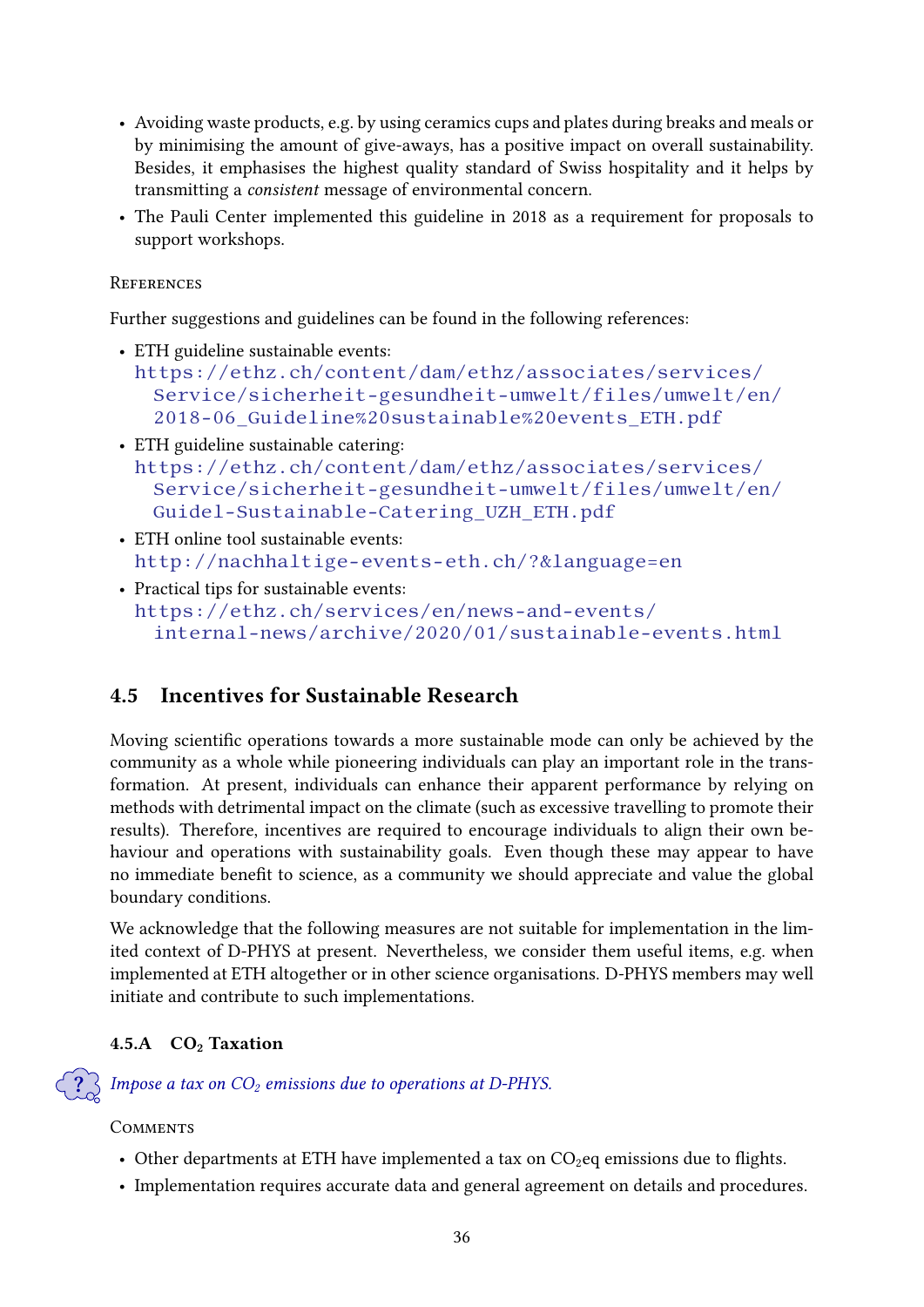- Taxation would serve as a motivation to collect accurate GHG emission data for other scope 3 aspects.
- This needs a suitable cause for spending the collected tax funds:
	- We do not intend to generate savings.
	- ⊙ We could fund a prize to supply benefits to projects with sustainability improvements.
	- $\circ$  We could contribute to CO<sub>2</sub> offsetting, CCS or production of synfuel: E.g. [climeworks](https://www.climeworks.com/) offers to permanently remove  $CO<sub>2</sub>$  from the atmosphere at a price of around 600 – 1000 CHF/t[CO<sub>2</sub>eq]. CO<sub>2</sub> offsetting at [myclimate](https://www.myclimate.org/carbon-offset/) is available at around 30 CHF/t[CO<sub>2</sub>eq].
	- We could co-fund travel if a sustainable mode of transportation is chosen.
	- We might fund sustainable research projects (including from students), e.g. sustainable projects from the student project house.
- Due to various issues that would need to be resolved, we would currently refrain from imposing  $CO<sub>2</sub>$  taxation at the level of D-PHYS. However, a tax could be implemented in the future in order to expedite progress in the ETH air travel project if our progress in  $CO<sub>2</sub>$ eq reductions will turn out too slow.

## 4.5.B Prize for Sustainable Research

? Establish a prize on research projects which incorporate new ideas to conduct research in a more sustainable mode. Fund additional project members for the best measures to be implemented.

#### **COMMENTS**

- D-PHYS is not ideally suited to host such a prize: no appropriate vehicle, no critical mass.
- Such a prize would be open to all research directions, i.e. it would not be restricted to research on topics of sustainability.
- Ideally such a prize would be hosted at SNSF project funding (or other funding agencies like the ERC). It may also make sense at the level of ETH which offers some competitive research funding schemes. Colleagues involved in funding agency committees are invited to forward ideas and thoughts to suitable recipients.
- The establishment of the prize and its awards encourages awareness for climate/sustainability issues.
- The incentive encourages critical thinking and generates new ideas in a distributed fashion. And the advertised sustainability improvements are put into action by the project.
- A prize has a natural outreach component.
- A prize could be financed by a tax on  $CO<sub>2</sub>$ eq emissions.

## 4.5.C Award for Implementing Sustainable Operations

? D-PHYS (or ETH Zürich) may adopt a version of the UK Green Impact Award including the scheme of award levels, tasks and criteria catalogue.

#### **REFERENCES**

• Green Impact Award at Oxford: <https://www.greenimpact.org.uk/oxford>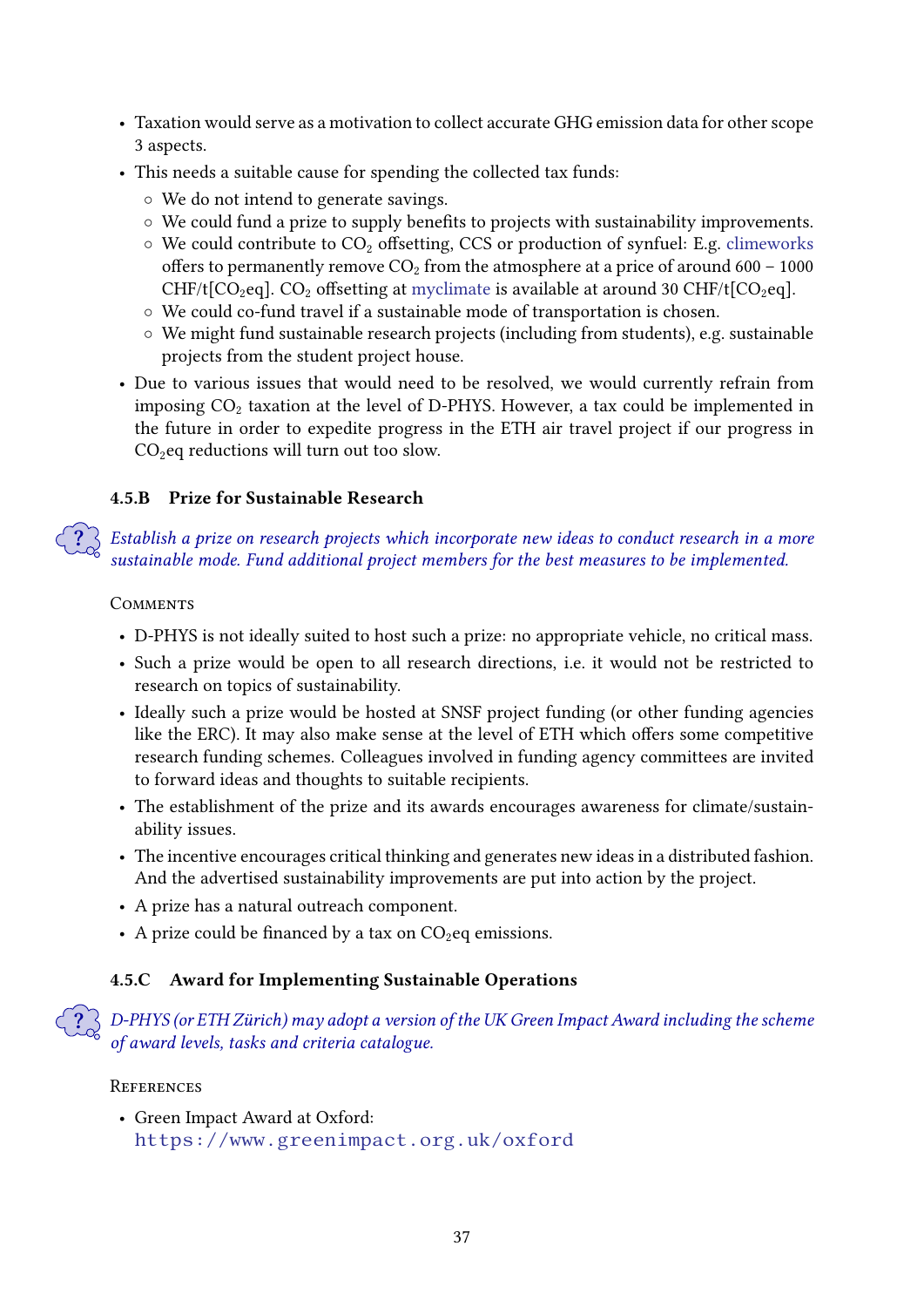#### **COMMENTS**

- This is an established scheme developed with experts.
- The success criteria are already defined, however some of the achievement descriptions need to be adopted to the reality at ETH.
- The award requires a pool of auditors to verify the completion of the tasks.
- At the University of Oxford, the tasks can be completed and checked in an online workbook. It might be possible to implement a similar infrastructure at ETH, potentially via ETHIS.
- In view of the necessary infrastructure, this can only be reasonably implemented at the level of ETH Zürich or the ETH domain.

## <span id="page-37-0"></span>4.6 Education, Training and Knowledge Transfer

This section sketches a vision of sustainability in education at ETH and other institutions within the ETH domain or the IDEA league. Subsequently, it highlights measures that D-PHYS, or more broadly, ETH can adopt to this end. The overall aim here is to introduce sustainability into education and training in a way that helps individuals in taking sustainability into account when making decisions both in their professional as well as personal lives and as responsible members of society. In view of the particular relevance of this topic, this section has been conceived with strong involvement of student representatives.

#### SUSTAINABILITY IN EDUCATION

Sustainability in education has been recognised as a hot topic and is being discussed at the highest university levels. The ETH council is consulting with the student assembly on this matter with concurrent discussions being held at EPFL and other institutions of the ETH domain. Similarly, the homepages of elite institutions world-wide, such as Cambridge or Yale to name just two examples, are announcing ongoing changes to their curricula in this direction.

The reason for this global trend is clear: A central aim of university education is to turn students into responsible members of society, who can solve interdisciplinary local and global problems that define this generation, and simultaneously to prepare them for demanding work environments that require highly specialised knowledge and skills. ETH officially accepts this challenge as part of its mission statement.

Undoubtedly, the foundation is laid during primary and secondary education. And indeed, it could be argued that those are the stages during which environmental consciousness should be cultivated. When moving on to university, students will then specialise in their chosen subject. The traditional point of view at ETH is that you will learn about physics in D-PHYS while environmental topics belong in D-USYS. Yet in practice, this approach leaves many of our students only remotely aware of the necessity and approaches to resolve the dire climate situation for humankind. This, for instance, can be inferred from their inability to even state the central aims of the Paris Agreement or their ignorance of the Sustainable Development Goals "SDGs" (let alone knowing the contents). Universities like ETH Zürich are in an excellent position to fill this knowledge gap and, going further, make sure that students actively engage with the sustainability topic by strengthening the critical thinking approach which ETH Zürich takes pride in.

Importantly, viewing this particular task purely as a clash of priorities and time allocation is a false dichotomy. Much rather, D-PHYS alumni will inevitably be confronted with consequences of the climate crisis in their future careers  $-$  be it in technology, science, finance or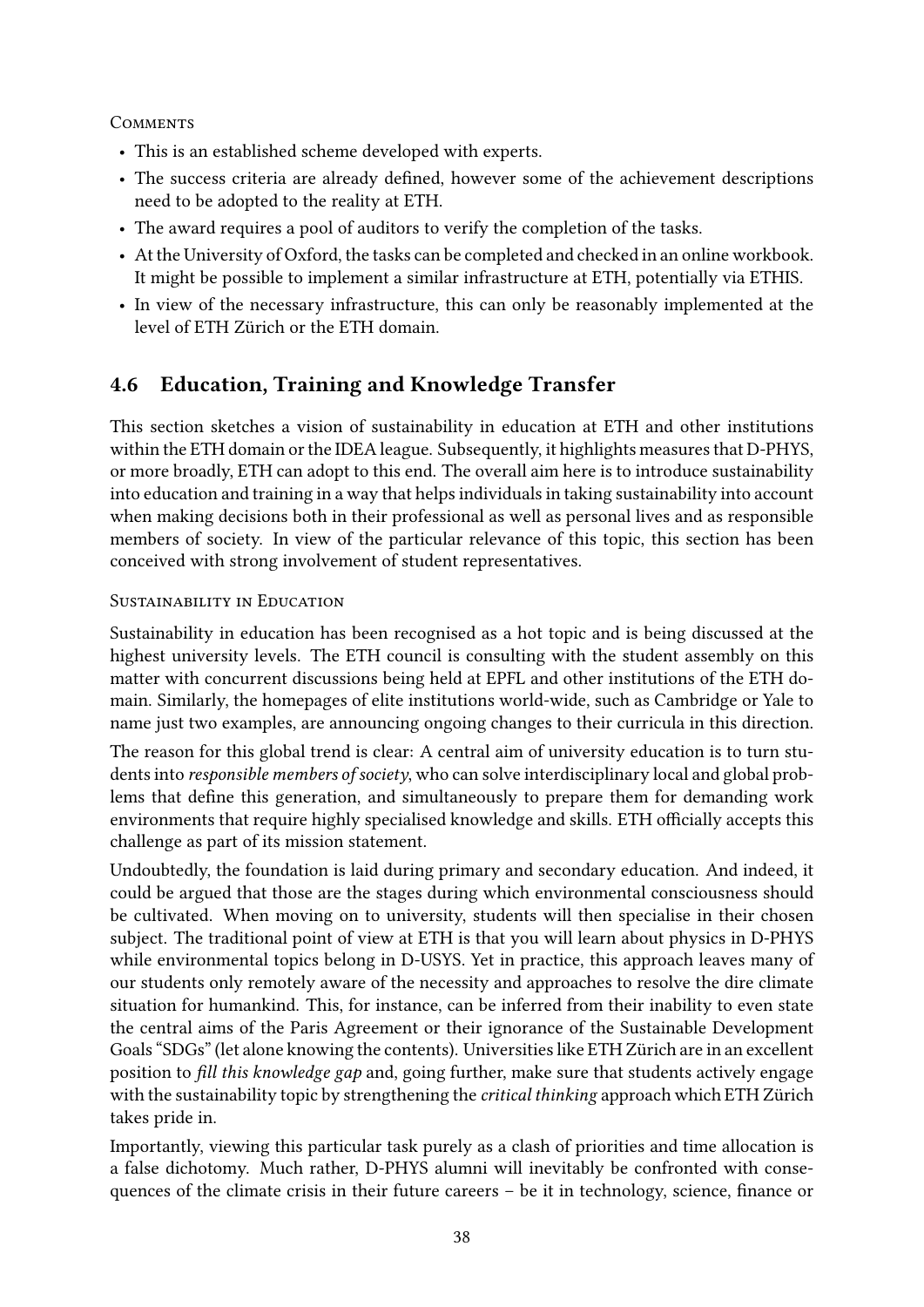services. A proper education in this regard will increase their chances of successful work, and incidentally, this will reflect positively on D-PHYS and ETH.

## SITUATION OF D-PHYS

In the case of D-PHYS we clearly need to rely on an interdisciplinary approach which is supported by ETH Zürich's belief "that a network of knowledge and skills acquired in an interdisciplinary environment best respond to the natural and cultural interdependencies of life". It is evident that the scope of D-PHYS is at a much more fundamental level than most scientific aspects with immediate connection to the climate crisis. Correspondingly, we lack concrete first-hand research expertise in this area and we on our own can only inadequately educate our students in this regard. Yet, physics provides the foundation for the earth's climate, and there is clear demand and a great interest for climate sustainability topics among the present students and young academics. In fact, a curious observation is that among people who actively engage in fighting climate change, many have a solid foundation in physics, or even are physicists by training. This may indicate that physics education is indeed an ideal foundation for understanding nature along with its diverse orientations; perhaps this correlation is related to our deeply rooted understanding that violating the laws of nature is simply not an option.

Yet, it is also clear that education is a long-term investment while the challenges of the climate crisis are becoming imminent. If our efforts in education shall have an effect in tackling the latter, they need to be enacted as soon as possible. Hence we need to deal with the situation with the means presently available to us.

## Continued Training and Knowledge Transfer

The university environment lives and thrives on academic exchange through an array of research seminars and colloquium talks. The academic community needs to be up to date with the latest developments in their field, but as scientists we are also very interested in interdisciplinary talks in order to understand better the bigger picture and to update our perspective on it. And also the non-scientific members benefit from inspiring presentations, and the knowledge they gain can come to good use in their work. Likewise, when we encounter challenges in aspects of our work that do not immediately concern our own research, be it administration, leadership or teaching, we typically resort to asking scientific experts of these topics for their research results, experience and advice. It is thus natural to make use of scientific exchange resources in subjects of sustainability and the climate, both as an interdisciplinary effort and towards making informed decisions in our professional life.

## **REFERENCES**

- ETH mission statement: <https://ethz.ch/mission-statement>
- Cambridge Zero:
	- <https://www.zero.cam.ac.uk> (information on changes to curriculum at the bottom of the page)
- Yale: <https://sustainability.yale.edu/academics-research>
- ETH critical thinking: <https://ethz.ch/critical-thinking>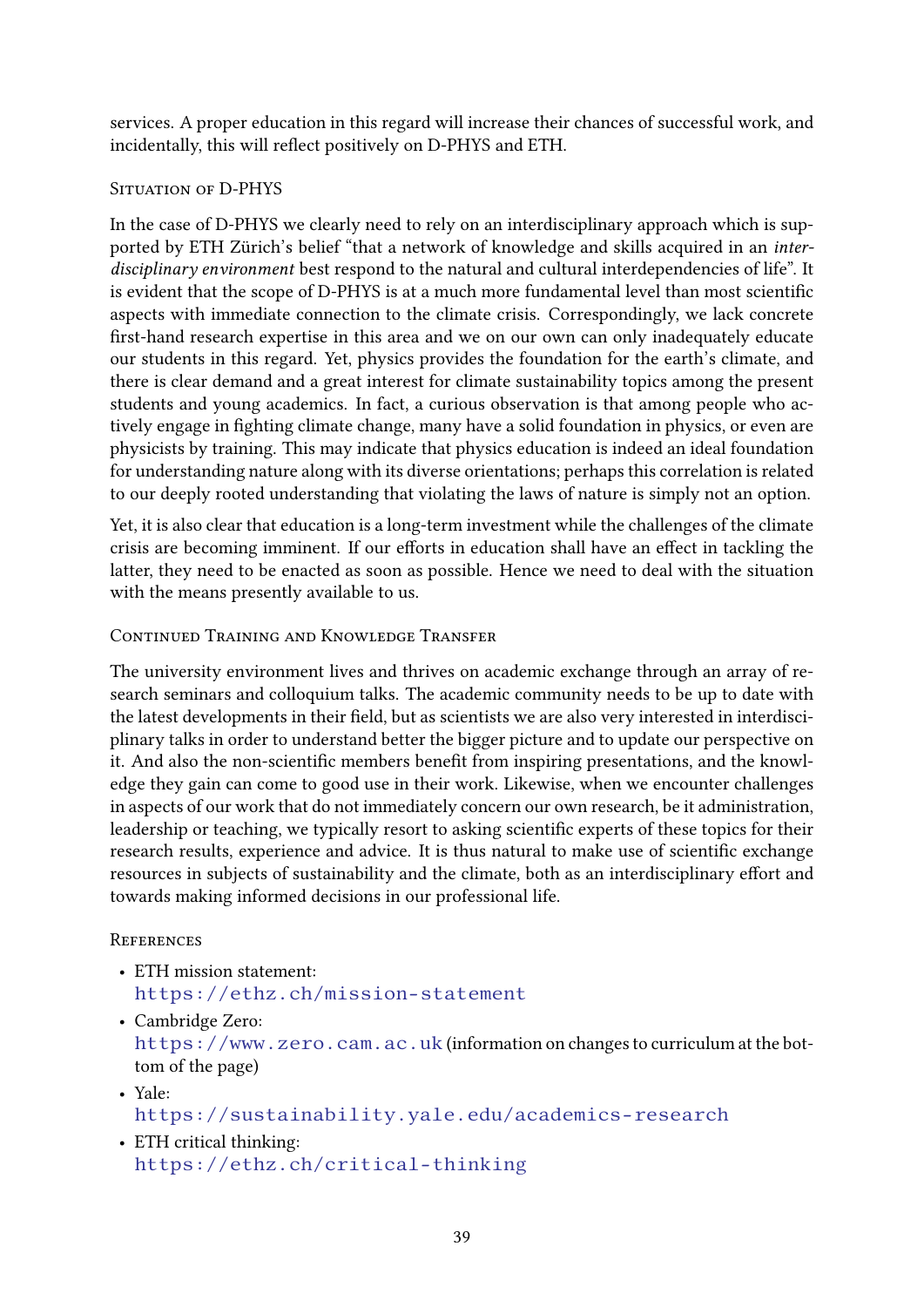- [https://en.wikipedia.org/wiki/](https://en.wikipedia.org/wiki/Sustainable_Development_Goals) [Sustainable\\_Development\\_Goals](https://en.wikipedia.org/wiki/Sustainable_Development_Goals)
- <https://sustainabledevelopment.un.org>

## 4.6.A High-Profile Colloquium Talks on Sustainability Topics

Establish a high-profile talk by a renowned researcher (external or internal) on a key sustainability topic aimed at all ETH members (employees, students) to be held once per semester.

## **COMMENTS**

- This could have a serious impact if supported, implemented and advertised by the ETH school board as an ETH-wide activity.
- This is not reasonably implementable at D-PHYS; the idea has been communicated to ETH sustainability office.
- An existing format is the ETH lecture series "Pioneers in Sustainability" which however is not widely known or advertised:

```
https://ethz.ch/en/the-eth-zurich/sustainability/dialog/
pioneers-in-sustainability.html
```
- Encourage discussion of the presented material by following the talk up with an informal apéro.
- This may draw students' attention to job opportunities with aspects of sustainability.
- This has a natural outreach component, it will encourage discussions among ETH members and will strengthen overall ETH sustainability efforts.
- Until then (or in addition), D-PHYS may reserve one slot of the "Zurich Physics Colloquium" per semester to a topic in an area of sustainability intersecting with physics.

## 4.6.B Teaching of Climate Crisis Basics

? Ensure that future D-PHYS alumni (or more generally ETH alumni) will possess a basic knowledge of aspects of the climate crisis, e.g. by establishing a lecture course on this topic.

- Contents of the anticipated lecture course include but are not limited to the keywords:
	- Sustainable Development Goals (SDGs)
	- Paris Agreement
	- scope 1, 2, 3 emissions
	- national and international policies and standards
	- relevant mechanisms of society, economy, politics
- Further working knowledge could be acquired in a dedicated living labs project, see below suggestion on PRISMA course.
- This suggestion is not specific to D-PHYS; furthermore, the potential supply and expertise of lecturers at D-PHYS for such a course is low; the idea has been communicated to ETH sustainability office.
- An interdisciplinary course could be delivered by some expert department in the form of a MOOC to all ETH students of a given level.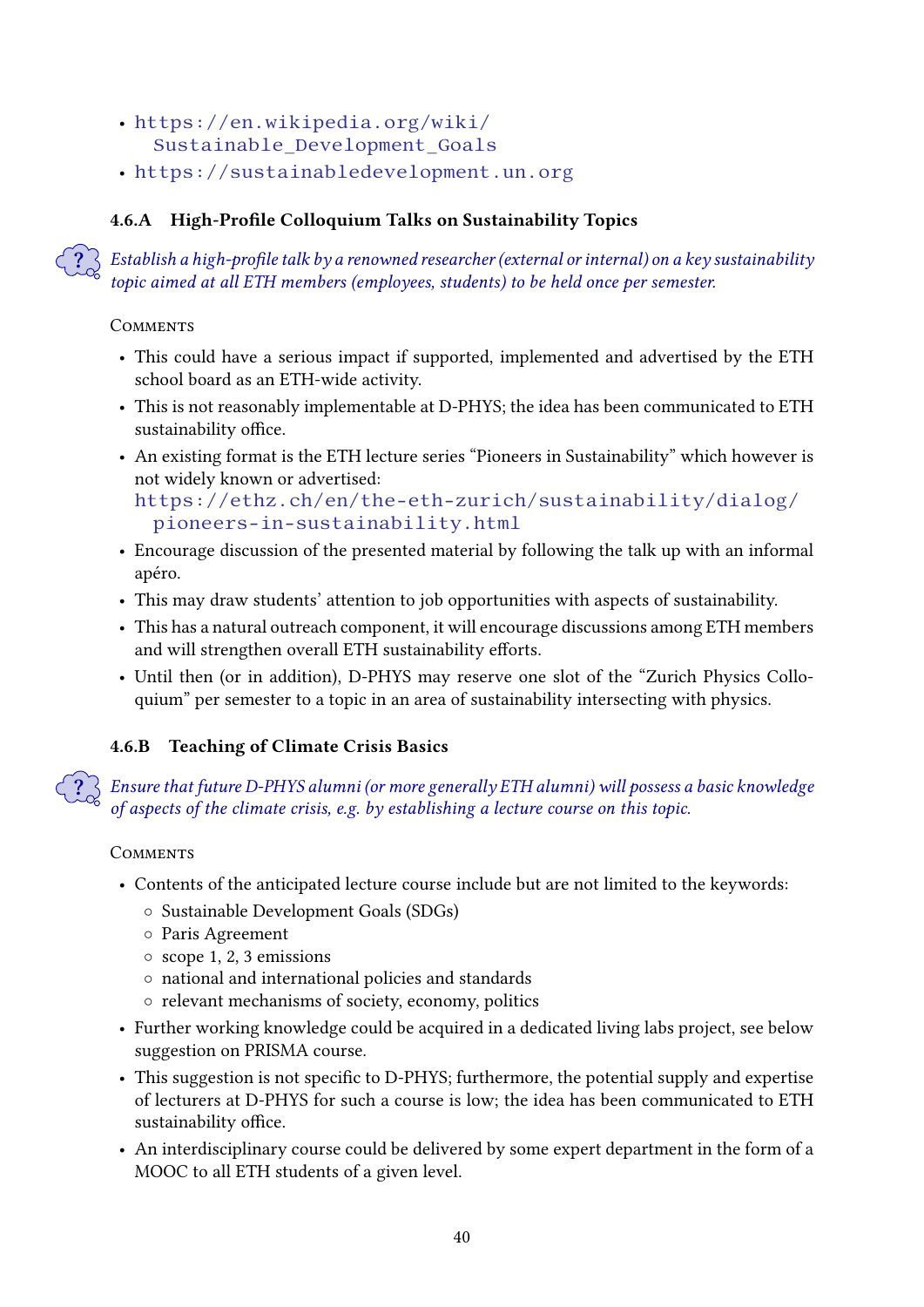- Alternatively, we may resort to external MOOCs (see below) and encourage students to participate in them. External MOOCs may also serve as a resource for students with a deeper interest in sustainability.
- In order to expedite the establishment of such a course at ETH level, it would be useful to actively signal a demand and to indicate how to incorporate it into the physics curriculum.
- Communicate the course explicitly as a low-intensity course that provides bites of information with significant societal relevance (and thus is perceived as a refreshing moment in a high-intensity weekly schedule). Make sure to shield students from additional time pressure.

## **REFERENCES**

- TU Delft sustainability, educational resources: <https://www.tudelft.nl/en/sustainability/education/>
- Sample MOOC: [https://www.tudelft.nl/en/sustainability/](https://www.tudelft.nl/en/sustainability/circular-economy-an-introduction/) [circular-economy-an-introduction/](https://www.tudelft.nl/en/sustainability/circular-economy-an-introduction/)

## 4.6.C Introduce PRISMA at D-PHYS

? Introduce PRISMA as an elective course in the Physics Bachelor degree.

**DESCRIPTION** 

- Pilot project launched by VSETH students (Medea Fuchs, Patrick Althaus); funded by Innovedum; currently based at chair of Prof. Stefano Brusconi (MTEC) .
- Aims to make critical thinking at ETH more hands-on and engaging by providing a onesemester course during which small teams of Bachelor students solve a real-world problem
- Each semester is dedicated to one particular SDG, e.g. SDG 11.
- Sustainable Cities and Communities in HS20; cooperation with Zurich Smart City Lab).
- Each team is coached by a Master student.
- Will provide students with the opportunity of carrying out a living lab project that solves a sustainability issue in their local environment
- Will consolidate facts learnt in the lecture course and understand the relevance of these facts by seeing them in a real-world context

- This interdisciplinary course has already been accepted as elective course by 10 other departments, including D-MATH, D-INFK and D-ARCH.
- The course fits well with increased flexibility during the  $3<sup>rd</sup>$  bachelor year achieved by the concurrent bachelor reform.
- This suggestion clearly requires further discussion with the teaching committee at D-PHYS.
- Master and doctoral students serving as coaches will benefit in various ways:
	- Within the PRISMA course, each team of Bachelor students is led by a Master student.
	- In preparation, PRISMA offers coaching training for these master students based on techniques used in the high-profile ETH week.
	- PRISMA coaching would go even further and help master and doctoral students to acquire strong communication, teaching and team-leading skills.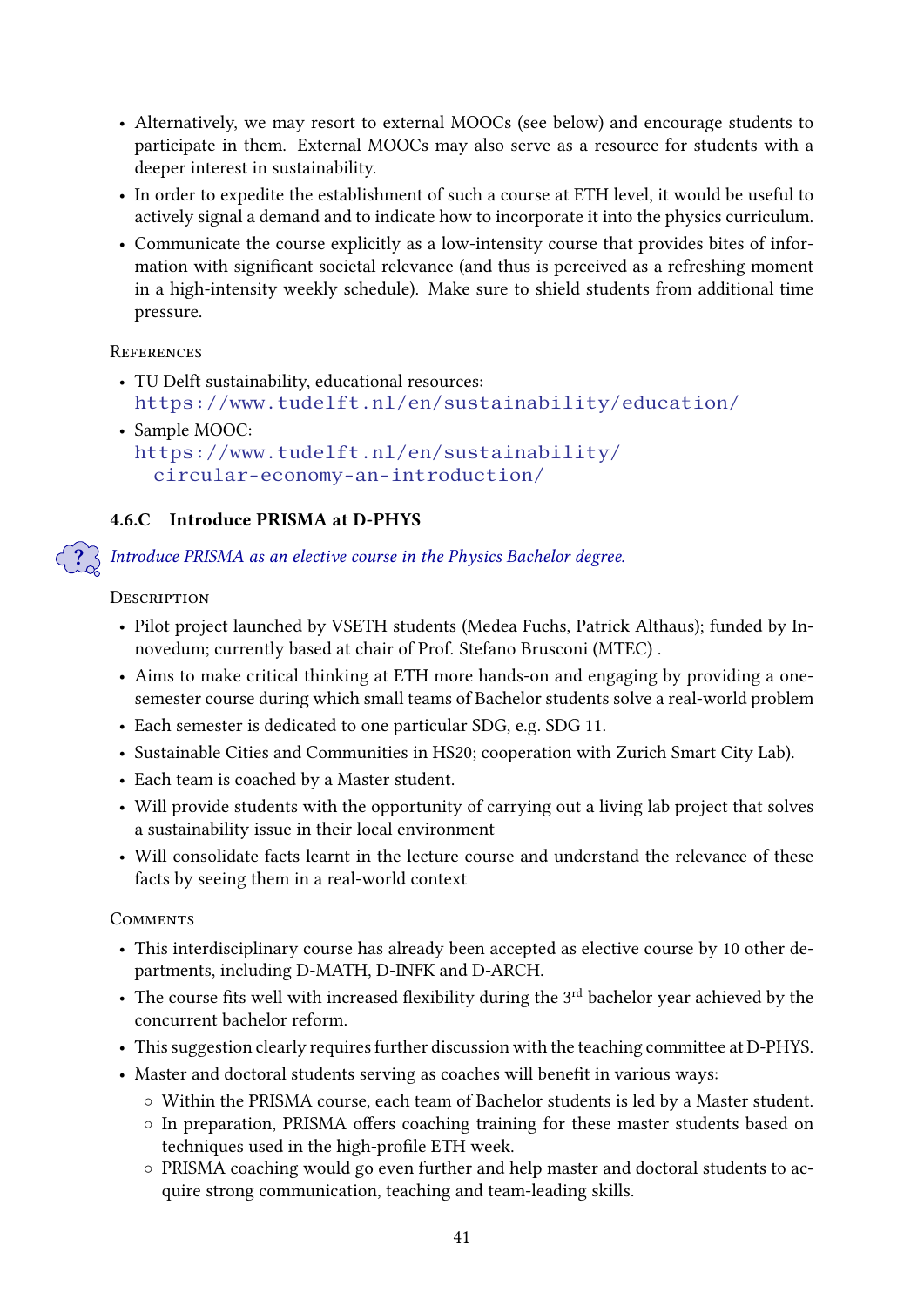## <span id="page-41-0"></span>4.6.D Credit Points

! Courses with sustainability/climate context are made creditable towards physics bachelor/master degrees.

**COMMENTS** 

- The department may ensure that the rules governing the crediting of courses in humanities and social sciences equally apply to non-physics courses with topics in climate and sustainability. This would naturally include the previously mentioned courses.
- The department may decide on the implementation of a minimum number of credit points in the physics bachelor/master from sustainability topics (requires coordination with the teaching committee at D-PHYS).
- Correspondingly, the learning goals for our degrees may explicitly mention a basic understanding of climate and sustainability as a relevant skill.
- The department may make some relevant internal/external MOOCs creditable.
- Actively encourage enrolment for these courses by highlighting them in the course catalogue and by advertising them, for example, during the introductory lectures at the start of the first semester.
- Creating a demand for such courses will lead to broader availability.

## 4.6.E Sprinkle Sustainability

Sprinkle aspects of sustainability in established lecture courses, homework exercises including data analysis and programming, student seminars and lab experiments.

#### **COMMENTS**

- Include homework exercises or examples using data from climate change research in new "Data Analysis" course in 1<sup>st</sup> year of Physics Bachelor.
- The physics lab courses may dedicate some experiments to topics with connections to sustainability. A natural point of introduction would be a general revision of experiments such as the present one which has been initiated in response to the coronavirus pandemic. We could attempt to solicit advice from D-USYS, e.g. Prof. Reto Knutti.
- In order to advertise sustainability and reinforce awareness, the SSC could develop a collection of micro-presentations on topics of sustainability (with potential connections to physics) to be delivered by SSC students within the breaks of major physics lectures.
- Illustrate links to sustainability, where appropriate, in activities not explicitly focused on this topic, potentially in the form of supplementary materials for the benefit of interested students.

## 4.6.F Teaching of Sustainability Topics at D-PHYS

Members of D-PHYS offer specialised lecture courses and other educational formats to engage physics students in sustainability topics.

## **COMMENTS**

• Physics within D-PHYS is mostly carried out as fundamental research. Working expertise in applied physics relating to sustainability and the climate crisis is rare within D-PHYS and experts are hosted at other departments.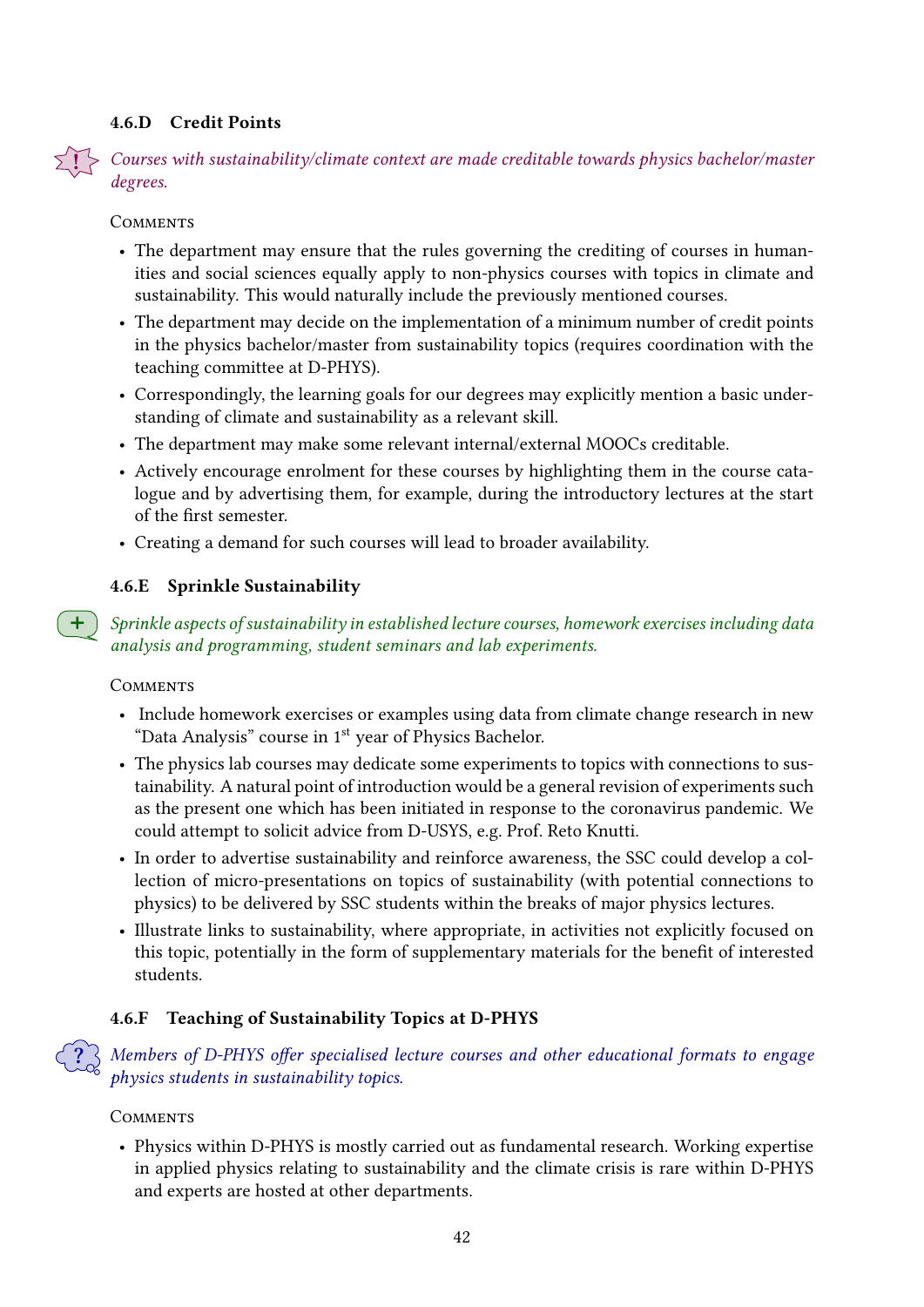- Michael Dittmar offers the two-semester specialised course "Energy and Environment in the 21<sup>st</sup> century":
	- This is the only lecture course at D-PHYS with a clear connection to sustainability.
	- It attracts between 40 and 60 registrants.
	- The lecturer will retire in early 2021. The department needs to make up its mind whether the course shall be continued, replaced with an alternative content or whether it has to be dropped altogether.
- Niklas Beisert offers a series of 10-minute presentations "Give the Climate a Break" on the basics on the climate crisis:
	- ⊙ The presentations are offered to interested students during the breaks of selected lecture courses of the physics curriculum. The format has been introduced within "Quantum Field Theory" in HS19 and an iteration is planned for "Allgemeine Mechanik" in HS20.
	- The format provides long-term exposure to the topic and a broad reach with minimal investment on the student side.
	- This format can also involve representation by various ETH institutions involved in sustainability such as SSC, ETH sustainability, as well as presentations by highly committed students.
- The department may consider to offer a student (pro)seminar on topics from the intersection of physics and sustainability:
	- The contents can be designed in collaboration with participating students.
	- Doctoral students and postdocs can be involved in the supervision of seminar students. This represents an opportunity to engage in the subject at a professional level and to satisfy the teaching obligations at the same time.
	- ⊙ The seminar can serve as a first step in establishing a more formalised course.

## <span id="page-42-1"></span>4.7 Reporting, Committees and Outreach

A most desirable feature of any implementation that improves sustainability is that its impact will be as broad as possible. This effect can and should be strengthened by reporting and outreach.

## <span id="page-42-0"></span>4.7.A Evaluation D-PHYS 2020

Our aims, strategy and efforts in implementing sustainability in our operations are presented to the external evaluation committee in Autumn 2020.

## **COMMENTS**

- A relevant observed conflict of interest in implementing sustainability in our operations is an envisioned negative impact on performance. Our performance is evaluated by an external committee of peers in intervals of 7 years.
- We will discuss and solicit feedback on the balancing of aims and conflicts at this opportunity.
- As our peers, the evaluators may take up ideas and export them to their institutions.

## 4.7.B Reporting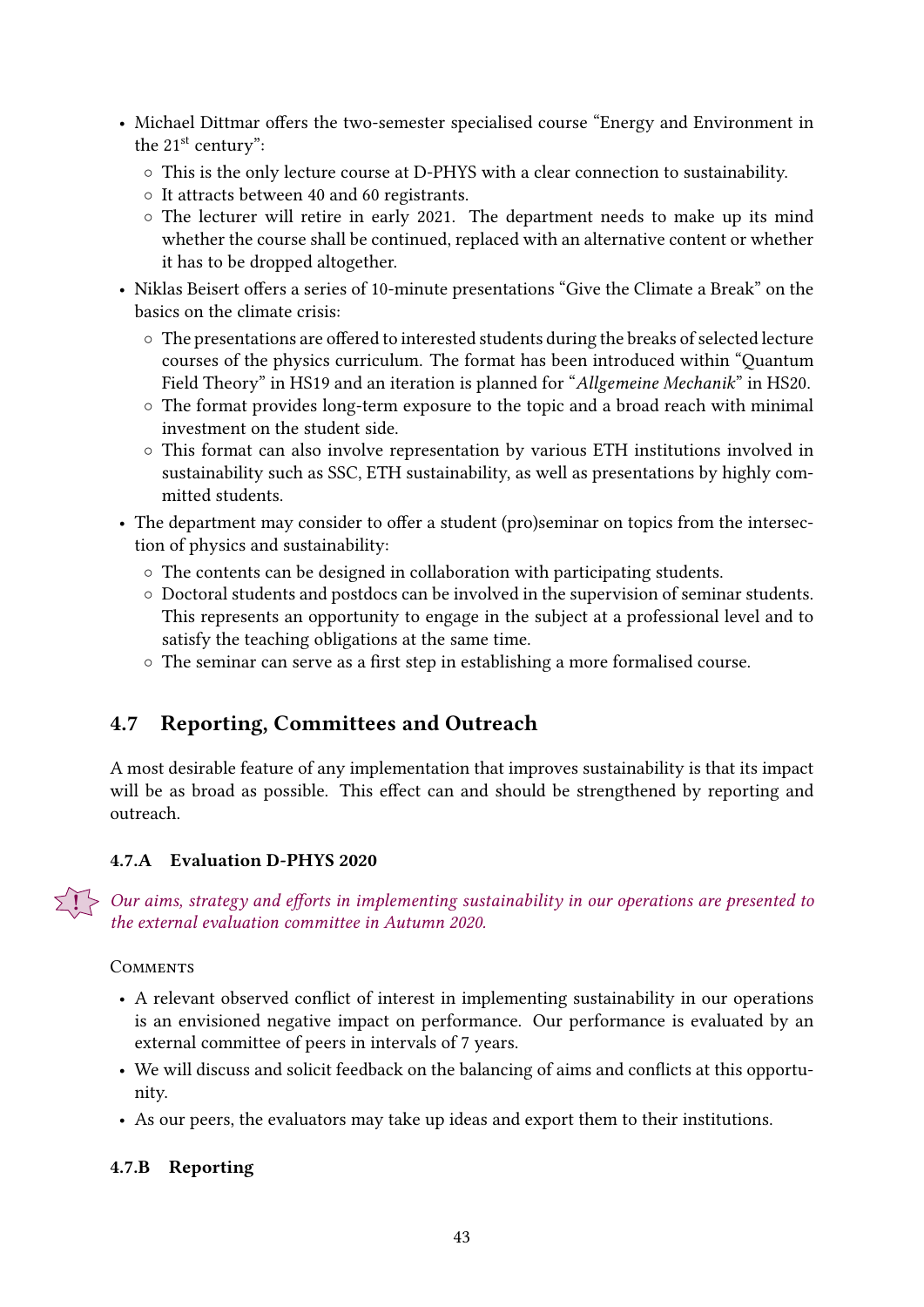$+$  D-PHYS members are encouraged to report on particular implementations of sustainability in established reporting channels.

#### **COMMENTS**

- Good ideas will have an unnecessarily limited impact when they are implemented only for a single research group. Ideally they can be taken up by peers and superior instances.
- Successful implementations will easily inspire and convince peers.
- There are numerous reporting channels where relevant items may be communicated such as ETH AAA or funding agency scientific reports.

## <span id="page-43-0"></span>4.7.C Communication

 $\geq 1$  > D-PHYS maintains a mailing list on sustainability where news, events and suggestions can be communicated to interested department members. A departmental wiki on sustainability collects knowledge, implementations and ideas.

## **COMMENTS**

- A mailing list offers an easy, efficient, universal and non-intrusive mode of communication. A wiki is open for contributions by department members and serves as a resource for our community and beyond. Further structures for interaction could be established upon demand.
- The mailing list allows a group of department members to stay in touch and keep each other updated about relevant developments.
- Useful ideas can be spread for swift implementation by interested peers.
- The mailing list and wiki shall be advertised to all department members at regular intervals, e.g. once per semester, potentially with a digest of news items.

## 4.7.D Roundtables

## ? Organise regular roundtables on sustainability

#### **COMMENTS**

- Roundtables offer an occasion at which perspectives on general and current sustainability and related issues can be exchanged in casual atmosphere.
- Roundtables may be scheduled at regular intervals, e.g. once or twice per semester and at a convenient time, e.g., during lunch times. They would be open to students and staff.
- Alternative topics to broaden the scope may be working conditions in academia including study.
- This would be too specific for D-PHYS and better implemented centrally at ETH (both in the centre and at Hönggerberg) or hosted by SSC.

## 4.7.E Committee Work

 $\bigoplus$  D-PHYS members bring up and discuss relevant issues of sustainability (including CO<sub>2</sub> impact) in their work in departmental and external committees.